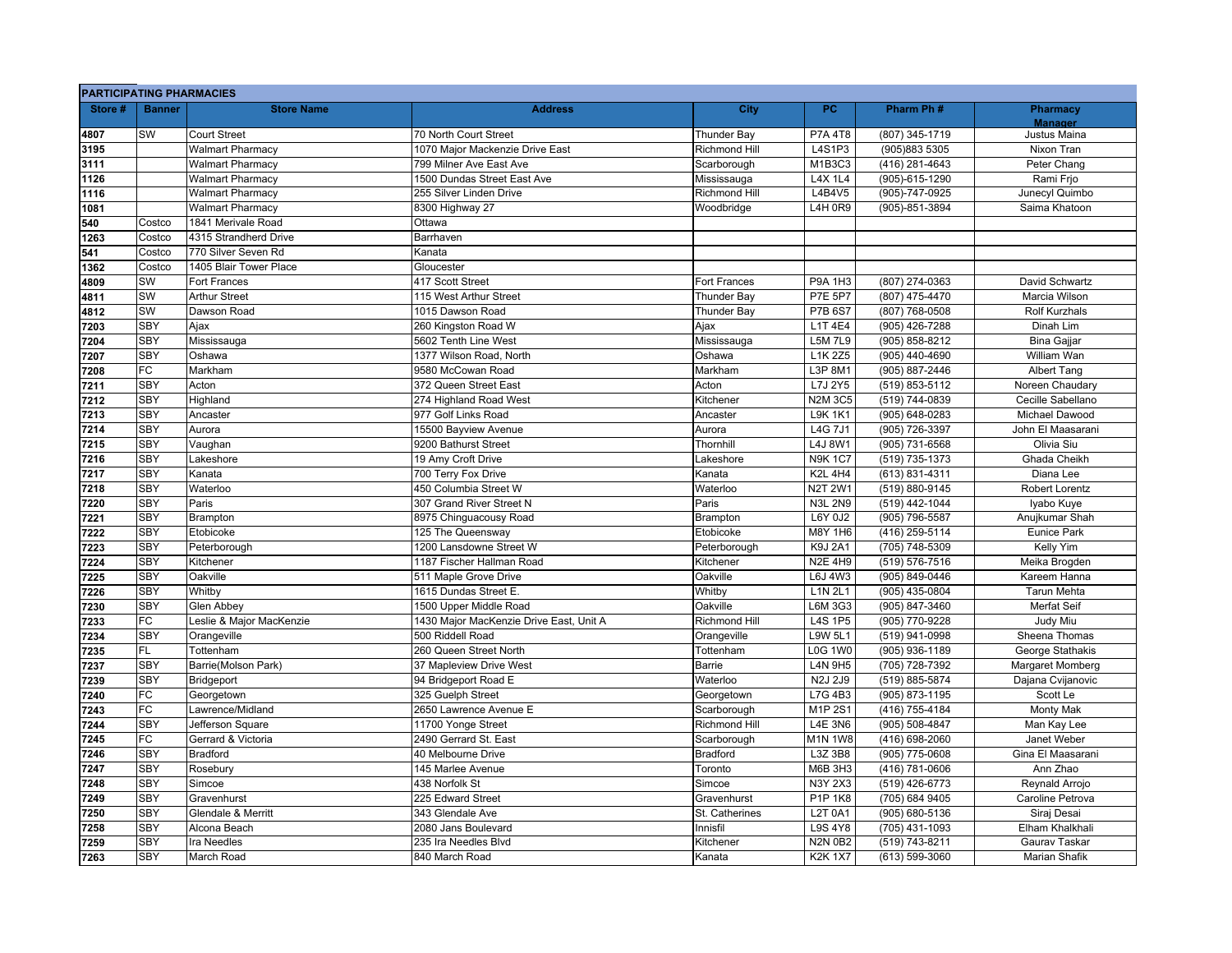| 7264 | FC              | Woodbridge              | 3737 Major MacKenzie Dr            | Vaughan              | L4H 0A2        | (905) 303-4741 | <b>Tejal Patel</b>    |
|------|-----------------|-------------------------|------------------------------------|----------------------|----------------|----------------|-----------------------|
| 7265 | FC              | 800 Steeles             | 800 Steeles Ave W                  | Thornhill            | L4J 1A2        | (905) 669-2614 | Tali Prodensky        |
| 7267 | FC              | Lundy's Lane            | 5931 Kalar Road                    | Niagara Falls        | L2H 1T6        | (905) 371-8925 | <b>Bishoy Ibrahim</b> |
| 7268 | FC              | Ninth and Marlborough   | 525 Ninth St. East                 | Cornwall             | K6H 0A3        | (613) 933-5406 | Kevin Lemire          |
| 7269 | SBY             | <b>Burlington</b>       | 1250 Brant St                      | <b>Burlington</b>    | L7P 1X8        | (905) 332-1750 | ManYing Ekperigin     |
| 7270 | <b>SBY</b>      | Stratford               | 581 Huron St, Unit #1              | Stratford            | <b>N5A 5T8</b> | (519) 271-7063 | Anne Fagan            |
| 7272 | SBY             | Milton                  | 1035 Bronte St South               | Milton               | L9T 8X3        | (905) 636-8421 | Eva Ng                |
| 7273 | SBY             | Northfield              | 640 Parkside Dr                    | Waterloo             | <b>N2L 0C7</b> | (519) 746-4795 | Justin Barnaby        |
| 7274 | <b>SBY</b>      | Wonderland              | 661 Wonderland Rd. N               | London               | N6H 0H9        | (519) 471-3565 | <b>Marcie Prior</b>   |
| 7275 | FC              | Bathurst & Nassau       | 410 Bathurst St                    | Toronto              | M5T 2S6        | 416-925-4482   | Kiran Lad             |
| 7276 | FC              | Mississauga & Financial | Unit 11 - 8405 Financial Drive     | Brampton             | L6Y 0E3        | 905-456-1556   | Navjeet Sekhon        |
| 7505 | <b>SBY</b>      | Shellard Lane           | 310 Colborne Street, West          | <b>Brantford</b>     | N3T 1M2        | (519) 758-8126 | Karolina Wegrzyn      |
| 7506 | SBY             | Chatham                 | 215 Park Ave                       | Chatham              | <b>N7M 1W3</b> | (519) 380-0988 | Pooja Patel           |
| 7507 | FC              | Princess                | 2327 Princess Street               | Kingston             | <b>K7M 3G1</b> | (613) 542-7473 | Mey Abdul Saheb       |
| 7508 | SBY             | Trim/Innes              | 5150 Innes Road                    | Orleans              | <b>K4A 0G4</b> | (613) 590-7144 | John Youssef          |
| 7511 | FC              | 50-Cottrelle            | 3998 Cottrelle Boulevard           | Brampton             | L6P 2R1        | (905) 794-5756 | Sandip Singh          |
| 7804 | $\overline{FC}$ | Cambridge               | 1 Hespeler Road                    | Cambridge            | <b>N1R 8L4</b> | (519) 620-0736 | Arun Mehta            |
| 7847 | FC              | <b>Brantford</b>        | 50 Market Street South             | Brantford            | <b>N3S 2E3</b> | (519) 759-6997 | Gautam Bavaria        |
| 656  |                 | Pharmasave Store        | 1144 Courtland Ave East            | Kitchener            | <b>N2C 2H5</b> |                |                       |
| 705  |                 | Pharmasave Store        | 1B-29 Tronto Street South          | Uxbridge             | L9P 1V9        |                |                       |
| 9500 |                 | Pharmasave Store        | 4242 Dundas St. W                  | Etobicoke            | M8X 1Y6        |                |                       |
| 9524 |                 | <b>Pharmasave Store</b> | 6043 Yonge St                      | North York           | <b>M2M 3W2</b> |                |                       |
| 647  |                 | Pharmasave Store        | 208-5892 Main Street               | Stouffville          | <b>L4A2S8</b>  |                |                       |
| 738  |                 | Pharmasave Store        | 102-491 Eglinton Avenue West       | Toronto              | <b>M5N 1A8</b> |                |                       |
| 740  |                 | Pharmasave Store        |                                    | Barrie               |                |                |                       |
| 741  |                 | Pharmasave Store        | 454 North St. South                | Simcoe               | N3Y 2X3        |                |                       |
| 746  |                 | Pharmasave Store        |                                    | Toronto              |                |                |                       |
| 782  |                 | Pharmasave Store        | 2425 Eglinton Ave E Unit 10        | Scarborough          | M1K 5G8        |                |                       |
| 796  |                 | Pharmasave Store        |                                    | Scarborough          |                |                |                       |
| 922  |                 | Pharmasave Store        |                                    | Toronto              |                |                |                       |
| 924  |                 | Pharmasave Store        | 95 Huron Street                    | Woodstock            | N4S 6z5        |                |                       |
| 937  |                 | Pharmasave Store        |                                    | Woodstock            |                |                |                       |
| 942  |                 | Pharmasave Store        | 233 King St.                       | Niagara on the Lake  | L0S1J0         |                |                       |
| 9509 |                 | <b>Pharmasave Store</b> |                                    | North Bay            |                |                |                       |
| 9533 |                 | Pharmasave Store        |                                    | Oshawa               |                |                |                       |
| 9570 |                 | Pharmasave Store        |                                    | Cambridge            |                |                |                       |
| 9631 |                 | Pharmasave Store        | 134B 3rd St. A                     | Cochrane             | <b>P0L1C0</b>  |                |                       |
| 9666 |                 | <b>Pharmasave Store</b> |                                    | Mississauga          |                |                |                       |
| 9730 |                 | Pharmasave Store        |                                    | guelph               |                |                |                       |
| 9740 |                 | Pharmasave Store        | 370 Argyle Street South            | caledonia            | <b>N3W2N2</b>  |                |                       |
| 9742 |                 | Pharmasave Store        |                                    | <b>BURLINGTON</b>    |                |                |                       |
| 9747 |                 | Pharmasave Store        |                                    | London               |                |                |                       |
| 9754 |                 | Pharmasave Store        |                                    | <b>NIAGARA FALLS</b> |                |                |                       |
| 9773 |                 | Pharmasave Store        | 102-840 Coxwell Avenue             | East York            | M4C 5T2        |                |                       |
| 9610 |                 | <b>Pharmasave Store</b> | 43 Long Sault Drive                | Long Sault           | K0C1P0         |                |                       |
| 9769 |                 | Pharmasave Store        |                                    | Toronto              |                |                |                       |
| 615  |                 | Pharmasave Store        |                                    | brampton             |                |                |                       |
| 665  |                 | Pharmasave Store        | 1882 Niagara Stone Road PO Box 329 | Virgil               | <b>L0S1T0</b>  |                |                       |
| 9680 |                 | Pharmasave Store        | 29 Plains Rd W                     | Burlington           | L7T1E8         |                |                       |
| 9767 |                 | Pharmasave Store        | 2563 Major Mackenzie Drive W #10   | Maple                | L6A2E8         |                |                       |
| 9771 |                 | <b>Pharmasave Store</b> |                                    | mississauga          |                |                |                       |
| 9681 |                 | Pharmasave Store        |                                    | <b>KITCHENER</b>     |                |                |                       |
| 9781 |                 | Pharmasave Store        |                                    | <b>KITCHENER</b>     |                |                |                       |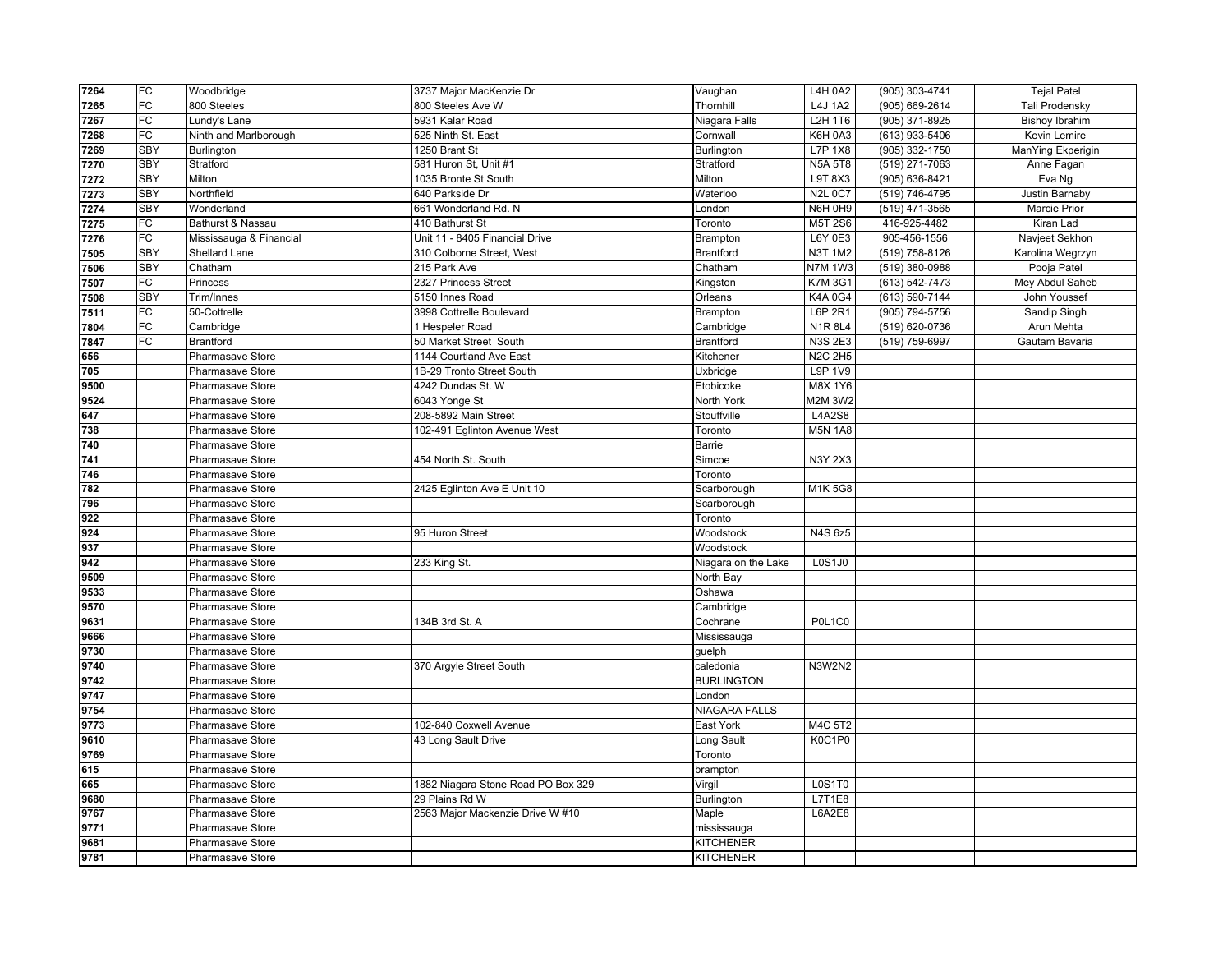| 9629 | Pharmasave Store                        |                                | Mississauga          |                           |                              |              |
|------|-----------------------------------------|--------------------------------|----------------------|---------------------------|------------------------------|--------------|
| 9635 | <b>Pharmasave Store</b>                 | 200 Speers Blvd                | Amherstview          | K7N1Y7                    |                              |              |
|      | <b>Symington Drugs</b>                  | 333 Symington Ave              | Toronto              | M6P 3X1                   | 416-533-9695                 |              |
|      | ProMed Pharmacy                         | 2706 Alta Vista Dr             | Ottawa               | K1V 7T4                   | 613-366-8787                 |              |
|      | Whole Health Pharmacy Glebe             | 857A Bank St                   | Ottawa               | K1S 3W2                   | 613-231-7770                 |              |
|      | Durham Apothecary                       | 320 College St. N.             | Durham               | <b>N0G 1R0</b>            | 519-369-5330                 |              |
|      | Whole Health Pharmacy (Cooksville)      | 250 Dundas St W. #106          | Mississauga          | L5B 1J2                   | 905-275-2273                 |              |
|      | Sandycove Drug Store                    | 902 Lockhart Rd                | Innisfil             | L9S 4V2                   | 705-436-6906                 |              |
|      | Med + Pharmacy                          | 277 Bath Rd                    | Kingston             | <b>K7M 2X6</b>            | 613-531-0707                 |              |
|      | Markland Wood Pharmacy                  | 4335 Bloor St West             | Etobicoke            | <b>M9C 2A5</b>            | 416-621-2000                 |              |
|      | <b>Hybrid Pharm</b>                     | 318 Richmond Rd                | Ottawa               | K1Z 6X6                   | 613-695-4923                 |              |
|      | SunMed Pharmacy                         | 10-300 Steeles Ave West        | Thornhill            | L4J 1A1                   | 905-771-0188                 |              |
|      | Whole Health Pharmacy Beechwood         | 222 Beechwood Ave.             | Ottawa               | <b>K1L 8A7</b>            | 613-842-7455                 |              |
|      | Whole Health Pharmacy Riverview Heights | 105-75 Montpelier St           | Brampton             | L6Y 6H4                   | 289-401-4678                 |              |
|      | Dawson Heights Pharmacy                 | 109-109 Regina Ave.            | <b>Thunder Bay</b>   | <b>P7B 5B4</b>            | 807-285-9999                 |              |
|      | Notre Dame Pharmacy                     | 104-649 Notre Dame St          | Ottawa (Embrun)      | <b>K0A 1W1</b>            | 613-443-4444                 |              |
|      | Square 1 Health Group                   | 411 Burnhamthorpe W            | Mississauga          | L5B 0J5                   | 905-232-4007                 |              |
|      | Intrepid Pharmacy                       | 379 Bond St West               | Oshawa               | L1J 8R7                   | 905-240-4678                 |              |
|      | Millcroft Pharmacy                      | D10 - 2500 Appleby Line        | Burlington           | <b>L7L 0A2</b>            | 905-335-6363                 |              |
|      | Optimum Pharmacy                        | 101-615 Davis Drive            | Newmarket            | L3Y 2R2                   | 905-235-8820                 |              |
|      | <b>TMC Pharmacy</b>                     | 990 Gainsborough Road          | London               | <b>N6H 5L4</b>            | 519-914-1162                 |              |
|      | <b>First Ave Pharmacy</b>               | 4-24 First Ave                 | St. Thomas           | <b>N5R 4M5</b>            | 519-207-5111                 |              |
|      | <b>Beverly Med Pharmacy</b>             | 9201 Yonge St Unit NW6         | <b>Richmond Hill</b> | L4C 1H9                   | 905-597-2444                 |              |
|      | Lifecare Rx Pharmacy                    | 201 River Oaks Blvd W unit 2&3 | Oakville             | <b>L6H 3S7</b>            | 905-845-1945                 |              |
|      | Whole Health Pharmacy North York        | 7-1575 Jane St                 | North York           | <b>M9N 2R3</b>            | 416-245-2273                 |              |
|      | <b>Welland Pharmacy</b>                 | 1-601 East Main St.            | Welland              | L3B 3Y3                   | 289-820-8900                 |              |
|      | Old Town Pharmacy                       | 10-80 Richmond St              | Amherstburg          | <b>N9V 1E9</b>            | 226-773-7007                 |              |
|      | Pulse Pharmacy                          | 4 - 11755 Bramalea Rd          | Brampton             | <b>L6R 3S9</b>            | 289-801-8999                 |              |
|      | Dusk Pharmacy                           | 55 Dusk Dr                     | Brampton             | L6Y 5Z6                   | 905-451-9999                 |              |
|      | Sina Pharmacy inc                       | 37 The Links Rd.               | north york           | M2P 1T7                   |                              |              |
|      | Sina Pharmacy No. 2                     | 222 Finch Ave W, Unit 107      |                      | <b>M2R 1M6</b>            |                              |              |
|      |                                         | 10510 Torbram Rd Units D-E     | North York           |                           |                              |              |
|      | Sandalwood Care Pharmacy                | 105 Father Tobin Rd            | Brampton             | L6R 3M9<br><b>L6R 0W9</b> | 905-791-6080<br>905-793-3510 |              |
|      | Father Tobin Pharmacy                   |                                | Brampton             | L6Y 0L8                   | 905-450-0450                 |              |
|      | <b>West Brampton Pharmacy</b>           | 4 - 80 Clementine Dr           | Brampton             |                           |                              |              |
|      | Dukh Bhanjan Pharmacy                   | B5-475 Charolais Blvd          | Brampton             | <b>L6Y 0M2</b>            | 905-454-3001                 |              |
|      | Fairway Pharmacy and Clinic             | 14-500 Fairway Road South      | Kitchener            | <b>N2C 1X3</b>            | 519-208-1004                 |              |
|      | Xpress Pill Pharmacy                    | 1A-3550 Schmon Parkway         | Thorold              | L2V 4Y6                   | 905-682-2400                 |              |
|      | University Pharmacy                     | 160 Colborne St                | <b>Brantford</b>     | <b>N3T 2G6</b>            | 519-720-9910                 |              |
|      | Grove St. Pharmacy                      | 477 Grove St unit 15           | <b>Barrie</b>        | L4M 6M3                   | 705-720-2262                 |              |
|      | Family Pharmacy (North York)            | 104-77 Finch Ave W             | North York           | <b>M2N 2H5</b>            | 647-346-7904                 |              |
|      | <b>Forest Valley Pharmacy</b>           | 1600 Forest Valley Drive       | Orleans              | K1C 6X7                   | 613-841-0666                 |              |
|      | SelectHealth Pharmacy                   | 20 - 3981 Major Mackenzie Dr   | Woodbridge           | L4H 4G1                   | 905-417-4949                 |              |
|      | <b>Hopeton Pharmacy</b>                 | 50 Hopeton St                  | Cambridge            | N1R 3T3                   | 519-267-5999                 |              |
|      | <b>Burlington Lakeshore Pharmacy</b>    | 386 Martha St                  | <b>Burlington</b>    | <b>L7R 2P7</b>            | 905-632-9939                 |              |
|      | Cardinal Pharmacy                       | 535 Mulock Dr                  | Newmarket            | L3N 5H2                   | 905-235-0060                 |              |
|      | McQueen Pharmacy                        | 8975 McLaughlin Rd S           | Brampton             | <b>L6Y 2C7</b>            | 905-451-9005                 |              |
|      | Daffodil Medical Pharmacy               | 655 McCowan Rd                 | Scarborough          | M1J 1K2                   | 416-362-3900                 |              |
|      | St Joseph Wellcare Pharmacy             | 15 Beaumaris Dr                | Brampton             | L6T 5J6                   | 905-793-9155                 |              |
|      | Georgetown Pharmacy                     | 101-118 Mill St                | Georgetown           | L7G 2C5                   | 905-877-8888                 |              |
|      | Prohealth Pharmacy                      | 05 - 480 Mapleton Ave          | Barrie               | <b>L4N 9C2</b>            | 705-792-1414                 |              |
|      | <b>Willow Pharmacy</b>                  | 47 Willow Rd,                  | Guelph               | N1H 1W2                   |                              |              |
|      | <b>Woodlawn Pharmacy</b>                | 472 Woodlawn Rd E              | Guelph               | <b>N1E 1B9</b>            |                              |              |
|      | Pharmacare Drug Mart                    | 891 Broadview Ave #1           | Toronto              | M4K 2P9                   |                              | Lindsay Wong |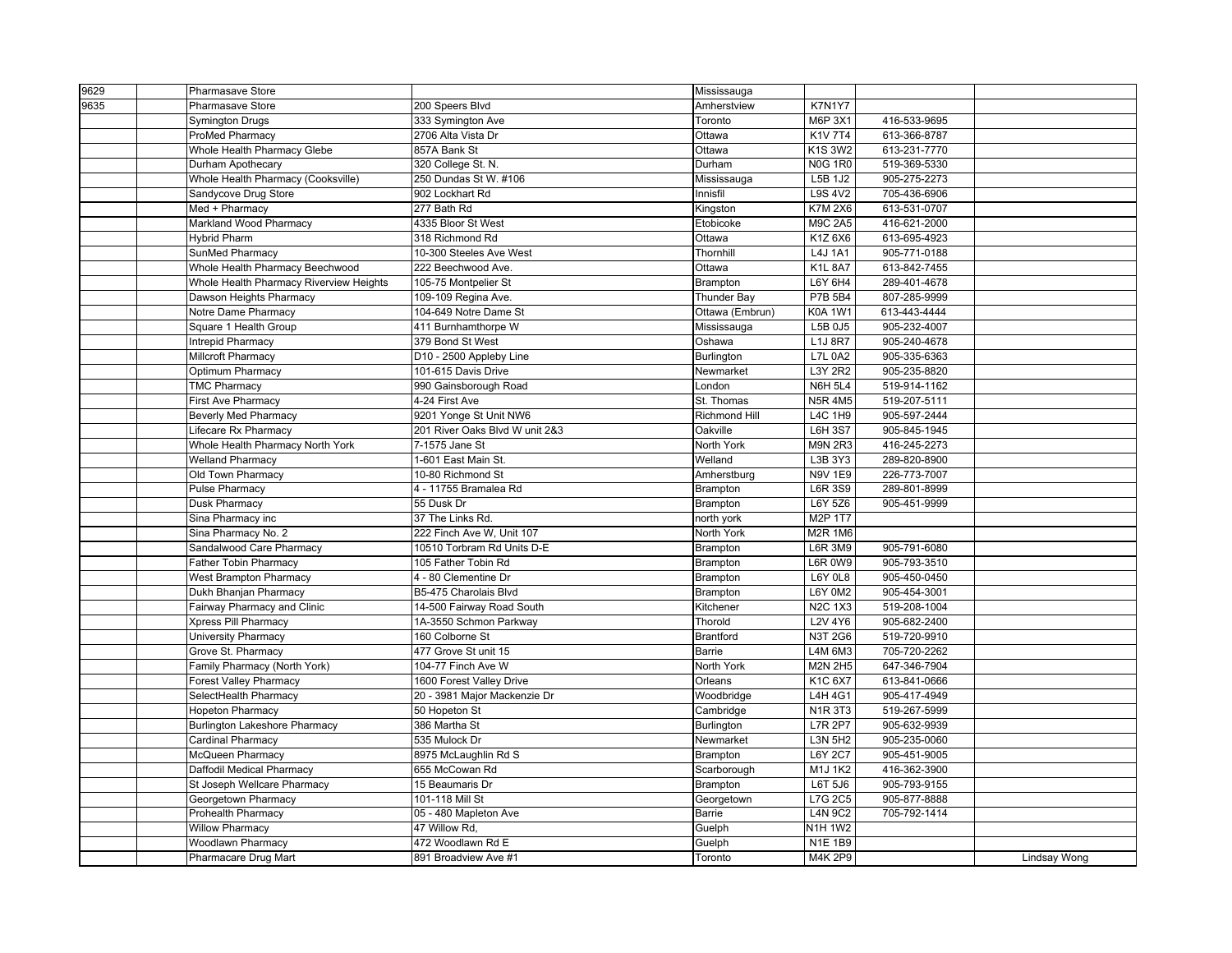|         |            | Ultima pharmacy (2537628 ontario Inc)   | 311 Sheppard Ave E               | Toronto              | M2N 3B3        |                | Firoozeh Arbab              |
|---------|------------|-----------------------------------------|----------------------------------|----------------------|----------------|----------------|-----------------------------|
|         |            | <b>Click Pharmacy</b>                   | 442 Hazeldean Rd                 | Ottawa               | <b>K2L 1V2</b> |                | <b>Maged Mansour</b>        |
|         |            | Markham Corners Pharmacy                | 5113 Sheppard Ave E              | Scarborough          | M1S 4N8        |                | <b>Youssef Rezeik</b>       |
|         |            | <b>Cloud Pharmacy</b>                   | 55 Dundas St E                   | Toronto              | M5B 1C6        |                | Joseph Fanous               |
|         |            | Agape Pharmacy                          | 10 Mallard Rd                    | North York           | <b>M3B 0A7</b> |                | Maryna Abedalmalak          |
|         |            | friendly care west king pharmacy        | 2077 Weston rd                   | toronto              | <b>M9N 1X7</b> |                | Mina Maseh                  |
|         |            | Victoria Commons Pharmacy               |                                  | scarborough          | L6X 0G3        |                | Mina Maseh                  |
|         |            | PENDALE PHARMACY                        | 831 Bovaird Drive W              | <b>BRAMPTON</b>      | L6X 0G4        |                | <b>SHALLU</b>               |
|         |            | <b>Total Health Pharmacy</b>            | 1131 Nottinghill Gate            | Oakville             | <b>L6M 1K5</b> |                | <b>Christine Kamel</b>      |
|         |            | Fairview medical pharmacy               | 3355 Hurontario St               | Mississauga          | <b>L5A 4E7</b> |                | Shreya sheth                |
|         |            | <b>Wellness Clinical Pharmacy</b>       | 15450 Yonge St Unit 2 & 3        | Aurora               | L4G 0K1        |                | Jeffrey Tso                 |
|         |            | St. Mary Pharmacy                       | 95 Times Ave                     | Thornhill            | L3T 0A2        |                | Nagaty Samaan               |
|         |            | APPLEWOOD MEDICAL PHARMACY              | 966 Dundas St E                  | <b>MISSISSAUGA</b>   | <b>L4Y 4H5</b> |                | <b>DIPESH PATEL</b>         |
|         |            | LiveWell pharmacy                       | 3531 Portage Rd                  | Niagara Falls        | L2J 2K5        |                | Simon Boulis                |
|         |            | MEDPLUS PHARMACY                        | 111 Simcoe St N                  | <b>OSHAWA</b>        | L1G 4S5        |                | <b>AJISH PRASAD</b>         |
|         |            | <b>APOLLON PHARMACY</b>                 | 698 Danforth Ave                 | <b>TORONTO</b>       | M4J 1L1        |                | <b>GEORGE CHRISTOPOULOS</b> |
|         |            | Extra Mile Pharmacy                     | 6-2980 Crosscurrent Dr           | Mississauga          | <b>L5N 7C7</b> |                | Nevine Ghobrial             |
|         |            | Ultima Pharmacy (2537628 On, INC)       | 311 Sheppard Ave E               | toronto              | M2N 3B3        |                | Firoozeh Arbab              |
|         |            | Lawrence Victoria Park Pharmacy         | 1719 Lawrence Ave E              | Scarborough          | M1R 2X7        |                | George Rizkalla             |
|         |            | Vanrose medical centre and pharmacy     | 5 Yorkland Boulevard             | Brampton             | <b>L6P 0N4</b> |                | Rupeshkumar Nayak           |
|         |            | metropolitan pharmacy                   | 4G Spadina Ave                   | <b>TORONTO</b>       | M5V 3Z9        |                | <b>AMANI NSOUR</b>          |
|         |            | <b>Chancellors Way Pharmacy</b>         | 175 Chancellors Way Unit #105    | Guelph               | <b>N1G 0E9</b> |                | Ehab Saad                   |
|         |            | RAZI Pharmacy                           | 212 Eglinton Ave e               | Toronto              | M4P 0A3        |                | Razi Wellness               |
|         |            | <b>LSV Pharmacy</b>                     | 4057 New St                      | <b>Burlington</b>    | <b>L7L 1S8</b> |                | Ayman Youssef               |
|         |            | woods drugstore                         | 130 Kingston Rd                  | Toronto              | M4L 1S7        |                | sarah Javidan               |
|         |            | <b>Auremeds Compounding Pharmacy</b>    | 215 Sanders St #105              | Kemptville           | <b>K0G 1J0</b> |                | Prem Arora                  |
|         |            | <b>IMPROVEDCARE PHARMACY</b>            | 1700 King Rd #12                 | king city            | <b>L7B 0N1</b> |                | <b>OGIE</b>                 |
|         |            | Mortar + Pestle Pharmacy                | 1997 Bloor St W                  | Toronto              | <b>M6S 1M4</b> |                | Michael Gobran              |
|         |            | V.Care Pharmacy                         | 11005 Yonge St E2                | <b>Richmond Hill</b> | <b>L4C 0K7</b> |                | Negar Salehi                |
|         |            | <b>Agnes Medical Pharmacy</b>           | 12 Agnes St #3                   | Mississauga          | L5B 3X7        |                | <b>Andrew Rizk</b>          |
|         |            | RxHealthMed Store #8 Kristen's Pharmacy | 197 Albert St. S. Unit #3        | Southampton          |                |                |                             |
|         |            | Chatham Family Pharmacy                 | 3-835 Queen St S                 | Chatham              | <b>N7M 2K5</b> |                |                             |
|         |            | Junction Chemist Pharmacy               | 17 St. Johns Road                | Toronto              | M6P 1T7        |                |                             |
|         |            | Dusk Pharmacy                           | 55 Dusk Dr. Unit 1               | Brampton             |                |                |                             |
|         |            | <b>Pulse Pharmacy</b>                   | 11755 Bramalea Rd, unit 4        | Brampton             |                |                |                             |
|         |            | Father Tobin Pharmacy                   | 105 Father Tobin Rd,             | Brampton             |                |                |                             |
|         |            | Sandalwood Care Pharmacy                | 10510 Torbram Rd                 | <b>Brampton</b>      |                |                |                             |
|         |            | Squire Ellis pharmacy                   | 10 Squire Ellis Dr Unit 15-16    | Brampton             |                |                |                             |
|         |            | Gardenbrooke Pharmacy                   | 275 Gardenbrooke Trail #110      | Brampton             |                |                |                             |
|         |            | Dukh Bhanjan Pharmacy                   | 475 Charolais Blvd B5            | Brampton             |                |                |                             |
|         |            | <b>West Brampton Pharmacy</b>           | 80 Clementine Dr                 | Brampton             |                |                |                             |
|         |            | Durham Drug Store                       | 780 Kingston Road - Unit B3      | Pickering            | L1V 0C5        |                |                             |
|         |            | <b>Broadview North Pharmacy</b>         | 1123 Broadview Ave               | East York            | M4K 2S6        |                |                             |
| 7047130 | <b>IDA</b> | Aurora I.D.A. Pharmacy                  | 25 William Graham Drive          | Aurora               | L4G3G3         | 289-648-1690   | Noelle Linnemoller          |
| 7029120 | <b>IDA</b> | Quinte I.D.A. Pharmacy                  | 144 Northfront Street            | Belleville           | K8P3B6         | 613-779-0990   | Matthew Remenda             |
| 7027581 | <b>IDA</b> | Kennedy Medical Plex Pharmacy           | 2 Kennedy Road South             | Brampton             | L6W2W1         | 905-455-2929   | <b>Tracey Corbeil</b>       |
| 7048310 | <b>GDN</b> | <b>Rivermont Pharmacy</b>               | 20 Rivermont Road - Unit B8 & B9 | Brampton             | L6Y6G7         | 905-455-7299   | <b>Tracey Corbeil</b>       |
| 7003593 | <b>MSc</b> | 210                                     | 55 Argyle Street North           | CALEDONIA            | <b>N3W1B8</b>  | (905) 765-3332 | David                       |
| 7044909 | <b>IDA</b> | Townline Pharmacy                       | 940 Jamieson Parkway Unit B3&B4  | Cambridge            | N3C4N6         | 519-260-8000   | Kevin Legros                |
| 7050644 | <b>IDA</b> | <b>Courtice Clinic Pharmacy</b>         | 1656 Nash Rd Unit# 2 & 3         | Courtice             | L1E2Y4         | 905-404-9991   | Marylynn Medaglia           |
| 7021563 | <b>IND</b> | One Eva Pharmacy                        | 1 Eva Road, Unit 100             | Etobicoke            | M9C4Z5         | 416-628-5793   | Selvi Rubio Naranjo         |
| 7001192 |            |                                         |                                  |                      |                |                |                             |
|         | <b>GDN</b> | Unicare Pharmacy                        | 3170 Lakeshore Blvd W            | Etobicoke            | M8V3X8         | 416-503-0013   | Dawn Augustus               |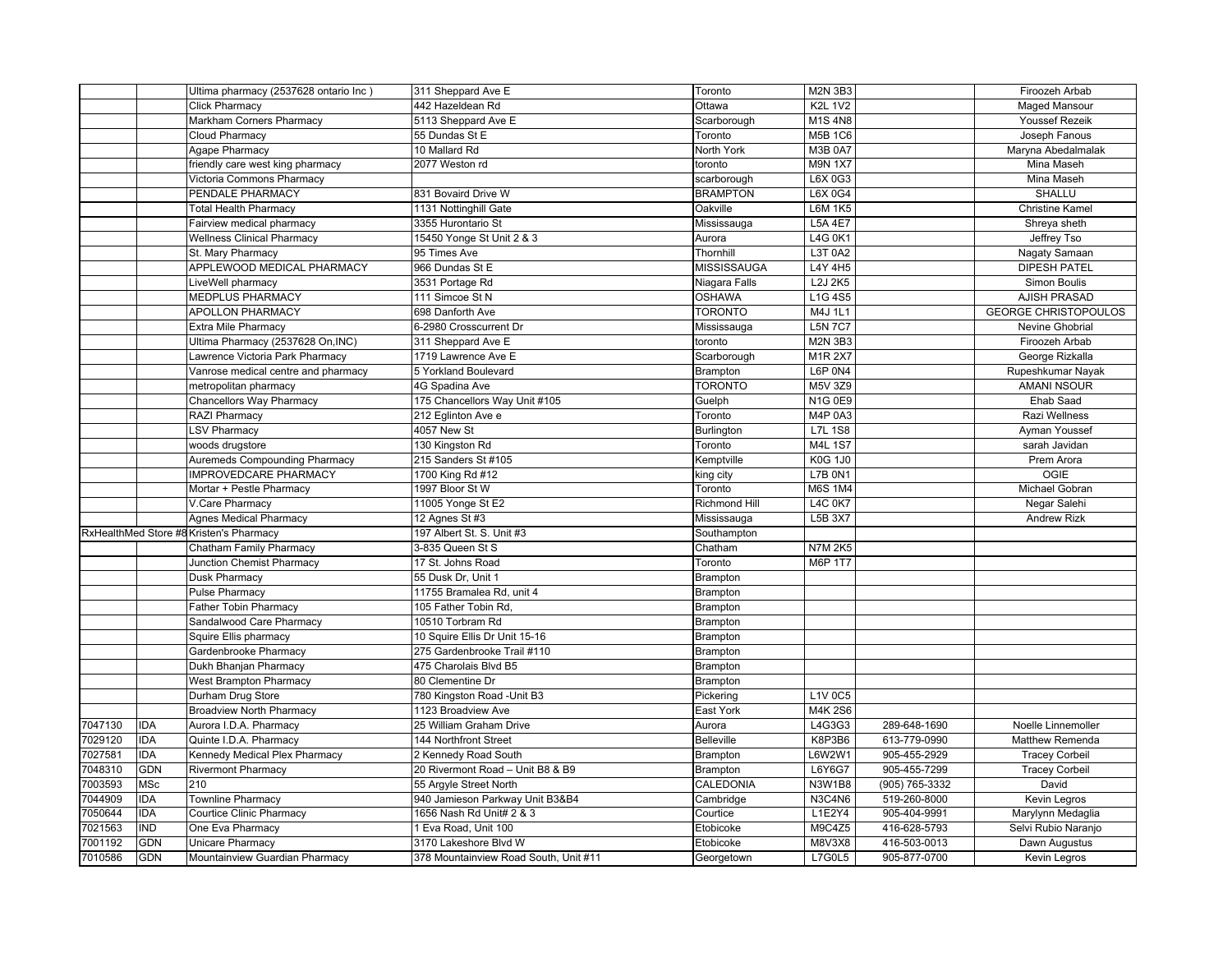| 7001568          | <b>GDN</b> | <b>Sutherland Pharmacy</b>       | 180 James Street S                  | Hamilton                  | L8P4V1         | 905-527-4561   | Dave Bostrom           |
|------------------|------------|----------------------------------|-------------------------------------|---------------------------|----------------|----------------|------------------------|
| 7007100          | <b>GDN</b> | Alcona Pharmacv                  | 14 - 1070 Innisfil Beach Road       | Innisfil                  | <b>L9S4T9</b>  | 705-294-5500   | Noelle Linnemoller     |
| 7042820          | <b>IDA</b> | <b>IDA Alcona Pharmacy</b>       | Unit 6-A, 1354 Innisfil Beach Road  | Innisfil                  | <b>L9S4B7</b>  | 705-431-2825   | Noelle Linnemoller     |
| 7026790          | <b>GDN</b> | Lancaster Wellness Pharmacy      | 493 Lancaster Street West           | Kitchener                 | <b>N2K1L8</b>  | 519-745-444    | Mike Teeple            |
| 7045451          | GDN        | Manhattan Guardian Pharmacy      | 411 Manhattan Drive, Unit 1B        | Markham                   | L3P7P4         | 905-477-1414   | <b>Stuart Freedman</b> |
| 7005449          | <b>IDA</b> | Unicare Pharmacy                 | 325 Central Parkway West, Unit # 29 | Mississauga               | L5B3X9         | 905-361-1335   | Dawn Augustus          |
| 7002506          | <b>GDN</b> | North Bay Guardian Drugs         | 1950 Algonquin Avenue               | North Bay                 | P1B4Z2         | 705-472-5500   | Damir Brujic           |
| 7043750          | <b>RRX</b> | Yonge Cummer Pharmacy            | 5925 Yonge Street                   | North York                | M2M3V7         | 647-547-8184   | Melissa Lin            |
| 7048580          | IDA        | Ford Drive Pharmacy              | 609 Ford Drive Unit #7              | Oakville                  | L6J7Z6         | 905-845-3673   | Dave Bostrom           |
| 7037150          | <b>IDA</b> | <b>Kerr Speers Pharmacy</b>      | 496 Kerr Street                     | Oakville                  | L6K3C5         | 905-844-1671   | Dave Bostrom           |
| 7005824          | GDN        | McNeil Parkdale Pharmacy         | 1081 Carling Avenue                 | Ottawa                    | K1Y4G2         | 613-722-7679   | Matthew Remenda        |
| 7021282          | MSc        | 271                              | 381 KENT ST                         | <b>OTTAWA</b>             | K2P2A8         | (613) 232-4337 | David                  |
| 7041211          | <b>GDN</b> | Phaily Pharmacy                  | 9A-1477 Bayly Street                | Pickering                 | L1W3R5         | 905-492-5100   | Stuart Freedman        |
| 7045400          | IND        | Northland Pharmacy               | 175 - 287 West Side Road            | Port Colborne             | L3K5L2         | 905-834-6666   | Stephanie Miobertolo   |
| 7014296          | <b>GDN</b> | <b>Uptown Apothecary</b>         | 9325 Yonge Street                   | <b>Richmond Hill</b>      | L4C0A8         | 905-780-6161   | Fernando Amato         |
| 7016574          | <b>RRX</b> | Lawrence Pharmacy                | 2683 Lawrence Ave. East             | Scarborough               | M1P 2S2        | 416-750-4691   | Stuart Freedman        |
| 7040852          | <b>IND</b> | Pharmazone Pharmacy              | 1069 Midland Ave                    | Scarborough               | M1K4G7         | 416-901-3040   | Melissa Lin            |
| 7004786          | IDA        | Caravaggio I.D.A. Drugs          | 128 Main Street E                   | Shelburne                 | L9V3K5         | 519-925-2729   | Noelle Linnemoller     |
| 7048470          | IDA        | <b>HealthMax Pharmacy</b>        | 1-366 Bunting Road                  | St. Catharines            | L2M 3Y6        | 905-938-0001   | Kevin Legros           |
| 7013914          | <b>IND</b> | <b>Bloor Sherbourne Pharmacy</b> | 608 Sherbourne Street               | Toronto                   | M4X1L5         | 416-944-1122   | Melissa Lin            |
| 7018322          | <b>RRX</b> | City Remedy'sRx                  | 238 Danforth Avenue                 | Toronto                   | <b>M4K 1N4</b> | 416-469-1898   | Fernando Amato         |
| 7036340          | <b>GDN</b> | Oasis Drug Mart                  | 1501 Ellesmere Rd, Unit 100         | Toronto                   | M1P4T6         | 647-351-4400   | <b>Stuart Freedman</b> |
| 7014226          | MSc        | 134                              | 2600 EGLINTON AVE W                 | TORONTO                   | M6M1T5         | (416) 651-6511 | David                  |
| 7018525          | <b>GDN</b> | Unionville Guardian Pharmacy     | 9249 Kennedy Road                   | Unionville                | L3R6H8         | 905-944-9191   | <b>Stuart Freedman</b> |
| 509              |            | Shoppers Drug Mart               | <b>GLENDALE AVE</b>                 | ST. CATHARINES            | L2T 2K9        |                |                        |
| 686              |            | Shoppers Drug Mart               | <b>LAKESHORE RD</b>                 | ST. CATHARINES            | <b>L2N 2T6</b> |                |                        |
| $\overline{715}$ |            | Shoppers Drug Mart               | <b>GARRISON VILLAGE DR</b>          | <b>NIAGARA ON THE LAK</b> | <b>LOS 1J0</b> |                |                        |
| 781              |            | Shoppers Drug Mart               | PORTAGE RD, UNIT 1                  | <b>NIAGARA FALLS</b>      | <b>L2J 2K8</b> |                |                        |
| 782              |            | Shoppers Drug Mart               | <b>MONTROSE RD</b>                  | <b>NIAGARA FALLS</b>      | <b>L2H 1K7</b> |                |                        |
| 783              |            | Shoppers Drug Mart               | <b>GARRISON RD, BUILDING G</b>      | <b>FORT ERIE</b>          | <b>L2A 1N2</b> |                |                        |
|                  |            |                                  | CARLTON STREET, UNIT 8A             |                           | <b>L2R 1R5</b> |                |                        |
| 784<br>786       |            | Shoppers Drug Mart               |                                     | ST. CATHARINES            | <b>L2M 3W2</b> |                |                        |
| 788              |            | Shoppers Drug Mart               | SCOTT STREET, UNIT 1                | ST. CATHARINES            | L3K 3G2        |                |                        |
|                  |            | Shoppers Drug Mart               | CLARENCE ST.                        | PORT COLBORNE             |                |                |                        |
| 789              |            | <b>Shoppers Drug Mart</b>        | PELHAM RD                           | ST. CATHARINES            | <b>L2S 1X8</b> |                |                        |
| 792              |            | Shoppers Drug Mart               | BUNTING RD, UNIT #22                | ST. CATHARINES            | <b>L2M7S5</b>  |                |                        |
| 793              |            | Shoppers Drug Mart               | NIAGARA ST. N., UNIT H2             | WELLAND                   | L3C 5Z4        |                |                        |
| 795              |            | Shoppers Drug Mart               | <b>ONTARIO ROAD</b>                 | WELLAND                   | L3B 5V6        |                |                        |
| 797              |            | Shoppers Drug Mart               | <b>ONTARIO ST.</b>                  | ST. CATHARINES            | <b>L2N 7H8</b> |                |                        |
| 799              |            | Shoppers Drug Mart               | <b>LUNDY'S LANE</b>                 | <b>NIAGARA FALLS</b>      | <b>L2G 1V1</b> |                |                        |
| 1186             |            | Shoppers Drug Mart               | FOURTH AVE, BUILDING E              | ST. CATHARINES            | <b>L2S 0C2</b> |                |                        |
| 1188             |            | Shoppers Drug Mart               | <b>HARTZEL RD</b>                   | ST. CATHARINES            | <b>L2P 1N6</b> |                |                        |
| 1190             |            | Shoppers Drug Mart               | <b>GRANTHAM AVE, SUITE 486</b>      | ST. CATHARINES            | L2M 3J7        |                |                        |
| 1191             |            | Shoppers Drug Mart               | HIGHWAY 20 E                        | <b>FONTHILL</b>           | <b>L0S 1E0</b> |                |                        |
| 1194             |            | Shoppers Drug Mart               | SOUTH PELHAM ROAD                   | WELLAND                   | L3C 3C7        |                |                        |
| 1411             |            | Shoppers Drug Mart               | VICTORIA AVE, UNIT #1               | <b>NIAGARA FALLS</b>      | <b>L2E 4E4</b> |                |                        |
| 659              |            | Shoppers Drug Mart               | DAVIS DRIVE, R.R.5                  | <b>NEWMARKET</b>          | L3Y 8X2        |                |                        |
| 660              |            | Shoppers Drug Mart               | YONGE STREET, UNIT #B3              | <b>NEWMARKET</b>          | L3Y 4Z1        |                |                        |
| 981              |            | Shoppers Drug Mart               | <b>DAVIS DRIVE</b>                  | NEWMARKET                 | L3Y 2M7        |                |                        |
| 1452             |            | Shoppers Drug Mart               | YONGE STREET                        | <b>EAST GWILLIMBURY</b>   | <b>L9N 0A2</b> |                |                        |
| 645              |            | Shoppers Drug Mart               | YONGE STREET                        | <b>BARRIE</b>             | <b>L4N7T9</b>  |                |                        |
| 646              |            | <b>Shoppers Drug Mart</b>        | <b>FIRST STREET</b>                 | COLLINGWOOD               | L9Y 1A5        |                |                        |
| 648              |            | Shoppers Drug Mart               | THE QUEENSWAY SOUTH                 | <b>KESWICK</b>            | <b>L4P 2C7</b> |                |                        |
| 650              |            | <b>Shoppers Drug Mart</b>        | <b>BAYFIELD ST N</b>                | <b>BARRIE</b>             | <b>L4M 5A2</b> |                |                        |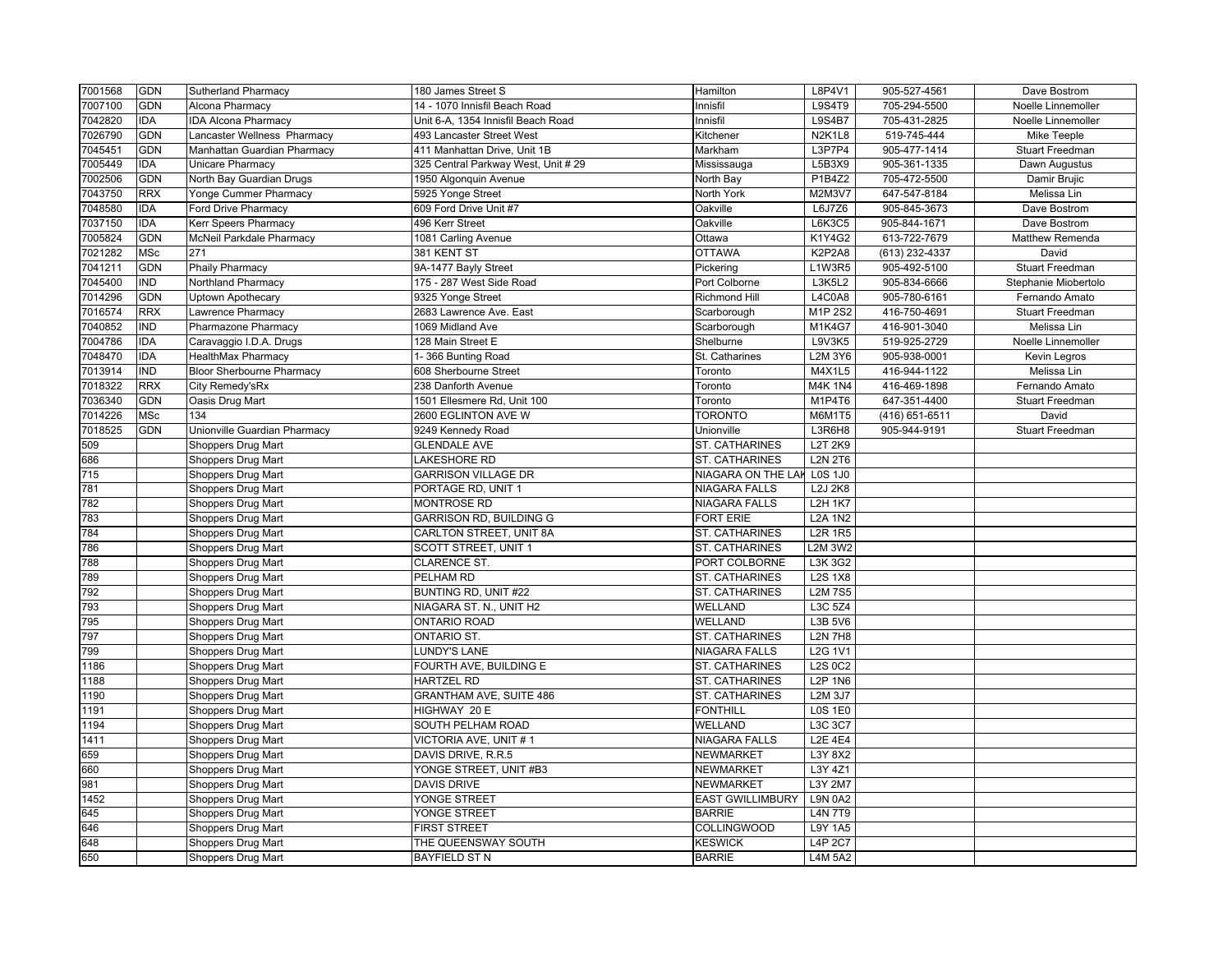| 651  | Shoppers Drug Mart | WELLINGTON ST. W.                        | <b>BARRIE</b>        | <b>L4N 1L7</b> |  |
|------|--------------------|------------------------------------------|----------------------|----------------|--|
| 652  | Shoppers Drug Mart | <b>CUNDLES ROAD EAST</b>                 | <b>BARRIE</b>        | L4M 5L1        |  |
| 668  | Shoppers Drug Mart | <b>INNISFIL BEACH RD</b>                 | <b>INNISFIL</b>      | <b>L9S 4B2</b> |  |
| 696  | Shoppers Drug Mart | HOLLAND ST W                             | <b>BRADFORD</b>      | L3Z 1B0        |  |
| 941  | Shoppers Drug Mart | <b>DALTON RD</b>                         | <b>SUTTON</b>        | <b>L0E 1R0</b> |  |
| 972  | Shoppers Drug Mart | VICTORIA ST. E                           | <b>ALLISTON</b>      | <b>L9R 1L5</b> |  |
| 977  | Shoppers Drug Mart | MOSLEY ST., UNIT 4                       | <b>WASAGA BEACH</b>  | L9Z 1Z3        |  |
| 1009 | Shoppers Drug Mart | MILL ST, COUNTY #90                      | <b>ANGUS</b>         | <b>LOM 1B2</b> |  |
| 1028 | Shoppers Drug Mart | <b>ESSA ROAD</b>                         | <b>BARRIE</b>        | <b>L4N 9J7</b> |  |
| 1173 | Shoppers Drug Mart | BAYFIELD STREET, UNIT# C2                | <b>BARRIE</b>        | L4M 4Z8        |  |
| 1210 | Shoppers Drug Mart | YONGE ST                                 | <b>BARRIE</b>        | <b>L4N 4E7</b> |  |
| 1231 | Shoppers Drug Mart | <b>BIG BAY POINT ROAD</b>                | <b>BARRIE</b>        | <b>L4N 0G5</b> |  |
| 1464 | Shoppers Drug Mart | MAPLEVIEW DRIVE WEST                     | <b>BARRIE</b>        | <b>L4N 9G4</b> |  |
| 1501 | Shoppers Drug Mart | <b>MAIN STREET EAST</b>                  | <b>BEETON</b>        | <b>L0G 1A0</b> |  |
| 612  | Shoppers Drug Mart | HIGHWAY 7 EAST, UNIT 2015                | <b>MARKHAM</b>       | L3R 4M9        |  |
| 613  | Shoppers Drug Mart | <b>HIGHWAY 7 EAST</b>                    | <b>MARKHAM</b>       | L3P 3B4        |  |
| 640  | Shoppers Drug Mart | WOODBINE AVE, UNIT 1B                    | <b>MARKHAM</b>       | L6C 1Y9        |  |
| 746  | Shoppers Drug Mart | WESTON RD, BUILDING C                    | VAUGHAN              | <b>L4H 2P8</b> |  |
| 846  | Shoppers Drug Mart | <b>DENISON ST.</b>                       | <b>MARKHAM</b>       | L3R 6E4        |  |
| 858  | Shoppers Drug Mart | YONGE ST                                 | <b>NEWMARKET</b>     | L3X 1V6        |  |
| 955  | Shoppers Drug Mart | YONGE ST.                                | <b>AURORA</b>        | <b>L4G 1N9</b> |  |
| 970  | Shoppers Drug Mart | YONGE ST                                 | <b>AURORA</b>        | <b>L4G 1N1</b> |  |
| 998  | Shoppers Drug Mart | STONEHAVEN AVENUE                        | <b>NEWMARKET</b>     | L3X 2G2        |  |
| 1013 | Shoppers Drug Mart | <b>HWY #7, UNIT 1</b>                    | <b>MARKHAM</b>       | L3P 1A8        |  |
| 1014 | Shoppers Drug Mart | HIGHWAY #7 E, UNIT 1                     | <b>MARKHAM</b>       | <b>L3R 1M5</b> |  |
| 1148 | Shoppers Drug Mart | TOWER HILL ROAD, BUILDING C1             | <b>RICHMOND HILL</b> | <b>L4E 0K6</b> |  |
| 1219 | Shoppers Drug Mart | <b>MARKHAM RD</b>                        | <b>MARKHAM</b>       | L3S 3K5        |  |
| 1220 | Shoppers Drug Mart | MCCOWAN ROAD, R.R. #1                    | <b>MARKHAM</b>       | L3P 8M1        |  |
| 1279 | Shoppers Drug Mart | <b>HOLLANDVIEW TRAIL</b>                 | <b>AURORA</b>        | L4G 3H1        |  |
| 1308 | Shoppers Drug Mart | BUR OAK AVENUE, BUILDING G               | <b>MARKHAM</b>       | L6E 0H8        |  |
| 1338 | Shoppers Drug Mart | <b>BAYVIEW AVE</b>                       | RICHMOND HILL        | <b>L4S 0A6</b> |  |
| 1385 | Shoppers Drug Mart | MAJOR MACKENZIE DRIVE EAST               | <b>MARKHAM</b>       | L6C 0G6        |  |
| 1415 | Shoppers Drug Mart | <b>KING ROAD</b>                         | <b>KING CITY</b>     | L7B 1L5        |  |
| 855  | Shoppers Drug Mart | <b>NEILSON ROAD</b>                      | SCARBOROUGH          | M1B 0C2        |  |
| 880  | Shoppers Drug Mart | SANDHURST CIRCLE, UNIT 206               | <b>SCARBOROUGH</b>   | <b>M1V1V2</b>  |  |
| 1301 | Shoppers Drug Mart | STEELES AVE E                            | SCARBOROUGH          | M1V 5P6        |  |
| 920  | Shoppers Drug Mart | WARDEN AVENUE                            | <b>MARKHAM</b>       | L3R 0B5        |  |
| 928  | Shoppers Drug Mart | YONGE ST                                 | <b>RICHMOND HILL</b> | <b>L4E 2T2</b> |  |
| 949  | Shoppers Drug Mart | YONGE ST                                 | <b>TORONTO</b>       | <b>M5E 1K3</b> |  |
| 985  | Shoppers Drug Mart | BAY ST, ROYAL BANK PLAZA                 | <b>TORONTO</b>       | M5J 2J3        |  |
| 808  | Shoppers Drug Mart | <b>BLOOR ST W</b>                        | <b>ETOBICOKE</b>     | M8X 1C2        |  |
| 813  | Shoppers Drug Mart | <b>COLLEGE STREET</b>                    | <b>TORONTO</b>       | M6G 1C5        |  |
| 822  | Shoppers Drug Mart | <b>BAY ST</b>                            | <b>TORONTO</b>       | M5G 1Z6        |  |
| 824  | Shoppers Drug Mart | YONGE ST, UNIT 1 - 124B                  | <b>TORONTO</b>       | M5B 2H1        |  |
| 943  | Shoppers Drug Mart | YONGE ST                                 | <b>TORONTO</b>       | M4Y 1X4        |  |
| 945  | Shoppers Drug Mart | <b>BAY ST</b>                            | <b>TORONTO</b>       | M5J 2T3        |  |
| 989  | Shoppers Drug Mart | <b>BLOOR ST. W</b>                       | <b>TORONTO</b>       | <b>M6S 1N7</b> |  |
| 993  | Shoppers Drug Mart | QUEEN ST. W.                             | <b>TORONTO</b>       | <b>M5V 2B5</b> |  |
| 997  | Shoppers Drug Mart | WELLINGTON ST. W., UNIT #29A, PO BOX 325 | <b>TORONTO</b>       | <b>M5K 1A1</b> |  |
| 1005 | Shoppers Drug Mart | KING ST W                                | <b>TORONTO</b>       | <b>M6K 0C7</b> |  |
| 1026 | Shoppers Drug Mart | <b>COLLEGE STREET</b>                    | <b>TORONTO</b>       | M6G 4C1        |  |
| 1149 | Shoppers Drug Mart | BAY STREET, UNIT G41                     | <b>TORONTO</b>       | M5S 0E1        |  |
| 1253 | Shoppers Drug Mart | QUEEN STREET WEST                        | <b>TORONTO</b>       | <b>M6R 1A1</b> |  |
|      |                    |                                          |                      |                |  |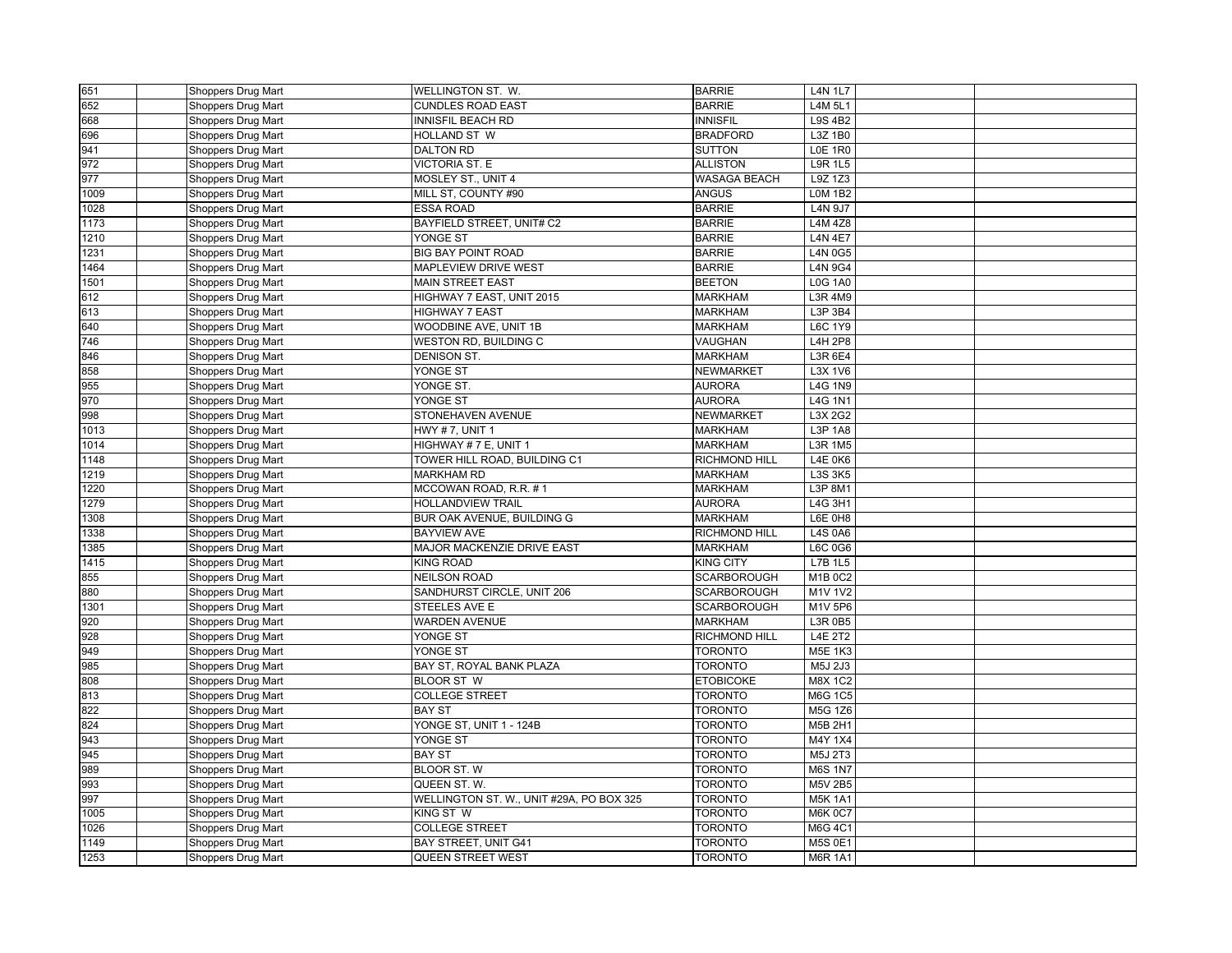| 1288 | Shoppers Drug Mart | <b>KING STREET WEST</b>          | <b>TORONTO</b>                           | <b>M5V 1N4</b> |  |
|------|--------------------|----------------------------------|------------------------------------------|----------------|--|
| 1320 | Shoppers Drug Mart | <b>KING STREET WEST</b>          | <b>TORONTO</b>                           | <b>M5V 1K2</b> |  |
| 1321 | Shoppers Drug Mart | QUEEN'S QUAY WEST, UNIT 110      | <b>TORONTO</b>                           | <b>M5V 3A6</b> |  |
| 1343 | Shoppers Drug Mart | BATHURST STREET, UNIT 2          | <b>TORONTO</b>                           | M5V 2V9        |  |
| 1351 | Shoppers Drug Mart | <b>LOWER JARVIS STREET</b>       | TORONTO                                  | <b>M5E 1N1</b> |  |
| 1362 | Shoppers Drug Mart | QUEEN STREET WEST, UNIT A        | <b>TORONTO</b>                           | <b>M6J 0A6</b> |  |
| 1378 | Shoppers Drug Mart | YONGE STREET                     | <b>TORONTO</b>                           | M4Y 2B3        |  |
| 1393 | Shoppers Drug Mart | KING STREET WEST                 | <b>TORONTO</b>                           | <b>M5V 1L9</b> |  |
| 1402 | Shoppers Drug Mart | YONGE STREET                     | <b>TORONTO</b>                           | <b>M5B 1N8</b> |  |
| 1408 | Shoppers Drug Mart | <b>BLOOR STREET WEST</b>         | <b>TORONTO</b>                           | M4W 1A5        |  |
| 1414 | Shoppers Drug Mart | <b>QUEEN STREET WEST</b>         | TORONTO                                  | M5V 1Z8        |  |
| 1441 | Shoppers Drug Mart | <b>BAY STREET</b>                | <b>TORONTO</b>                           | M5H 2R2        |  |
| 691  | Shoppers Drug Mart | MOHAWK ROAD EAST UNIT.#1, UNIT 1 | <b>HAMILTON</b>                          | L9A 2H6        |  |
| 692  | Shoppers Drug Mart | <b>GREENHILL AVE</b>             | <b>HAMILTON</b>                          | <b>L8K 6N5</b> |  |
| 750  | Shoppers Drug Mart | <b>BARTON ST E</b>               | <b>HAMILTON</b>                          | <b>L8H 2V4</b> |  |
| 755  | Shoppers Drug Mart | CENTENNIAL PARKWAY N             | <b>HAMILTON</b>                          | <b>L8E 2P2</b> |  |
| 756  | Shoppers Drug Mart | UPPER WENTWORTH ST., UNIT 0131   | <b>HAMILTON</b>                          | L9A 4X5        |  |
| 794  | Shoppers Drug Mart | MAIN STREET E                    | <b>GRIMSBY</b>                           | L3M 1P1        |  |
| 798  | Shoppers Drug Mart | ST.ANDREWS AVENUE, UNIT #1       | <b>GRIMSBY</b>                           | L3M 3S2        |  |
| 1041 | Shoppers Drug Mart | MAIN ST E                        | <b>HAMILTON</b>                          | L8M 1L2        |  |
| 1043 | Shoppers Drug Mart | FENNELL AVE. E.                  | <b>HAMILTON</b>                          | <b>L8T 1R1</b> |  |
| 1047 | Shoppers Drug Mart | <b>HERKIMER ST</b>               | <b>HAMILTON</b>                          | L8P 2G8        |  |
| 1049 | Shoppers Drug Mart | MOHAWK RD E                      | <b>HAMILTON</b>                          | <b>L8T 2R8</b> |  |
| 1050 | Shoppers Drug Mart | KING ST E                        | <b>STONEY CREEK</b>                      | <b>L8G 1J7</b> |  |
| 1052 | Shoppers Drug Mart | KING ST E                        | <b>HAMILTON</b>                          | <b>L8K 1W1</b> |  |
| 1053 | Shoppers Drug Mart | <b>CANNON STREET EAST</b>        | <b>HAMILTON</b>                          | <b>L8L 0A9</b> |  |
| 1180 | Shoppers Drug Mart | 377 HIGHWAY #8                   | <b>STONEY CREEK</b>                      | <b>L8G 1E7</b> |  |
| 1184 | Shoppers Drug Mart | HIGHWAY 8, UNIT 1 & 2            | <b>STONEY CREEK</b>                      | <b>L8G 1C2</b> |  |
| 1204 | Shoppers Drug Mart | MUD STREET W, UNIT 1             | <b>STONEY CREEK</b>                      | L8J 3Z6        |  |
| 1233 | Shoppers Drug Mart | <b>RYMAL ROAD EAST</b>           | <b>HANNON</b>                            | <b>LOR 1P0</b> |  |
| 1256 | Shoppers Drug Mart | SERENA DRIVE                     | <b>BEAMSVILLE</b>                        | <b>LOR 1B0</b> |  |
| 1299 | Shoppers Drug Mart | UPPER SHERMAN AVENUE             | <b>HAMILTON</b>                          | <b>L8W 1C4</b> |  |
| 1319 | Shoppers Drug Mart | <b>CONCESSION STREET</b>         | <b>HAMILTON</b>                          | <b>L9A 1C4</b> |  |
| 1487 | Shoppers Drug Mart | BINBROOK ROAD WEST, BLDG B       | <b>BINBROOK</b>                          | <b>LOR 1C0</b> |  |
| 1547 | Shoppers Drug Mart | <b>MAIN STREET W</b>             | <b>HAMILTON</b>                          | L8P 4S1        |  |
| 961  | Shoppers Drug Mart | MAIN ST, UNIT 6 & 7              | <b>STOUFFVILLE</b>                       | <b>L4A 8A9</b> |  |
| 1425 | Shoppers Drug Mart | 10TH LINE, BUILDING A            | <b>STOUFFVILLE</b>                       | <b>L4A 7W6</b> |  |
| 601  | Shoppers Drug Mart | NORTH FRONT ST                   | <b>BELLEVILLE</b>                        | <b>K8P 3E1</b> |  |
| 614  | Shoppers Drug Mart | LANSDOWNE ST. W.                 | <b>PETERBOROUGH</b>                      | K9J 1Z2        |  |
| 619  | Shoppers Drug Mart | <b>DUNDAS ST W</b>               | <b>TRENTON</b>                           | <b>K8V 3P4</b> |  |
| 689  | Shoppers Drug Mart | <b>HIGHWAY 2</b>                 | <b>COURTICE</b>                          | L1E 2J5        |  |
|      |                    |                                  |                                          |                |  |
| 911  | Shoppers Drug Mart | HIGHWAY #2, UNIT 3               | <b>BOWMANVILLE</b><br><b>BOWMANVILLE</b> | L1C 4V4        |  |
| 912  | Shoppers Drug Mart | KING ST E., UNIT 150             |                                          | L1C 3X1        |  |
| 948  | Shoppers Drug Mart | KENT ST. W.                      | <b>LINDSAY</b>                           | K9V 2Y4        |  |
| 987  | Shoppers Drug Mart | SIDNEY STREET                    | <b>BELLEVILLE</b>                        | <b>K8P 5E2</b> |  |
| 995  | Shoppers Drug Mart | <b>CHARLOTTE STREET</b>          | <b>PETERBOROUGH</b>                      | K9J 2V1        |  |
| 1011 | Shoppers Drug Mart | <b>CHEMONG RD</b>                | PETERBOROUGH                             | <b>K9H7E3</b>  |  |
| 1016 | Shoppers Drug Mart | <b>SPRING STREET</b>             | <b>COBOURG</b>                           | <b>K9A 3K2</b> |  |
| 1017 | Shoppers Drug Mart | <b>LANSDOWNE STREET WEST</b>     | <b>PETERBOROUGH</b>                      | <b>K9K0C9</b>  |  |
| 1217 | Shoppers Drug Mart | <b>KENT STREET WEST</b>          | LINDSAY                                  | K9V 2Z7        |  |
| 1251 | Shoppers Drug Mart | <b>KING AVENUE EAST</b>          | <b>NEWCASTLE</b>                         | L1B 1H3        |  |
| 1309 | Shoppers Drug Mart | <b>DUNDAS STREET EAST</b>        | <b>BELLEVILLE</b>                        | <b>K8N 1E7</b> |  |
| 1404 | Shoppers Drug Mart | <b>LONGWORTH AVE</b>             | <b>BOWMANVILLE</b>                       | L1C 0H4        |  |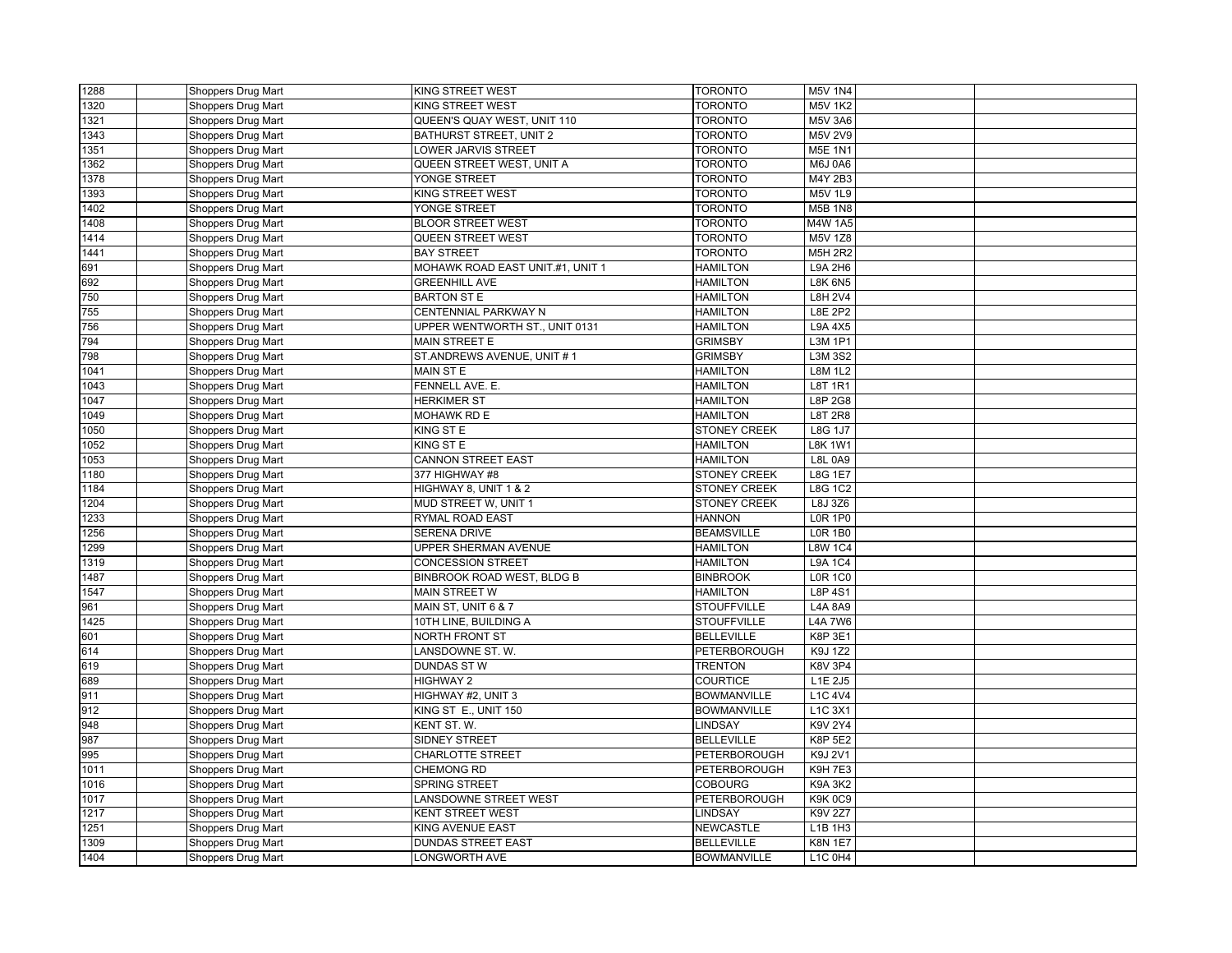| 1406 | Shoppers Drug Mart | HASTINGS STREET NORTH                      | <b>BANCROFT</b>    | <b>K0L 1C0</b>                  |  |
|------|--------------------|--------------------------------------------|--------------------|---------------------------------|--|
| 1530 | Shoppers Drug Mart | HIGHLAND STREET, PO BOX 37                 | <b>HALIBURTON</b>  | <b>K0M 1S0</b>                  |  |
| 1538 | Shoppers Drug Mart | <b>BOLTON STREET</b>                       | <b>BOBCAYGEON</b>  | <b>K0M 1A0</b>                  |  |
| 3002 | Shoppers Drug Mart | <b>GEORGE STREET</b>                       | PETERBOROUGH       | K9H 3R2                         |  |
| 3080 | Shoppers Drug Mart | <b>ONTARIO STREET</b>                      | PORT HOPE          | L1A 3Y9                         |  |
| 806  | Shoppers Drug Mart | BLOOR ST. W.                               | TORONTO            | <b>M5S 1X1</b>                  |  |
| 717  | Shoppers Drug Mart | <b>DUNDAS STREET WEST</b>                  | <b>TORONTO</b>     | M6P 1W9                         |  |
| 809  | Shoppers Drug Mart | <b>BATHURST ST.</b>                        | <b>TORONTO</b>     | <b>M6A 2A1</b>                  |  |
| 820  | Shoppers Drug Mart | <b>WILSON AVE</b>                          | <b>TORONTO</b>     | M3K 1G6                         |  |
| 821  | Shoppers Drug Mart | <b>LAWRENCE AVENUE WEST</b>                | <b>TORONTO</b>     | $M6A$ 3C6                       |  |
| 836  | Shoppers Drug Mart | ST. CLAIR AVE. W.                          | <b>TORONTO</b>     | <b>M6C 1A1</b>                  |  |
| 837  | Shoppers Drug Mart | THE KINGSWAY                               | <b>ETOBICOKE</b>   | M9A 3T7                         |  |
| 838  | Shoppers Drug Mart | <b>BATHURST ST.</b>                        | <b>TORONTO</b>     | <b>M3H 3N3</b>                  |  |
| 845  | Shoppers Drug Mart | THE WESTWAY, BLOCK A, UNIT#1               | <b>ETOBICOKE</b>   | M9R 1H5                         |  |
| 857  | Shoppers Drug Mart | <b>REXDALE BLVD</b>                        | <b>ETOBICOKE</b>   | M9W 1P1                         |  |
| 867  | Shoppers Drug Mart | <b>KEELE ST</b>                            | <b>TORONTO</b>     | <b>M6N 3E2</b>                  |  |
| 869  | Shoppers Drug Mart | <b>JANE ST</b>                             | <b>TORONTO</b>     | <b>M9N 2R2</b>                  |  |
| 876  | Shoppers Drug Mart | <b>WESTON RD</b>                           | TORONTO            | <b>M9N 1X2</b>                  |  |
| 879  | Shoppers Drug Mart | <b>EGLINTON AVENUE WEST</b>                | <b>TORONTO</b>     | <b>M6E 2L6</b>                  |  |
| 881  | Shoppers Drug Mart | <b>DUFFERIN ST.</b>                        | <b>TORONTO</b>     | <b>M6A 2T9</b>                  |  |
| 974  | Shoppers Drug Mart | KIPLING AVE., UNIT 2                       | <b>ETOBICOKE</b>   | <b>M9R 2Y8</b>                  |  |
| 990  | Shoppers Drug Mart | <b>WILSON AVENUE</b>                       | <b>NORTH YORK</b>  | <b>M3L 1A5</b>                  |  |
| 1166 | Shoppers Drug Mart | <b>DUNDAS ST W</b>                         | <b>TORONTO</b>     | M6S 2S1                         |  |
| 1214 | Shoppers Drug Mart | <b>EGLINTON AVE W</b>                      | <b>TORONTO</b>     | M6E 2J4                         |  |
| 1281 | Shoppers Drug Mart | <b>DUPONT STREET</b>                       | TORONTO            | M5R 1V9                         |  |
| 1304 | Shoppers Drug Mart | <b>DUPONT STREET</b>                       | <b>TORONTO</b>     | M6H 2B2                         |  |
| 1341 | Shoppers Drug Mart | <b>ISLINGTON AVE</b>                       | <b>TORONTO</b>     | <b>M9A 3L8</b>                  |  |
| 1377 | Shoppers Drug Mart | <b>BLOOR STREET W</b>                      | <b>TORONTO</b>     | <b>M6H 1L6</b>                  |  |
| 1410 | Shoppers Drug Mart | <b>BLOOR STREET WEST</b>                   | <b>TORONTO</b>     | <b>M5S 1T8</b>                  |  |
| 1510 | Shoppers Drug Mart | <b>AVENUE ROAD</b>                         | <b>TORONTO</b>     | <b>M5M 4A7</b>                  |  |
| 835  | Shoppers Drug Mart | <b>EGLINTON AVENUE WEST</b>                | <b>YORK</b>        | <b>M6C 2C3</b>                  |  |
| 3070 | Shoppers Drug Mart | ST. CLAIR AVENUE WEST, UNIT 1221           | <b>TORONTO</b>     | M6E 1B5                         |  |
| 3072 | Shoppers Drug Mart | <b>DERRY ROAD EAST</b>                     | MISSISSAUGA        | L4T 4E3                         |  |
| 685  | Shoppers Drug Mart | FAIRVIEW DR, UNIT 1A                       | <b>BRANTFORD</b>   | <b>N3R7E3</b>                   |  |
| 722  | Shoppers Drug Mart | <b>LYNDEN RD</b>                           | <b>BRANTFORD</b>   | <b>N3R 6B8</b>                  |  |
| 738  | Shoppers Drug Mart | EDWARD STREET, UNIT 101                    | <b>ST. THOMAS</b>  | <b>N5P 1Y8</b>                  |  |
| 969  | Shoppers Drug Mart | <b>FIRST AVE</b>                           | <b>ST. THOMAS</b>  | <b>N5R 4P5</b>                  |  |
| 1067 | Shoppers Drug Mart | TALBOT ST.W                                | <b>ST. THOMAS</b>  | <b>N5P 1B9</b>                  |  |
| 1069 | Shoppers Drug Mart | <b>DORCHESTER RD</b>                       | <b>DORCHESTER</b>  | <b>N0L 1G5</b>                  |  |
| 1071 |                    | FRONT ST E                                 | <b>STRATHROY</b>   | <b>N7G 1Y7</b>                  |  |
| 1140 | Shoppers Drug Mart |                                            | <b>BRANTFORD</b>   | <b>N3S7N4</b>                   |  |
|      | Shoppers Drug Mart | STANLEY ST, UNIT 6<br><b>COLBORNE ST.W</b> | <b>BRANTFORD</b>   | <b>N3T 1M2</b>                  |  |
| 1152 | Shoppers Drug Mart |                                            |                    |                                 |  |
| 1155 | Shoppers Drug Mart | <b>CLARENCE STREET</b>                     | <b>BRANTFORD</b>   | <b>N3R 3T6</b><br><b>N3R7R9</b> |  |
| 1158 | Shoppers Drug Mart | KING GEORGE RD., UNIT #1                   | <b>BRANTFORD</b>   |                                 |  |
| 1159 | Shoppers Drug Mart | <b>NORFOLK STREET</b>                      | <b>SIMCOE</b>      | N3Y 3P7                         |  |
| 1171 | Shoppers Drug Mart | <b>DUNDAS ST</b>                           | <b>WOODSTOCK</b>   | <b>N4S1B5</b>                   |  |
| 1172 | Shoppers Drug Mart | DUNDAS ST E, UNIT 1                        | <b>WOODSTOCK</b>   | <b>N4S 1H2</b>                  |  |
| 1174 | Shoppers Drug Mart | THAMES STREET NORTH                        | <b>INGERSOLL</b>   | <b>N5C 4B1</b>                  |  |
| 1175 | Shoppers Drug Mart | STOVER ST N.                               | <b>NORWICH</b>     | <b>N0J 1P0</b>                  |  |
| 1176 | Shoppers Drug Mart | BROADWAY ST, UNIT A1                       | <b>TILLSONBURG</b> | <b>N4G 5A7</b>                  |  |
| 710  | Shoppers Drug Mart | <b>NIPISSING ROAD</b>                      | <b>MILTON</b>      | <b>L9T 1R3</b>                  |  |
| 1344 | Shoppers Drug Mart | <b>KENNEDY CIRCLE</b>                      | <b>MILTON</b>      | L9T 5S4                         |  |
| 1201 | Shoppers Drug Mart | DERRY ROAD WEST, BUILDING B                | <b>MILTON</b>      | L9T 7H5                         |  |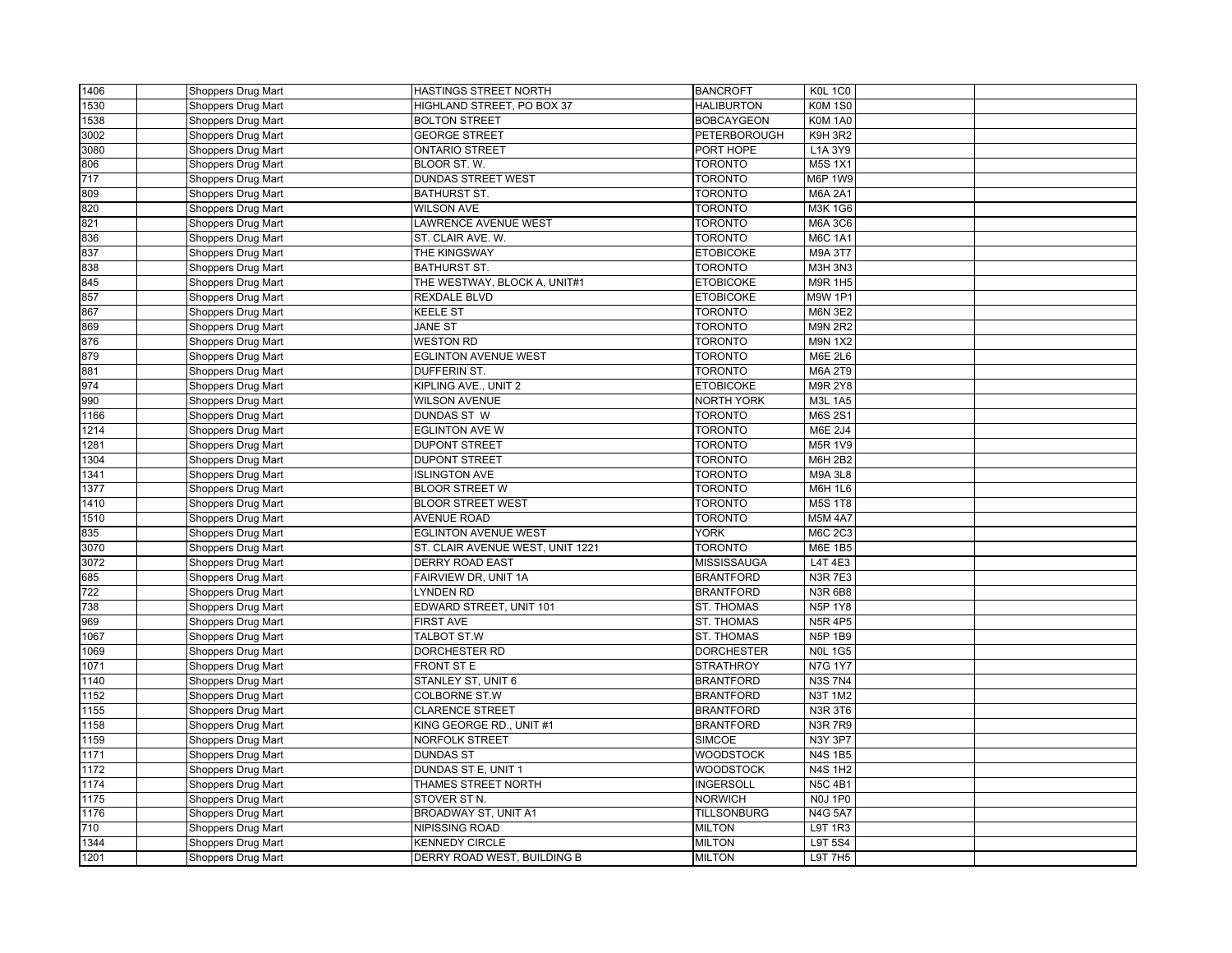| 698  | Shoppers Drug Mart | <b>GOLF LINKS RD</b>                     | <b>ANCASTER</b>   | L9G 3K9        |  |
|------|--------------------|------------------------------------------|-------------------|----------------|--|
| 707  | Shoppers Drug Mart | <b>GUELPH ST., UNIT A</b>                | <b>GEORGETOWN</b> | L7G 4B1        |  |
| 708  | Shoppers Drug Mart | MAIN ST. E., UNIT # 104                  | <b>MILTON</b>     | L9T 1P1        |  |
| 742  | Shoppers Drug Mart | OSLER DRIVE, UNIT #102                   | <b>DUNDAS</b>     | <b>L9H 4H4</b> |  |
| 752  | Shoppers Drug Mart | UPPER JAMES ST.                          | <b>HAMILTON</b>   | <b>L9C 5R8</b> |  |
| 754  | Shoppers Drug Mart | MOHAWK ROAD W.                           | <b>HAMILTON</b>   | L9C 6C2        |  |
| 802  | Shoppers Drug Mart | MOUNTAINVIEW RD. S., UNIT 1              | <b>GEORGETOWN</b> | L7G 6E8        |  |
| 975  | Shoppers Drug Mart | UPPER JAMES ROAD                         | <b>HAMILTON</b>   | L9B 0H7        |  |
| 1044 | Shoppers Drug Mart | WILSON ST W                              | <b>ANCASTER</b>   | <b>L9G 1N1</b> |  |
| 1045 | Shoppers Drug Mart | <b>GARTH ST.</b>                         | <b>HAMILTON</b>   | <b>L9C 4L7</b> |  |
| 1046 | Shoppers Drug Mart | KING STW                                 | <b>HAMILTON</b>   | <b>L8S 1K9</b> |  |
| 1056 | Shoppers Drug Mart | <b>KING ST W</b>                         | <b>DUNDAS</b>     | L9H 1V3        |  |
| 1168 | Shoppers Drug Mart | QUEEN STREET                             | <b>ACTON</b>      | L7J 1P6        |  |
| 1383 | Shoppers Drug Mart | ARGYLE STREET SOUTH                      | CALEDONIA         | <b>N3W 1K7</b> |  |
| 1458 | Shoppers Drug Mart | <b>KING STREET WEST</b>                  | <b>HAMILTON</b>   | <b>L8P 1C2</b> |  |
| 1460 | Shoppers Drug Mart | <b>MAIN STREET WEST</b>                  | <b>HAMILTON</b>   | <b>L8S 1C6</b> |  |
| 695  | Shoppers Drug Mart | SOUTHDOWN ROAD, UNIT #1                  | MISSISSAUGA       | L5J 2Y4        |  |
| 771  | Shoppers Drug Mart | BURNHAMTHORPE RD. W, ERIN MILLS          | MISSISSAUGA       | L5L 3A2        |  |
| 775  | Shoppers Drug Mart | ERIN MILLS PKWY.                         | MISSISSAUGA       | <b>L5K 1T9</b> |  |
| 815  | Shoppers Drug Mart | LAKESHORE ROAD WEST                      | MISSISSAUGA       | L5H 1G9        |  |
| 1098 | Shoppers Drug Mart | WINSTON CHURCHILL BLVD                   | MISSISSAUGA       | L5L 2W1        |  |
| 683  | Shoppers Drug Mart | LAKESHORE RD E                           | <b>BURLINGTON</b> | <b>L7L 1C8</b> |  |
| 706  | Shoppers Drug Mart | CORNWALL ROAD, OLDE OAKVILLE MARKETPLACE | <b>OAKVILLE</b>   | L6J 7Z5        |  |
| 726  | Shoppers Drug Mart | <b>APPLEBY LINE</b>                      | <b>BURLINGTON</b> | <b>L7L 6M6</b> |  |
| 739  | Shoppers Drug Mart | <b>NEW ST</b>                            | <b>BURLINGTON</b> | <b>L7R 1K3</b> |  |
| 740  | Shoppers Drug Mart | GUELPH LINE, UNIT D1                     | <b>BURLINGTON</b> | <b>L7R 3N2</b> |  |
| 744  | Shoppers Drug Mart | <b>KERR STREET</b>                       | <b>OAKVILLE</b>   | <b>L6K 3C7</b> |  |
| 745  | Shoppers Drug Mart | LEIGHLAND AVE                            | <b>OAKVILLE</b>   | L6H 3H6        |  |
| 747  | Shoppers Drug Mart | MAPLE AVE., UNIT A6A                     | <b>BURLINGTON</b> | <b>L7S 2J8</b> |  |
| 748  | Shoppers Drug Mart | UPPER MIDDLE RD, UNIT D5                 | <b>OAKVILLE</b>   | L6H 4L3        |  |
| 878  | Shoppers Drug Mart | DUNDAS STREET W                          | <b>OAKVILLE</b>   | L6H 6Y3        |  |
| 923  | Shoppers Drug Mart | <b>REBECCA ST</b>                        | <b>OAKVILLE</b>   | <b>L6L 5G8</b> |  |
| 996  | Shoppers Drug Mart | LAKESHORE RD W                           | <b>OAKVILLE</b>   | L6L 1H2        |  |
| 1012 | Shoppers Drug Mart | <b>WALKER'S LINE</b>                     | <b>BURLINGTON</b> | L7M 0W3        |  |
| 1042 | Shoppers Drug Mart | PLAINS RD EAST                           | <b>BURLINGTON</b> | <b>L7T 2E2</b> |  |
| 1054 | Shoppers Drug Mart | HAMILTON ST N                            | WATERDOWN         | L8B 0E5        |  |
| 1055 | Shoppers Drug Mart | <b>NEW ST</b>                            | <b>BURLINGTON</b> | <b>L7L 2X8</b> |  |
| 1203 | Shoppers Drug Mart | PRINCE MICHAEL DRIVE                     | <b>OAKVILLE</b>   | L6H 0E9        |  |
| 1206 | Shoppers Drug Mart | <b>HEADON ROAD</b>                       | <b>BURLINGTON</b> | L7M 3Z5        |  |
| 1218 | Shoppers Drug Mart | <b>BRANT STREET</b>                      | <b>BURLINGTON</b> | L7P 0A1        |  |
| 1271 | Shoppers Drug Mart | THIRD LINE, BUILDING B                   | <b>OAKVILLE</b>   | <b>L6M 5A9</b> |  |
| 1484 | Shoppers Drug Mart | UPPER MIDDLE ROAD                        | <b>BURLINGTON</b> | <b>L7M 4C6</b> |  |
| 1493 | Shoppers Drug Mart | <b>APPLEBY LINE</b>                      | <b>BURLINGTON</b> | <b>L7M 0V7</b> |  |
| 3018 | Shoppers Drug Mart | <b>WALKERS LINE</b>                      | <b>BURLINGTON</b> | <b>L7M 4Y1</b> |  |
| 1254 | Shoppers Drug Mart | PORTOBELLO BLVD.                         | <b>ORLEANS</b>    | <b>K4A 4W9</b> |  |
| 603  | Shoppers Drug Mart | PRINCESS ST.                             | <b>KINGSTON</b>   | <b>K7L 1C3</b> |  |
| 604  | Shoppers Drug Mart | <b>DIVISION ST</b>                       | <b>KINGSTON</b>   | <b>K7K 6X4</b> |  |
| 605  | Shoppers Drug Mart | <b>WATER STREET EAST</b>                 | CORNWALL          | K6H 6M2        |  |
| 606  | Shoppers Drug Mart | <b>BROOKDALE AVENUE</b>                  | CORNWALL          | K6J 4P8        |  |
| 607  | Shoppers Drug Mart | PRINCESS STREET                          | <b>KINGSTON</b>   | <b>K7L 1A7</b> |  |
| 608  | Shoppers Drug Mart | <b>BATH ROAD</b>                         | <b>KINGSTON</b>   | <b>K7M 4Y3</b> |  |
| 935  | Shoppers Drug Mart | PARKEDALE AVE, UNIT 27                   | <b>BROCKVILLE</b> | K6V 3G9        |  |
| 1143 | Shoppers Drug Mart | <b>KING ST EAST</b>                      | GANANOQUE         | <b>K7G 1H4</b> |  |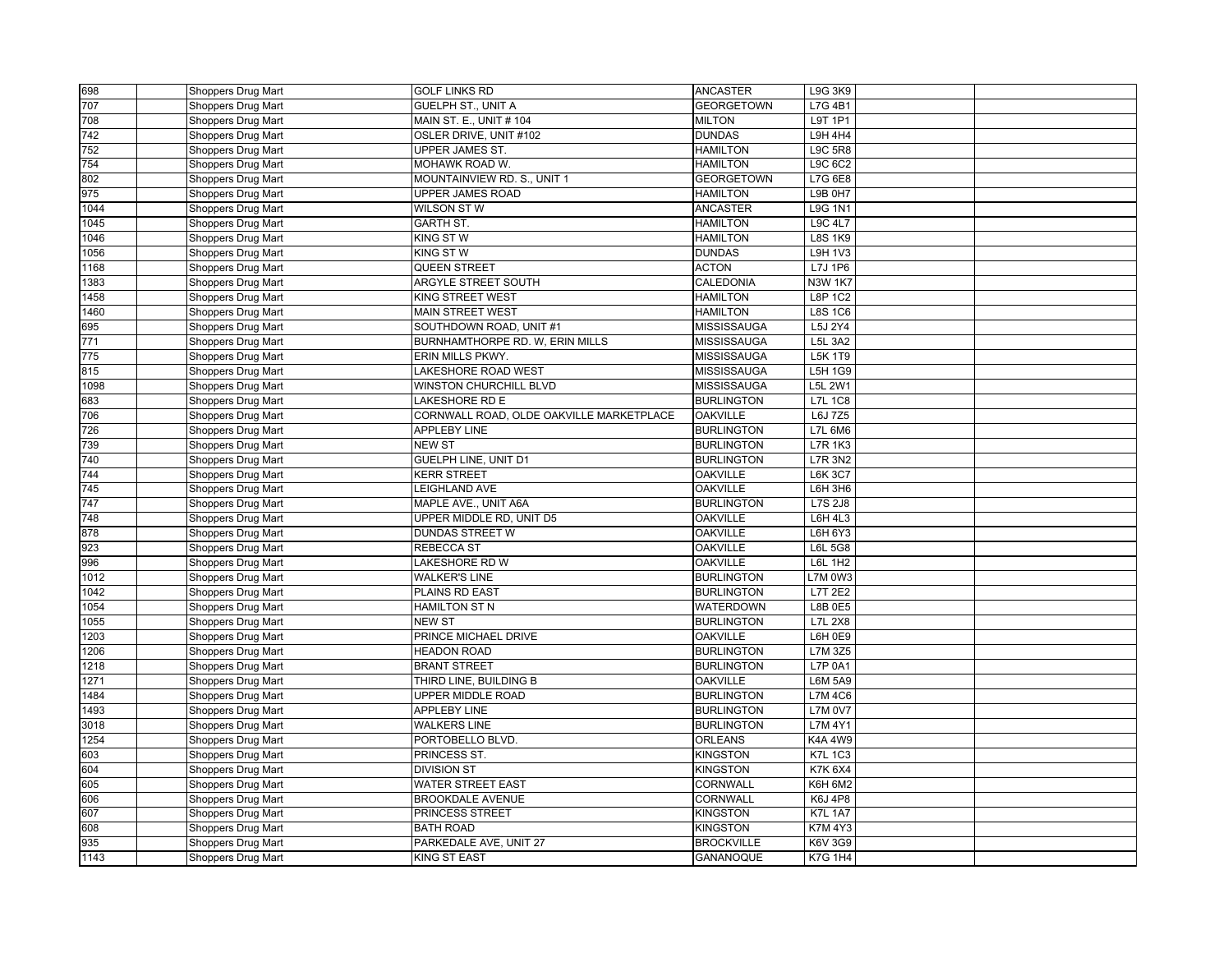| 1144 | Shoppers Drug Mart | STRAND BLVD, UNIT 11          | <b>KINGSTON</b>    | <b>K7P 2S7</b> |  |
|------|--------------------|-------------------------------|--------------------|----------------|--|
| 1145 | Shoppers Drug Mart | <b>KING STREET WEST</b>       | <b>BROCKVILLE</b>  | <b>K6V 3R3</b> |  |
| 1182 | Shoppers Drug Mart | ALKENBRACK STREET, UNIT #2    | <b>NAPANEE</b>     | <b>K7R 0A6</b> |  |
| 1205 | Shoppers Drug Mart | SUTHERLAND DRIVE              | <b>KINGSTON</b>    | <b>K7K 5V6</b> |  |
| 1209 | Shoppers Drug Mart | PRINCESS STREET               | <b>KINGSTON</b>    | <b>K7L 1H3</b> |  |
| 1245 | Shoppers Drug Mart | <b>LAURIER STREET</b>         | <b>ROCKLAND</b>    | <b>K4K1A3</b>  |  |
| 1259 | Shoppers Drug Mart | SPENCE AVENUE                 | <b>HAWKESBURY</b>  | K6A 2Y3        |  |
| 1284 | Shoppers Drug Mart | GARDINERS ROAD, UNIT L074     | <b>KINGSTON</b>    | <b>K7M7H4</b>  |  |
| 1291 | Shoppers Drug Mart | HIGHWAY 15                    | <b>KINGSTON</b>    | <b>K7L 4V3</b> |  |
| 1316 | Shoppers Drug Mart | NOTRE DAME STREET, RR#3       | <b>EMBRUN</b>      | <b>K0A 1W1</b> |  |
| 1397 | Shoppers Drug Mart | SHERWOOD AVENUE               | <b>AMHERSTVIEW</b> | <b>K7N 1N1</b> |  |
| 1429 | Shoppers Drug Mart | PRINCESS STREET, UNIT #100    | <b>KINGSTON</b>    | <b>K7M 3G1</b> |  |
| 1433 | Shoppers Drug Mart | 10TH LINE ROAD                | <b>ORLEANS</b>     | <b>K4A 3W6</b> |  |
| 1506 | Shoppers Drug Mart | KING STREET WEST, PO BOX 1570 | PRESCOTT           | K0E 1T0        |  |
| 1541 | Shoppers Drug Mart | MAIN STREET SOUTH             | <b>ALEXANDRIA</b>  | <b>K0C 1A0</b> |  |
| 1542 | Shoppers Drug Mart | 2ND STREET EAST, UNIT 30      | CORNWALL           | <b>K6H 2B8</b> |  |
| 1198 | Shoppers Drug Mart | PRINCESS STREET               | <b>KINGSTON</b>    | <b>K7L 1G1</b> |  |
| 1413 | Shoppers Drug Mart | <b>WILLIAMSON DRIVE WEST</b>  | <b>AJAX</b>        | L1T0K9         |  |
| 1235 | Shoppers Drug Mart | SALEM ROAD NORTH              | <b>AJAX</b>        | L1T 0J9        |  |
| 675  | Shoppers Drug Mart | DUNDAS ST W                   | <b>WHITBY</b>      | L1P 1P7        |  |
| 1517 | Shoppers Drug Mart | <b>BROCK ST S</b>             | <b>WHITBY</b>      | $L1N$ 4K4      |  |
| 616  | Shoppers Drug Mart | TAUNTON RD E, UNIT 1          | <b>OSHAWA</b>      | L1G 7T4        |  |
| 1249 | Shoppers Drug Mart | <b>TAUNTON ROAD EAST</b>      | <b>OSHAWA</b>      | L1K 1B7        |  |
| 501  | Shoppers Drug Mart | <b>MCCOWAN RD</b>             | <b>SCARBOROUGH</b> | M1J 1K2        |  |
| 508  | Shoppers Drug Mart | <b>DUNDAS STREET EAST</b>     | WHITBY             | <b>L1N7C5</b>  |  |
| 615  | Shoppers Drug Mart | <b>WARREN AVE</b>             | <b>OSHAWA</b>      | L1J 0A1        |  |
| 618  | Shoppers Drug Mart | <b>KINGSTON RD</b>            | <b>PICKERING</b>   | L1V 1B8        |  |
| 688  | Shoppers Drug Mart | ROSSLAND ROAD EAST            | <b>OSHAWA</b>      | <b>L1K1K8</b>  |  |
| 931  | Shoppers Drug Mart | TORONTO ST SOUTH, RR #1       | <b>UXBRIDGE</b>    | L9P 0C4        |  |
| 967  | Shoppers Drug Mart | HARWOOD AVE S                 | <b>AJAX</b>        | L1S 2J1        |  |
| 983  | Shoppers Drug Mart | WENTWORTH ST. W.              | <b>OSHAWA</b>      | L1J 6P4        |  |
| 1018 | Shoppers Drug Mart | <b>SCUGOG STREET</b>          | PORT PERRY         | L9L 1J3        |  |
| 1167 | Shoppers Drug Mart | <b>GARDEN STREET, UNIT 1</b>  | WHITBY             | L1R 2G8        |  |
| 1212 | Shoppers Drug Mart | <b>KINGSTON RD</b>            | <b>PICKERING</b>   | <b>L1V 3N7</b> |  |
| 1221 | Shoppers Drug Mart | <b>BALDWIN ST S</b>           | <b>BROOKLIN</b>    | L1M 2J7        |  |
| 1222 | Shoppers Drug Mart | <b>KINGSTON ROAD</b>          | <b>PICKERING</b>   | L1V 1B5        |  |
| 1224 | Shoppers Drug Mart | <b>WESTNEY RD N</b>           | <b>AJAX</b>        | L1T 1P4        |  |
| 1238 | Shoppers Drug Mart | THICKSON RD N                 | WHITBY             | L1R 2X3        |  |
| 1290 | Shoppers Drug Mart | KING STREET WEST              | <b>OSHAWA</b>      | L1J 2K5        |  |
| 1384 | Shoppers Drug Mart | <b>TAUNTON ROAD EAST</b>      | WHITBY             | <b>L1R 0M5</b> |  |
| 1426 | Shoppers Drug Mart | SIMCOE STREET NORTH, RR #1    | <b>OSHAWA</b>      | L1H 7K4        |  |
| 1096 | Shoppers Drug Mart | HOLIDAY INN DR                | <b>CAMBRIDGE</b>   | <b>N3C 1Z3</b> |  |
| 1257 | Shoppers Drug Mart | FRANKLIN BLVD.                | CAMBRIDGE          | <b>N1R8R3</b>  |  |
| 720  | Shoppers Drug Mart | DUNDAS STREET NORTH, UNIT #1  | CAMBRIDGE          | N1R 5T8        |  |
| 1086 | Shoppers Drug Mart | <b>WEBER ST</b>               | <b>KITCHENER</b>   | <b>N2A 1C2</b> |  |
| 1334 | Shoppers Drug Mart | FAIRWAY ROAD S, UNIT 1        | <b>KITCHENER</b>   | <b>N2C 1X3</b> |  |
| 992  | Shoppers Drug Mart | OTTAWA STREET SOUTH, UNIT 100 | <b>KITCHENER</b>   | <b>N2E 4E2</b> |  |
| 1200 | Shoppers Drug Mart | PIONEER DRIVE                 | <b>KITCHENER</b>   | <b>N2P 2A3</b> |  |
| 1090 | Shoppers Drug Mart | NORTHFIELD DRIVE WEST         | <b>WATERLOO</b>    | <b>N2L 0C7</b> |  |
| 731  | Shoppers Drug Mart | HIGHLAND ROAD WEST            | <b>KITCHENER</b>   | <b>N2M 5K2</b> |  |
| 730  | Shoppers Drug Mart | ERB ST. W.                    | <b>WATERLOO</b>    | <b>N2T 2Z7</b> |  |
| 721  | Shoppers Drug Mart | <b>HESPELER RD</b>            | CAMBRIDGE          | N1R 6J2        |  |
| 727  | Shoppers Drug Mart | KING ST. S., UNIT 42/43       | <b>WATERLOO</b>    | N2J 1P2        |  |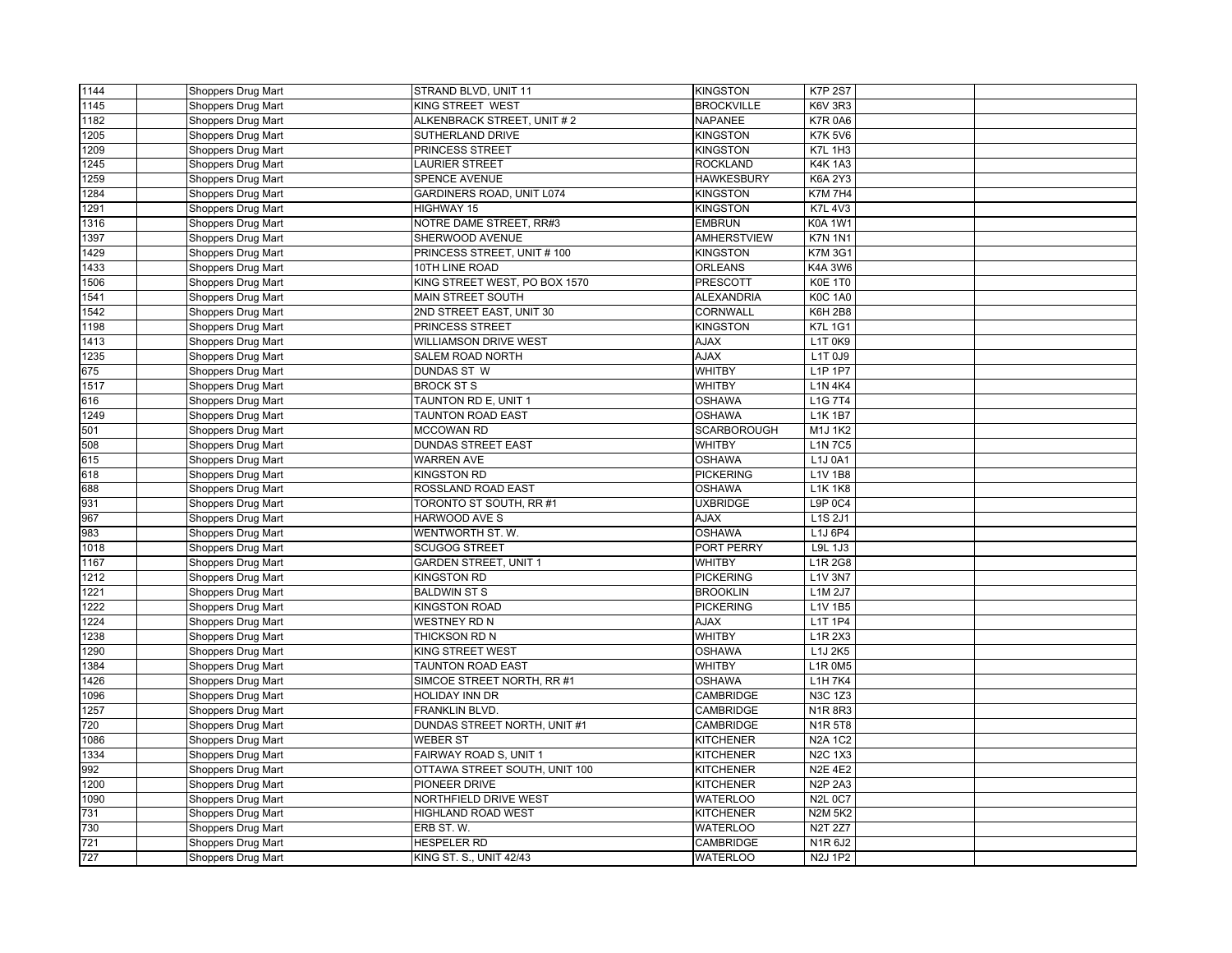| 728  | Shoppers Drug Mart        | KING ST. N., MAJOR 4A                | <b>WATERLOO</b>      | <b>N2L 5W6</b>        |  |
|------|---------------------------|--------------------------------------|----------------------|-----------------------|--|
| 729  | Shoppers Drug Mart        | <b>STRASBURG RD</b>                  | <b>KITCHENER</b>     | <b>N2E 2M2</b>        |  |
| 866  | <b>Shoppers Drug Mart</b> | OTTAWA ST. N                         | <b>KITCHENER</b>     | <b>N2A 1H2</b>        |  |
| 927  | Shoppers Drug Mart        | CEDAR ST, UNIT #23                   | CAMBRIDGE            | <b>N1S1W4</b>         |  |
| 979  | Shoppers Drug Mart        | KING ST. E.                          | <b>CAMBRIDGE</b>     | <b>N3H 3R5</b>        |  |
| 1087 | <b>Shoppers Drug Mart</b> | KING STW                             | <b>KITCHENER</b>     | <b>N2G 1B6</b>        |  |
| 1091 | Shoppers Drug Mart        | WATER STREET N                       | CAMBRIDGE            | N1R3B8                |  |
| 1193 | Shoppers Drug Mart        | WEBER STREET NORTH                   | <b>WATERLOO</b>      | N <sub>2</sub> J 3G7  |  |
| 1438 | Shoppers Drug Mart        | IRA NEEDLES, BUILDING E              | <b>KITCHENER</b>     | <b>N2N 0B2</b>        |  |
| 1440 | Shoppers Drug Mart        | LAURELWOOD DRIVE, UNIT #150          | <b>WATERLOO</b>      | <b>N2V 0A2</b>        |  |
| 917  | Shoppers Drug Mart        | LESLIE ST.                           | TORONTO              | M2J 2K8               |  |
| 830  | Shoppers Drug Mart        | SHEPPARD AVE E, UNIT 2075            | <b>WILLOWDALE</b>    | M2J 5A7               |  |
| 877  | Shoppers Drug Mart        | <b>LESLIE STREET</b>                 | <b>TORONTO</b>       | M3B 2M1               |  |
| 847  | Shoppers Drug Mart        | WARDEN AVE, BLDG C2                  | <b>MARKHAM</b>       | L3R 5Y2               |  |
| 986  | <b>Shoppers Drug Mart</b> | YONGE ST.                            | <b>WILLOWDALE</b>    | <b>M2N 5X2</b>        |  |
| 657  | Shoppers Drug Mart        | ROYAL ORCHARD BLVD                   | THORNHILL            | L3T 3C3               |  |
| 658  | Shoppers Drug Mart        | <b>JOHN ST</b>                       | <b>THORNHILL</b>     | L3T 6M8               |  |
| 897  | Shoppers Drug Mart        | YONGE STREET                         | RICHMOND HILL        | <b>L4C 3C8</b>        |  |
| 898  | Shoppers Drug Mart        | BAYVIEW AVE.                         | RICHMOND HILL        | <b>L4C 9X4</b>        |  |
| 964  | Shoppers Drug Mart        | MAJOR MACKENZIE DR. E.               | <b>RICHMOND HILL</b> | L4S 1P3               |  |
| 966  | Shoppers Drug Mart        | YONGE ST                             | <b>RICHMOND HILL</b> | L4C 5G2               |  |
| 1179 | <b>Shoppers Drug Mart</b> | YONGE STREET, UNIT 1                 | RICHMOND HILL        | L4C 6Z1               |  |
| 1268 | Shoppers Drug Mart        | YONGE ST                             | <b>RICHMOND HILL</b> | <b>L4C 1V7</b>        |  |
| 1537 | Shoppers Drug Mart        | STEELES AVENUE EAST                  | <b>THORNHILL</b>     | L3T 4X1               |  |
| 843  | <b>Shoppers Drug Mart</b> | STEELES AVE. E.                      | <b>TORONTO</b>       | M2M 3Y7               |  |
| 848  | Shoppers Drug Mart        | YONGE STREET                         | <b>NORTH YORK</b>    | <b>M2N 5S2</b>        |  |
| 872  | Shoppers Drug Mart        | YONGE STREET                         | <b>NORTH YORK</b>    | <b>M2M 3X4</b>        |  |
| 918  | Shoppers Drug Mart        | LESLIE ST.                           | <b>TORONTO</b>       | M2H 1J8               |  |
| 957  | Shoppers Drug Mart        | BAYVIEW AVENUE, UNIT #7A             | TORONTO              | <b>M2K 1E6</b>        |  |
| 980  | Shoppers Drug Mart        | <b>WARDEN AVE</b>                    | <b>SCARBOROUGH</b>   | M1W 2S8               |  |
| 1250 | Shoppers Drug Mart        | YONGE STREET, UNIT #A14              | <b>TORONTO</b>       | M2N 6Z4               |  |
| 1330 | Shoppers Drug Mart        | LAWRENCE AVE EAST, UNIT 2            | <b>TORONTO</b>       | M3C 1R1               |  |
| 1388 | <b>Shoppers Drug Mart</b> | <b>KENNEDY ROAD</b>                  | <b>SCARBOROUGH</b>   | $\overline{M}$ 1T 3H1 |  |
| 1509 | Shoppers Drug Mart        | SHEPPARD AVE EAST                    | SCARBOROUGH          | M1T 3J3               |  |
| 1519 | Shoppers Drug Mart        | SHEPPARD AVE EAST                    | <b>TORONTO</b>       | M2K 2Z3               |  |
| 655  | Shoppers Drug Mart        | <b>BRUNETVILLE RD</b>                | KAPUSKASING          | <b>P5N 2E9</b>        |  |
| 669  | Shoppers Drug Mart        | <b>GREAT NORTHERN RD.</b>            | SAULT STE. MARIE     | P6B 4Y5               |  |
| 671  | Shoppers Drug Mart        | ALGONQUIN BLVD WEST                  | <b>TIMMINS</b>       | <b>P4N 2R8</b>        |  |
| 677  | Shoppers Drug Mart        | <b>ARTHUR STREET EAST</b>            | <b>THUNDER BAY</b>   | <b>P7E 5M8</b>        |  |
| 678  | Shoppers Drug Mart        | <b>RIVER ST</b>                      | THUNDER BAY          | P7A 3S4               |  |
| 679  | Shoppers Drug Mart        | NORTH EDWARD ST.                     | THUNDER BAY          | <b>P7C 4P7</b>        |  |
| 680  | Shoppers Drug Mart        | MEMORIAL AVE, PAD 1, MCINTYRE CENTRE | <b>THUNDER BAY</b>   | <b>P7B 5K5</b>        |  |
| 929  | Shoppers Drug Mart        | <b>SECOND LINE W</b>                 | SAULT STE. MARIE     | P6C 2J7               |  |
| 1292 | Shoppers Drug Mart        | <b>DUKE STREET</b>                   | <b>DRYDEN</b>        | <b>P8N 1E6</b>        |  |
| 1312 | Shoppers Drug Mart        | W. ARTHUR STREET                     | <b>THUNDER BAY</b>   | <b>P7E 5R7</b>        |  |
| 1337 | Shoppers Drug Mart        | <b>MEMORIAL AVENUE</b>               | THUNDER BAY          | P7B 3Y2               |  |
| 1347 | Shoppers Drug Mart        | ALGONQUIN BLVD, UNIT #5              | TIMMINS              | <b>P4N 8S6</b>        |  |
| 1355 | Shoppers Drug Mart        | MAIN STREET SOUTH                    | <b>KENORA</b>        | <b>P9N 1T4</b>        |  |
| 1392 | <b>Shoppers Drug Mart</b> | <b>SCOTT STREET</b>                  | <b>FORT FRANCES</b>  | P9A 1H1               |  |
| 1525 | Shoppers Drug Mart        | <b>RED RIVER ROAD</b>                | THUNDER BAY          | <b>P7B 1K3</b>        |  |
| 1534 | Shoppers Drug Mart        | <b>ARUNDEL STREET</b>                | THUNDER BAY          | <b>P7A 1L3</b>        |  |
| 1536 | Shoppers Drug Mart        | WEST FREDERICA STREET                | <b>THUNDER BAY</b>   | <b>P7E 3V8</b>        |  |
| 681  | Shoppers Drug Mart        | N. COURT ST                          | <b>THUNDER BAY</b>   | <b>P7A 4V7</b>        |  |
|      |                           |                                      |                      |                       |  |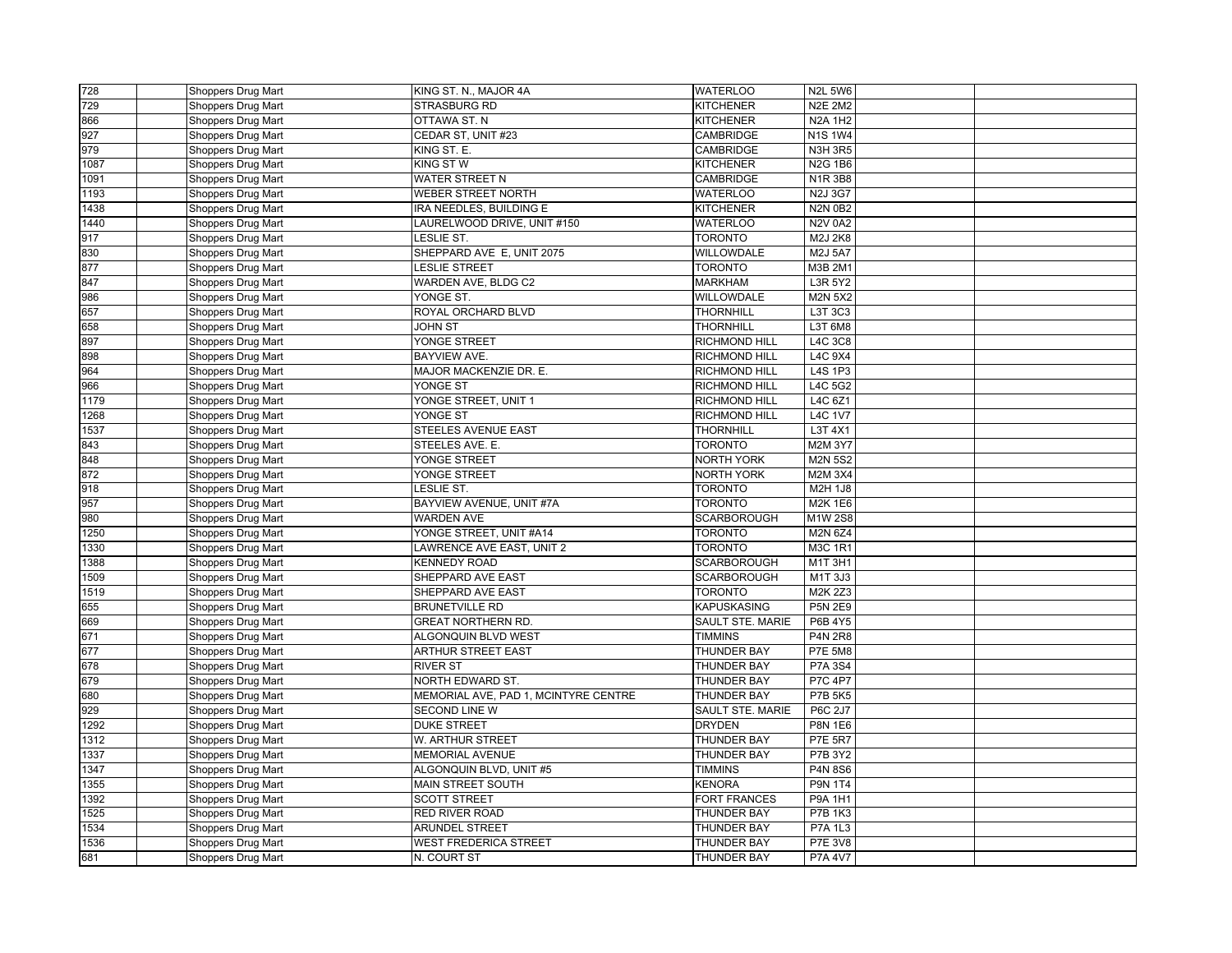| 3027 | <b>Shoppers Drug Mart</b> | <b>RIDGEWAY STREET EAST</b>           | THUNDER BAY                  | P7E 5H8                   |  |
|------|---------------------------|---------------------------------------|------------------------------|---------------------------|--|
| 732  | Shoppers Drug Mart        | <b>WHARNCLIFFE RD S.</b>              | LONDON                       | <b>N6J 2M8</b>            |  |
| 733  | Shoppers Drug Mart        | ADELAIDE ST S                         | LONDON                       | <b>N6E 4A4</b>            |  |
| 736  | Shoppers Drug Mart        | RICHMOND STREET, UNIT 100             | LONDON                       | <b>N6A 6E2</b>            |  |
| 737  | Shoppers Drug Mart        | <b>DUNDAS ST E</b>                    | LONDON                       | <b>N5W 3C6</b>            |  |
| 764  | Shoppers Drug Mart        | RICHMOND ST N, PO BOX 75              | LONDON                       | <b>N6G 3Y9</b>            |  |
| 765  | Shoppers Drug Mart        | <b>CLARKE ROAD</b>                    | LONDON                       | <b>N5W 5E1</b>            |  |
| 766  | Shoppers Drug Mart        | <b>HURON STREET</b>                   | LONDON                       | <b>N5V 2E3</b>            |  |
| 767  | Shoppers Drug Mart        | <b>WONDERLAND RD S</b>                | <b>LONDON</b>                | <b>N6K 3X4</b>            |  |
| 768  | Shoppers Drug Mart        | WONDERLAND RD. N.                     | LONDON                       | <b>N6G 2V9</b>            |  |
| 968  | Shoppers Drug Mart        | OXFORD ST. W.                         | LONDON                       | <b>N6H 1S6</b>            |  |
| 1060 | Shoppers Drug Mart        | ADELAIDE ST.N.                        | LONDON                       | <b>N5Y 2L7</b>            |  |
| 1062 | Shoppers Drug Mart        | COMMISSIONERS RD. W                   | LONDON                       | <b>N6J 1Y6</b>            |  |
| 1065 | Shoppers Drug Mart        | COMMISSIONERS RD.W.                   | LONDON                       | <b>N6K1C7</b>             |  |
| 1066 | Shoppers Drug Mart        | <b>HAMILTON RD</b>                    | <b>LONDON</b>                | <b>N5Z1S4</b>             |  |
| 1072 | Shoppers Drug Mart        | SOUTHDALE ROAD EAST, UNIT A           | LONDON                       | <b>N6E 1A2</b>            |  |
| 1077 | Shoppers Drug Mart        | COMMISSIONERS RD.E.                   | LONDON                       | N5Z 4L9                   |  |
| 1080 | Shoppers Drug Mart        | ADELAIDE ST N                         | LONDON                       | <b>N5Y 2N5</b>            |  |
| 1146 | Shoppers Drug Mart        | COMMISSIONERS RD, SUITE #106          | LONDON                       | <b>N6C 2T9</b>            |  |
| 1278 | Shoppers Drug Mart        | <b>OXFORD STREET WEST</b>             | LONDON                       | <b>N6H 4N2</b>            |  |
| 1328 | Shoppers Drug Mart        | FANSHAWE PARK ROAD WEST               | <b>LONDON</b>                | <b>N6G 5B3</b>            |  |
| 1390 | Shoppers Drug Mart        | WELLINGTON ROAD, UNIT #275            | LONDON                       | <b>N6E 1V4</b>            |  |
| 1401 | Shoppers Drug Mart        | COLONEL TALBOT ROAD                   | <b>LONDON</b>                | N6P 0B3                   |  |
| 3051 | Shoppers Drug Mart        | SPRINGBANK DRIVE, UNIT #109           | <b>LONDON</b>                | <b>N6J1G8</b>             |  |
| 654  | Shoppers Drug Mart        | 16 ST E                               | <b>OWEN SOUND</b>            | <b>N4K1Z4</b>             |  |
| 703  | Shoppers Drug Mart        | FIRST ST, UNIT F                      | ORANGEVILLE                  | <b>L9W 3T7</b>            |  |
| 724  | Shoppers Drug Mart        | SILVERCREEK PKWY NORTH                | <b>GUELPH</b>                | <b>N1H7B4</b>             |  |
| 725  | Shoppers Drug Mart        | STONE ROAD WEST, UNIT K4              | <b>GUELPH</b>                | N1G 2X6                   |  |
| 934  | Shoppers Drug Mart        | <b>BROADWAY AVE</b>                   | ORANGEVILLE                  | <b>L9W 1J6</b>            |  |
| 1002 | Shoppers Drug Mart        | 10th STREET WEST                      | <b>OWEN SOUND</b>            | <b>N4K3P9</b>             |  |
| 1007 | Shoppers Drug Mart        | WALLACE AVENUE NORTH                  | <b>LISTOWEL</b>              | <b>N4W 1K9</b>            |  |
| 1023 | Shoppers Drug Mart        | MAIN STREET E                         | <b>GRAND BEND</b>            | NOM 1T0                   |  |
| 1082 | Shoppers Drug Mart        | TOWER ST S                            | <b>FERGUS</b>                | <b>N1M2R3</b>             |  |
| 1083 | Shoppers Drug Mart        | <b>GEDDES ST</b>                      | <b>ELORA</b>                 | <b>NOB 1S0</b>            |  |
| 1085 | Shoppers Drug Mart        | ERAMOSA RD                            | <b>GUELPH</b>                | <b>N1E 2N1</b>            |  |
| 1088 | Shoppers Drug Mart        | ARTHUR ST NORTH                       | <b>ELMIRA</b>                | N3B 1Z4                   |  |
| 1089 | Shoppers Drug Mart        | <b>SCOTTSDALE DRIVE</b>               | <b>GUELPH</b>                | <b>N1G 3P4</b>            |  |
| 1097 | Shoppers Drug Mart        | ONTARIO STREET, UNIT #1               | <b>STRATFORD</b>             | <b>N5A 3H3</b>            |  |
| 1213 | Shoppers Drug Mart        | <b>CLAIR ROAD WEST</b>                | <b>GUELPH</b>                | <b>N1L 0A6</b>            |  |
| 1340 | Shoppers Drug Mart        | <b>BROADWAY</b>                       | ORANGEVILLE                  | <b>L9W 0A4</b>            |  |
| 1370 |                           | GODERICH STREET, UNIT A               | PORT ELGIN                   | <b>N0H 2C3</b>            |  |
|      | Shoppers Drug Mart        |                                       |                              |                           |  |
| 1418 | Shoppers Drug Mart        | 10TH STREET<br><b>BROADWAY STREET</b> | <b>HANOVER</b><br>KINCARDINE | <b>N4N 1S4</b><br>N2Z 2G1 |  |
| 1420 | Shoppers Drug Mart        |                                       |                              |                           |  |
| 1444 | Shoppers Drug Mart        | <b>HURON STREET</b>                   | <b>STRATFORD</b>             | <b>N5A 5T8</b>            |  |
| 851  | Shoppers Drug Mart        | ELLESMERE RD., UNIT 31                | <b>SCARBOROUGH</b>           | M1R4B7                    |  |
| 800  | Shoppers Drug Mart        | <b>MARKHAM RD</b>                     | <b>SCARBOROUGH</b>           | M1H 2A4                   |  |
| 811  | Shoppers Drug Mart        | <b>KINGSTON RD</b>                    | SCARBOROUGH                  | M1M 1P1                   |  |
| 826  | Shoppers Drug Mart        | EGLINTON AVE.E.                       | <b>SCARBOROUGH</b>           | M1K 2P7                   |  |
| 827  | Shoppers Drug Mart        | <b>EGLINTON SQUARE BLVD</b>           | <b>TORONTO</b>               | M1L 2K1                   |  |
| 829  | Shoppers Drug Mart        | PORT UNION RD                         | <b>SCARBOROUGH</b>           | M1C 2L3                   |  |
| 856  | Shoppers Drug Mart        | LAWRENCE AVE. E.                      | <b>SCARBOROUGH</b>           | M1P 2P5                   |  |
| 859  | Shoppers Drug Mart        | <b>EGLINTON AVE EAST</b>              | <b>SCARBOROUGH</b>           | M1J 2C7                   |  |
| 860  | Shoppers Drug Mart        | <b>BOROUGH DR</b>                     | <b>SCARBOROUGH</b>           | M1P 4P5                   |  |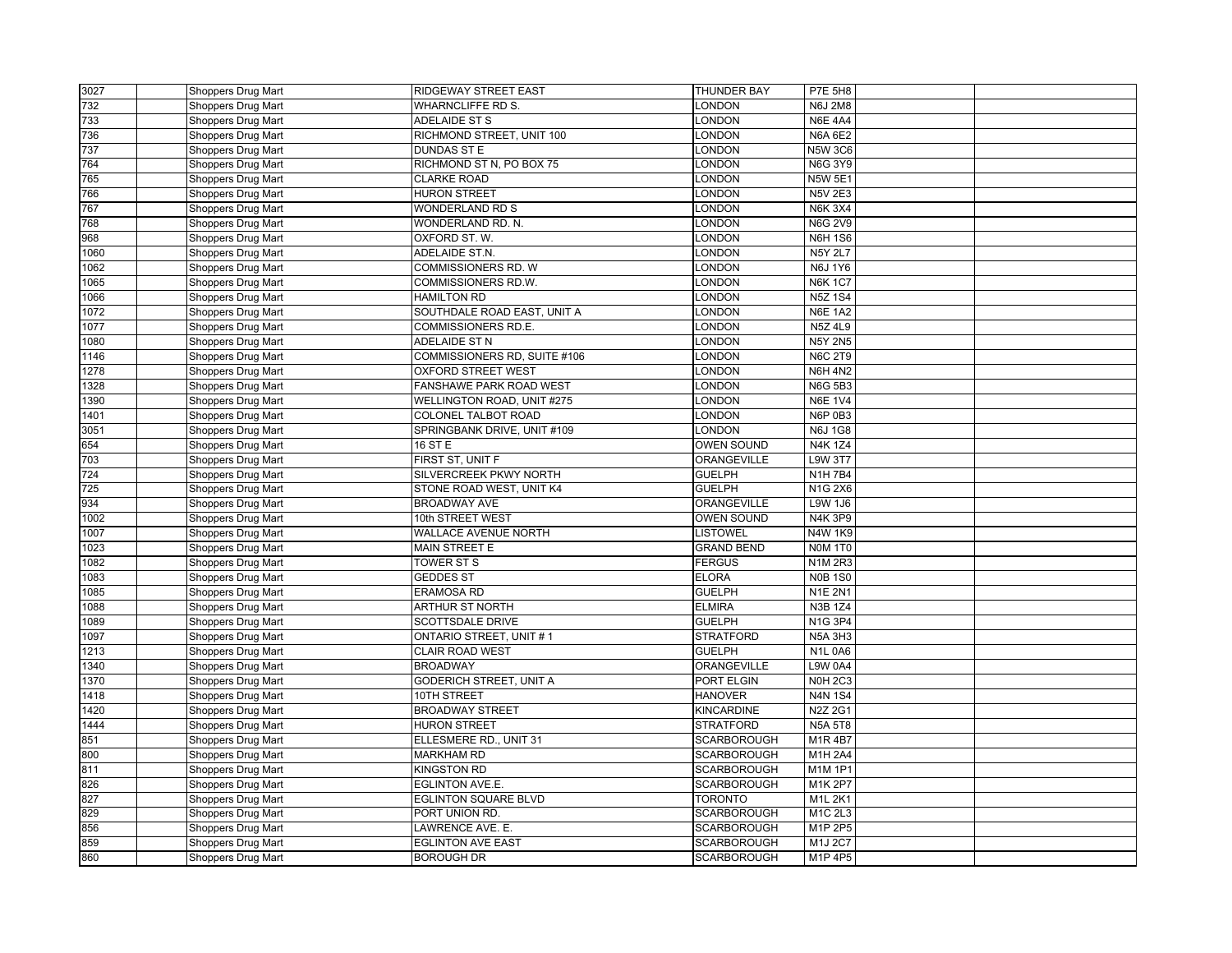| 862          | Shoppers Drug Mart                       | DANFORTH AVE.                        | <b>TORONTO</b>        | M4C 1M9                                      |  |
|--------------|------------------------------------------|--------------------------------------|-----------------------|----------------------------------------------|--|
| 871          | Shoppers Drug Mart                       | OVERLEA BLVD.                        | TORONTO               | M4H 1C3                                      |  |
| 875          | Shoppers Drug Mart                       | <b>WARDEN AVE</b>                    | <b>SCARBOROUGH</b>    | M1T 1V7                                      |  |
| 895          | Shoppers Drug Mart                       | UNDERHILL DR                         | <b>NORTH YORK</b>     | M3A 2J8                                      |  |
| 915          | Shoppers Drug Mart                       | O'CONNOR DRIVE                       | <b>TORONTO</b>        | M4B 2S9                                      |  |
| 1242         | Shoppers Drug Mart                       | ELLESMERE RD, SUITE 201              | <b>SCARBOROUGH</b>    | M1E 5E9                                      |  |
| 1287         | Shoppers Drug Mart                       | <b>WOODBINE AVE</b>                  | <b>TORONTO</b>        | M4C 4G9                                      |  |
| 1314         | Shoppers Drug Mart                       | MCCOWAN ROAD                         | SCARBOROUGH           | M1H 3K3                                      |  |
| 1335         | Shoppers Drug Mart                       | MORNINGSIDE AVENUE                   | <b>SCARBOROUGH</b>    | M1E 3E6                                      |  |
| 1381         | Shoppers Drug Mart                       | MARKHAM ROAD, UNIT A                 | <b>SCARBOROUGH</b>    | M <sub>1</sub> B <sub>2</sub> W <sub>2</sub> |  |
| 1382         | Shoppers Drug Mart                       | <b>KINGSTON ROAD</b>                 | SCARBOROUGH           | <b>M1N 1V1</b>                               |  |
| 1399         | Shoppers Drug Mart                       | RYLANDER BLVD, UNIT 1022             | <b>SCARBOROUGH</b>    | M1B 5M5                                      |  |
| 1403         | Shoppers Drug Mart                       | <b>BAYVIEW AVENUE</b>                | <b>TORONTO</b>        | M2L 1A9                                      |  |
| 1498         | Shoppers Drug Mart                       | YORK MILLS ROAD, BLDG A              | <b>TORONTO</b>        | <b>M3A 1Z5</b>                               |  |
| 1516         | Shoppers Drug Mart                       | DON MILLS ROAD, UNIT 1               | <b>TORONTO</b>        | M3C 1T2                                      |  |
| 1544         | Shoppers Drug Mart                       | <b>VICTORIA PARK AVE</b>             | <b>TORONTO</b>        | M2J 4A8                                      |  |
| 628          | Shoppers Drug Mart                       | <b>CARLING AVE</b>                   | <b>OTTAWA</b>         | <b>K1Z7L3</b>                                |  |
| 622          | Shoppers Drug Mart                       | CARLING AVE, UNIT #1                 | <b>OTTAWA</b>         | <b>K2A 1H1</b>                               |  |
| 1324         | Shoppers Drug Mart                       | KLONDIKE ROAD, R R #1                | <b>KANATA</b>         | <b>K2K 1X7</b>                               |  |
| 626          | Shoppers Drug Mart                       | MEADOWLANDS DR E                     | <b>OTTAWA</b>         | <b>K2C 3R2</b>                               |  |
| 627          | Shoppers Drug Mart                       | <b>MERIVALE ROAD</b>                 | <b>OTTAWA</b>         | <b>K2E 5N9</b>                               |  |
| 629          | Shoppers Drug Mart                       | MCCARTHY RD                          | <b>OTTAWA</b>         | K1V 9S1                                      |  |
| 642          | Shoppers Drug Mart                       | RICHMOND ROAD                        | <b>OTTAWA</b>         | <b>K2B 6S1</b>                               |  |
| 909          | Shoppers Drug Mart                       | TERRY FOX DR                         | KANATA                | <b>K2T 1H7</b>                               |  |
| 910          | Shoppers Drug Mart                       | <b>MERIVALE RD</b>                   | <b>OTTAWA</b>         | K2G 4A1                                      |  |
| 952          | Shoppers Drug Mart                       | HAZELDEAN RD                         | KANATA                | <b>K2L 4B2</b>                               |  |
| 1270         | Shoppers Drug Mart                       | <b>EAGLESON ROAD</b>                 | KANATA                | K2M 2G9                                      |  |
| 1325         | Shoppers Drug Mart                       | HAZELDEAN ROAD                       | KANATA                | <b>K2S 0P6</b>                               |  |
| 1387         | Shoppers Drug Mart                       | <b>CARLING AVENUE</b>                | <b>OTTAWA</b>         | <b>K2B7K2</b>                                |  |
| 1396         | Shoppers Drug Mart                       | RICHMOND ROAD                        | <b>OTTAWA</b>         | <b>K2A 4C4</b>                               |  |
| 1528         | Shoppers Drug Mart                       | <b>GREENBANK ROAD</b>                | <b>OTTAWA</b>         | <b>K2H 5V6</b>                               |  |
| 1226         | Shoppers Drug Mart                       | COUNTY ROAD #43                      | <b>KEMPTVILLE</b>     | <b>K0G 1J0</b>                               |  |
| 1246         | Shoppers Drug Mart                       | STITTSVILLE MAIN STREET, UNIT 101A   | <b>STITTSVILLE</b>    | <b>K2S 1A3</b>                               |  |
| 1252         | Shoppers Drug Mart                       | <b>CIVIC CENTRE ROAD</b>             | PETAWAWA              | <b>K8H 0B1</b>                               |  |
| 1285         | Shoppers Drug Mart                       | <b>MCNEELY AVE</b>                   | CARLETON PLACE        | <b>K7C4S6</b>                                |  |
| 1306         | Shoppers Drug Mart                       | <b>ELGIN STREET W</b>                | <b>ARNPRIOR</b>       | <b>K7S 1N6</b>                               |  |
| 1317         | Shoppers Drug Mart                       | <b>BECKWITH STREET NORTH</b>         | <b>SMITHS FALLS</b>   | <b>K7A 2B5</b>                               |  |
| 1331         |                                          | PEMBROKE ST. E                       | <b>PEMBROKE</b>       | <b>K8A 3M3</b>                               |  |
| 1453         | Shoppers Drug Mart<br>Shoppers Drug Mart | <b>LAKE AVENUE EAST</b>              | <b>CARLETON PLACE</b> | <b>K7C 1J3</b>                               |  |
|              |                                          | <b>OTTAWA STREET</b>                 | <b>ALMONTE</b>        | <b>K0A 1A0</b>                               |  |
| 1455<br>1505 | Shoppers Drug Mart                       | <b>DUFFERIN STREET</b>               | <b>PERTH</b>          | <b>K7H 3A6</b>                               |  |
| 700          | Shoppers Drug Mart                       | <b>RUTHERFORD RD</b>                 | <b>WOODBRIDGE</b>     | L4H 2J2                                      |  |
|              | Shoppers Drug Mart                       |                                      | VAUGHAN               |                                              |  |
| 753          | Shoppers Drug Mart                       | HIGHWAY 7 WEST, UNIT #1              |                       | L4L 1T8                                      |  |
| 896          | Shoppers Drug Mart                       | CLARK AVE. W., UNIT 17A              | <b>THORNHILL</b>      | <b>L4J 6W8</b>                               |  |
| 930          | Shoppers Drug Mart                       | <b>HWY #7</b>                        | <b>WOODBRIDGE</b>     | <b>L4L 1A6</b>                               |  |
| 933          | Shoppers Drug Mart                       | <b>MAJOR MACKENZIE DR</b>            | <b>MAPLE</b>          | L6A 3Y7                                      |  |
| 965          | Shoppers Drug Mart                       | BATHURST STREET, UNIT 1              | THORNHILL             | L4J 0B8                                      |  |
| 1170         | Shoppers Drug Mart                       | BATHURST STREET, BUILDING #1, UNIT A | VAUGHAN               | <b>L6A 4N7</b>                               |  |
| 1266         | Shoppers Drug Mart                       | MAJOR MACKENZIE DRIVE, BLDG E        | VAUGHAN               | <b>L4H 0A2</b>                               |  |
| 1282         | Shoppers Drug Mart                       | <b>DUFFERIN STREET</b>               | VAUGHAN               | <b>L4K0C6</b>                                |  |
| 1375         | Shoppers Drug Mart                       | BASS PRO MILLS DRIVE, UNIT 341       | VAUGHAN               | <b>L4K 5W4</b>                               |  |
| 1386         | Shoppers Drug Mart                       | <b>DUFFERIN STREET</b>               | VAUGHAN               | L6A 4K5                                      |  |
| 804          | Shoppers Drug Mart                       | SHEPPARD AVENUE WEST                 | <b>NORTH YORK</b>     | M3H 2S1                                      |  |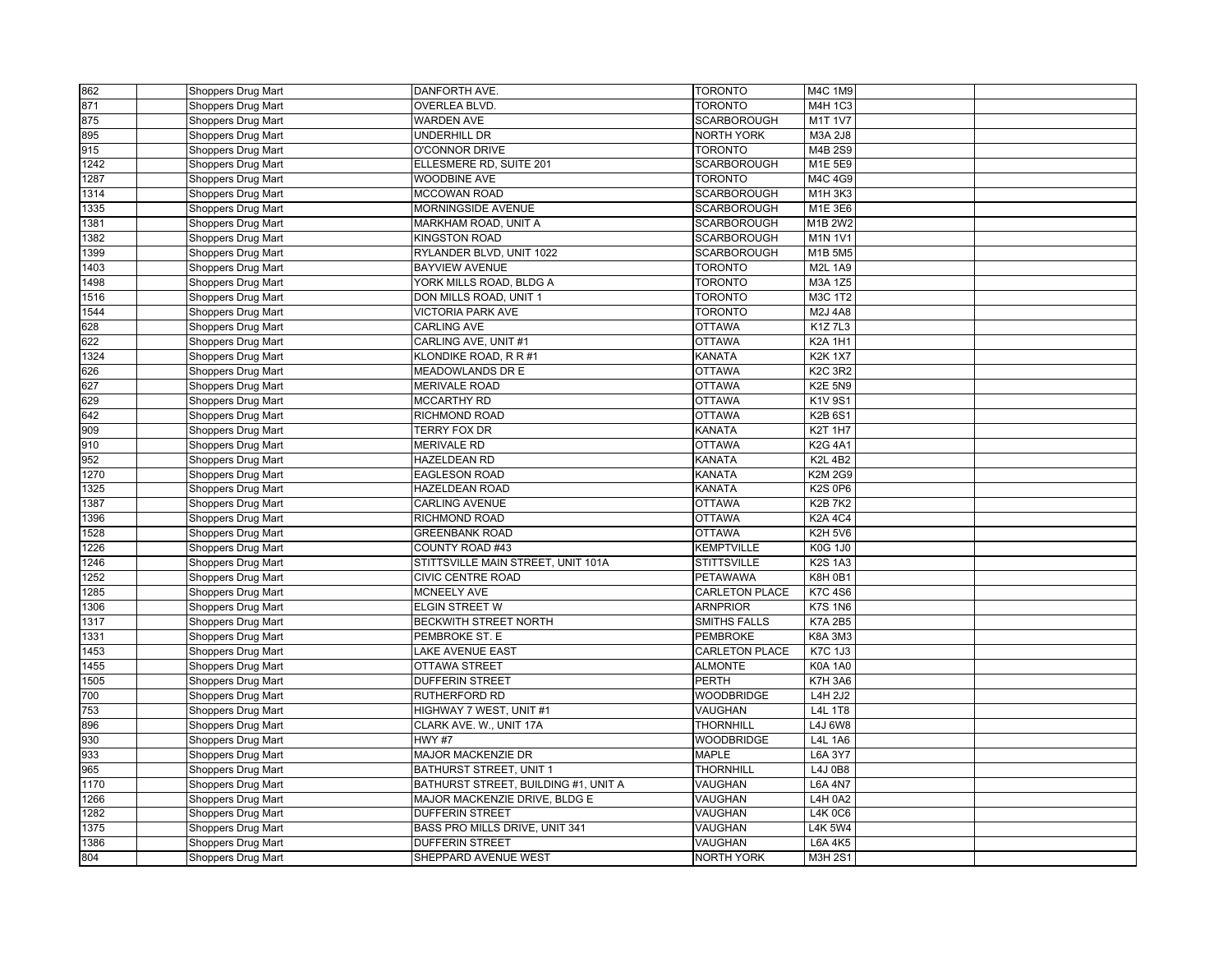| 819  | Shoppers Drug Mart | <b>STEELES AVE WEST</b>                  | <b>TORONTO</b>     | M3H 5Y4        |  |
|------|--------------------|------------------------------------------|--------------------|----------------|--|
| 840  | Shoppers Drug Mart | <b>JANE ST</b>                           | <b>NORTH YORK</b>  | <b>M3N 2K1</b> |  |
| 854  | Shoppers Drug Mart | FINCH AVE. W.                            | NORTH YORK         | M9M 2G3        |  |
| 899  | Shoppers Drug Mart | <b>BATHURST ST</b>                       | NORTH YORK         | M2R 1Z1        |  |
| 919  | Shoppers Drug Mart | <b>BATHURST ST.</b>                      | <b>NORTH YORK</b>  | <b>M2R 2A5</b> |  |
| 922  | Shoppers Drug Mart | LODESTAR ROAD, BUILDING E                | <b>TORONTO</b>     | M3J 0G9        |  |
| 1162 | Shoppers Drug Mart | YORK BLVD, YORK LANES MALL               | NORTH YORK         | M3J 1P3        |  |
| 1326 | Shoppers Drug Mart | <b>COTTRELLE BLVD</b>                    | <b>BRAMPTON</b>    | L6P 2R1        |  |
| 831  | Shoppers Drug Mart | QUEENSGATE BLVD                          | <b>BOLTON</b>      | <b>L7E 2X7</b> |  |
| 913  | Shoppers Drug Mart | MAJOR MACKENZIE DR.                      | <b>MAPLE</b>       | <b>L6A 3N9</b> |  |
| 711  | Shoppers Drug Mart | <b>BRISTOL RD W</b>                      | <b>MISSISSAUGA</b> | <b>L5R 4A3</b> |  |
| 693  | Shoppers Drug Mart | CENTRAL PARK DR                          | <b>BRAMPTON</b>    | <b>L6S 3L7</b> |  |
| 694  | Shoppers Drug Mart | <b>NORTH PARK DR</b>                     | <b>BRAMPTON</b>    | <b>L6S 3Y5</b> |  |
| 701  | Shoppers Drug Mart | <b>AVONDALE BLVD</b>                     | <b>BRAMPTON</b>    | L6T 1H3        |  |
| 704  | Shoppers Drug Mart | SANDALWOOD PKWY                          | <b>BRAMPTON</b>    | L6Z 1Y4        |  |
| 705  | Shoppers Drug Mart | MAIN STREET SOUTH                        | <b>BRAMPTON</b>    | L6W 2E1        |  |
| 834  | Shoppers Drug Mart | MOUNTAINASH RD                           | <b>BRAMPTON</b>    | L6R 1W4        |  |
| 901  | Shoppers Drug Mart | <b>BELLSHIRE GATE</b>                    | <b>MISSISSAUGA</b> | <b>L5N 8A2</b> |  |
| 902  | Shoppers Drug Mart | MCLAUGHLIN RD                            | MISSISSAUGA        | 5W 1W7         |  |
| 925  | Shoppers Drug Mart | ALBION RD.                               | <b>ETOBICOKE</b>   | M9V 1B4        |  |
| 954  | Shoppers Drug Mart | ALBION RD, BUILDING A, UNIT 1            | <b>TORONTO</b>     | <b>M9V 1A5</b> |  |
| 1058 | Shoppers Drug Mart | KENNEDY ROAD SOUTH                       | <b>BRAMPTON</b>    | L6W 3C9        |  |
| 1092 | Shoppers Drug Mart | CHINGUACOUSY ROAD                        | <b>BRAMPTON</b>    | L6Y 0J2        |  |
| 1093 | Shoppers Drug Mart | <b>GREAT LAKES DR</b>                    | <b>BRAMPTON</b>    | <b>L6R 2S5</b> |  |
| 1177 | Shoppers Drug Mart | <b>HURONTARIO ST</b>                     | <b>BRAMPTON</b>    | L6Z 4P7        |  |
| 1199 | Shoppers Drug Mart | MCLAUGHLIN RD                            | <b>BRAMPTON</b>    | <b>L7A 2X6</b> |  |
| 1225 | Shoppers Drug Mart | CHINGUACOUSY, BLDG. C, FLECTCHERS MEADOW | <b>BRAMPTON</b>    | <b>L7A 0N5</b> |  |
| 1353 | Shoppers Drug Mart | <b>MAIN STREET NORTH</b>                 | <b>BRAMPTON</b>    | <b>L6V 1P8</b> |  |
| 1368 | Shoppers Drug Mart | <b>MCLAUGHLIN ROAD</b>                   | <b>BRAMPTON</b>    | <b>L6Y 5A7</b> |  |
| 1369 | Shoppers Drug Mart | AIRPORT ROAD, UNIT B                     | <b>BRAMPTON</b>    | <b>L6R 0E1</b> |  |
| 1376 | Shoppers Drug Mart | <b>GOREWAY DRIVE</b>                     | <b>MISSISSAUGA</b> | L4T 2T9        |  |
| 1447 | Shoppers Drug Mart | <b>BRAMALEA ROAD</b>                     | <b>BRAMPTON</b>    | L6R 3P4        |  |
| 1466 | Shoppers Drug Mart | <b>CHAROLAIS BLVD</b>                    | <b>BRAMPTON</b>    | <b>L6Y 0R5</b> |  |
| 702  | Shoppers Drug Mart | PEEL CENTRE DR, UNIT 379                 | <b>BRAMPTON</b>    | L6T 3R5        |  |
| 3075 | Shoppers Drug Mart | <b>ALBION ROAD</b>                       | <b>ETOBICOKE</b>   | M9V 5G5        |  |
| 3088 | Shoppers Drug Mart | BOVAIRD DRIVE E, UNIT 26                 | <b>BRAMPTON</b>    | L6Z 2S8        |  |
| 760  | Shoppers Drug Mart | HOWARD AVE, UNIT T20                     | <b>WINDSOR</b>     | <b>N8X 3Y8</b> |  |
| 761  | Shoppers Drug Mart | <b>TECUMSEH ROAD EAST</b>                | <b>WINDSOR</b>     | <b>N8T 1E9</b> |  |
| 762  | Shoppers Drug Mart | TECUMSEH RD W.                           | <b>WINDSOR</b>     | <b>N9B 3P9</b> |  |
| 1101 | Shoppers Drug Mart | <b>OUELLETTE AVE</b>                     | <b>WINDSOR</b>     | N9A 6Z3        |  |
| 1102 | Shoppers Drug Mart | <b>MENARD STREET</b>                     | <b>WINDSOR</b>     | <b>N8S1V9</b>  |  |
| 1103 | Shoppers Drug Mart | SANDWICH ST. S                           | <b>AMHERSTBURG</b> | N9V 1Z9        |  |
| 1107 | Shoppers Drug Mart | WYANDOTTE ST W.                          | <b>WINDSOR</b>     | <b>N9B 1H8</b> |  |
| 1112 | Shoppers Drug Mart | TECUMSEH RD E                            | <b>WINDSOR</b>     | <b>N8T 1C1</b> |  |
| 1113 | Shoppers Drug Mart | <b>WYANDOTTE ST.E</b>                    | <b>WINDSOR</b>     | <b>N8Y 1H9</b> |  |
| 1114 | Shoppers Drug Mart | GRAND MARAIS RD. W., UNIT 100            | <b>WINDSOR</b>     | <b>N9E 4V1</b> |  |
| 1118 | Shoppers Drug Mart | TECUMSEH ROAD E                          | <b>WINDSOR</b>     | <b>N8N 1L7</b> |  |
| 1120 | Shoppers Drug Mart | <b>SEMINOLE ST</b>                       | <b>WINDSOR</b>     | <b>N8Y 4T2</b> |  |
| 1122 | Shoppers Drug Mart | <b>MALDEN RD</b>                         | LASALLE            | <b>N9H 1S8</b> |  |
| 1124 | Shoppers Drug Mart | OTTAWA ST.                               | <b>WINDSOR</b>     | <b>N8Y 1R8</b> |  |
| 1126 | Shoppers Drug Mart | MANNING ROAD, RR#1, UNIT 1               | <b>TECUMSEH</b>    | <b>N8N 5H3</b> |  |
| 1132 | Shoppers Drug Mart | TECUMSEH RD E.                           | <b>WINDSOR</b>     | <b>N8X2S2</b>  |  |
| 1467 | Shoppers Drug Mart | <b>HURON CHURCH ROAD</b>                 | <b>WINDSOR</b>     | <b>N9C 2L4</b> |  |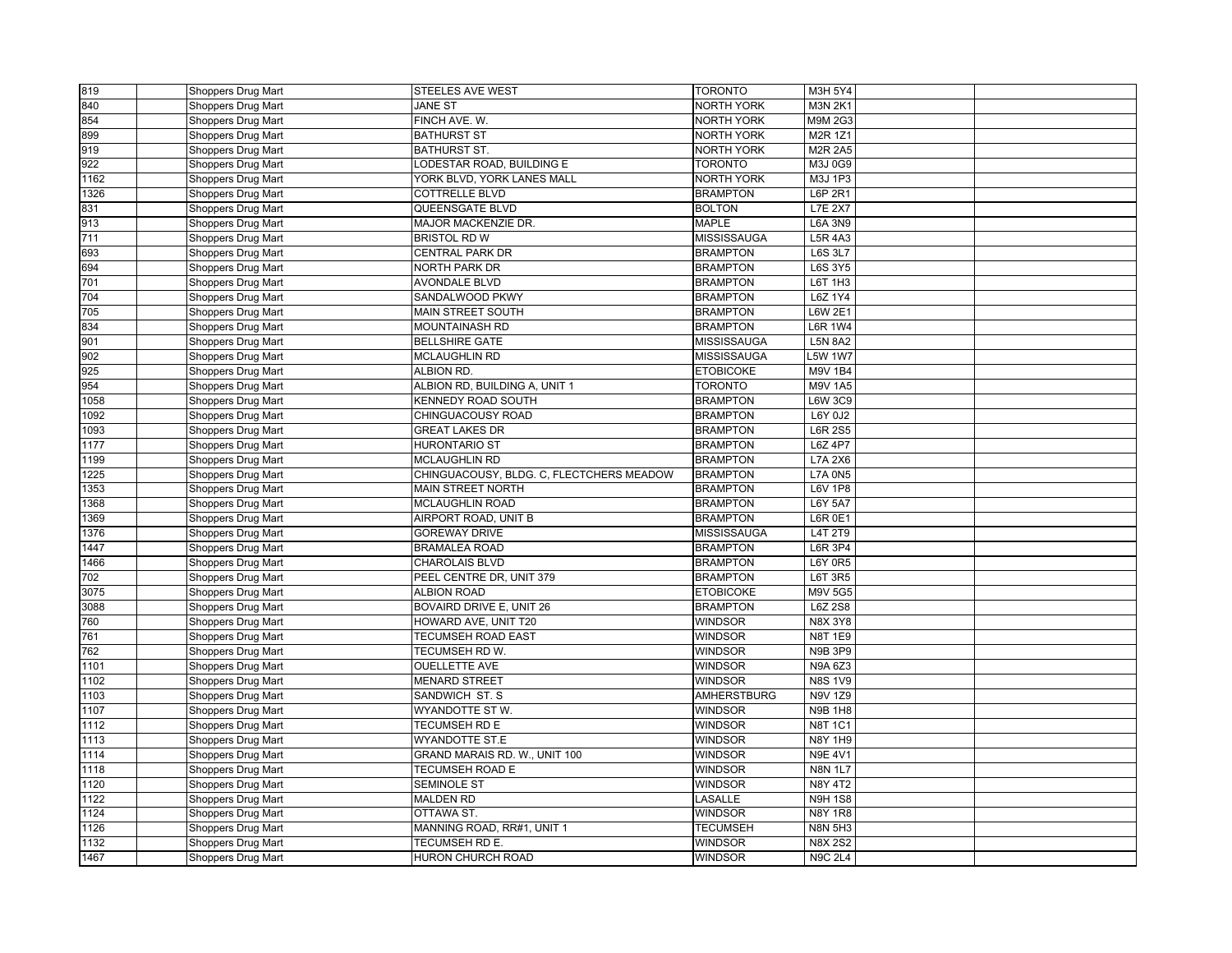| 1105 | <b>Shoppers Drug Mart</b> | KING ST. E.                | <b>HARROW</b>          | <b>N0R 1G0</b>                   |  |
|------|---------------------------|----------------------------|------------------------|----------------------------------|--|
| 1106 | Shoppers Drug Mart        | DOUGALL AVE, UNIT 2        | <b>WINDSOR</b>         | <b>N9G 1X2</b>                   |  |
| 3001 | Shoppers Drug Mart        | <b>WALKER ROAD</b>         | <b>WINDSOR</b>         | N8Y 4T4                          |  |
| 988  | Shoppers Drug Mart        | <b>BANK ST</b>             | <b>OTTAWA</b>          | <b>K2P 1W6</b>                   |  |
| 631  | <b>Shoppers Drug Mart</b> | RIDEAU ST.                 | <b>OTTAWA</b>          | $\overline{K}$ 1N 9J7            |  |
| 620  | Shoppers Drug Mart        | <b>WALKLEY ROAD</b>        | <b>OTTAWA</b>          | K1V 2M5                          |  |
| 1428 | Shoppers Drug Mart        | <b>BANK STREET</b>         | <b>OTTAWA</b>          | <b>K2P 1Y9</b>                   |  |
| 641  | Shoppers Drug Mart        | <b>MONTREAL ROAD</b>       | <b>OTTAWA</b>          | <b>K1K0V1</b>                    |  |
| 1139 | Shoppers Drug Mart        | <b>INNES ROAD</b>          | <b>ORLEANS</b>         | K1W 1K9                          |  |
| 1230 | Shoppers Drug Mart        | ST. JOSEPH BLVD.           | <b>ORLEANS</b>         | K1C 1G7                          |  |
| 1161 | Shoppers Drug Mart        | EARL ARMSTRONG ROAD        | <b>OTTAWA</b>          | K1V 2G2                          |  |
| 621  | Shoppers Drug Mart        | ST. LAURENT BLVD           | <b>OTTAWA</b>          | <b>K1K3B8</b>                    |  |
| 623  | Shoppers Drug Mart        | <b>OGILVIE RD</b>          | <b>OTTAWA</b>          | K1J 8M6                          |  |
| 634  | Shoppers Drug Mart        | <b>INNES RD</b>            | <b>GLOUCESTER</b>      | K1B 4Z5                          |  |
| 635  | Shoppers Drug Mart        | <b>BANK ST</b>             | <b>OTTAWA</b>          | <b>K1V 8R9</b>                   |  |
| 637  | Shoppers Drug Mart        | OGILVIE RD, BLDG A1        | <b>GLOUCESTER</b>      | <b>K1J7N9</b>                    |  |
| 638  | <b>Shoppers Drug Mart</b> | ROBERTSON ROAD             | <b>OTTAWA</b>          | <b>K2H 8X3</b>                   |  |
| 639  | Shoppers Drug Mart        | ALTA VISTA DR              | <b>OTTAWA</b>          | K1G 0E9                          |  |
| 643  | Shoppers Drug Mart        | STRANDHERD DRIVE           | <b>NEPEAN</b>          | <b>K2J 5M4</b>                   |  |
| 953  | Shoppers Drug Mart        | ALBERT STREET, UNIT #110   | <b>OTTAWA</b>          | <b>K1P 1A5</b>                   |  |
| 1229 | Shoppers Drug Mart        | <b>MONTREAL RD</b>         | <b>OTTAWA</b>          | K1L 8H2                          |  |
| 1243 | Shoppers Drug Mart        | <b>RIDEAU STREET</b>       | <b>OTTAWA</b>          | <b>K1N 5Y5</b>                   |  |
| 1258 | Shoppers Drug Mart        | BANK STREET, UNIT 700      | <b>OTTAWA</b>          | K1S 3V2                          |  |
| 1273 | Shoppers Drug Mart        | <b>DALHOUSIE STREET</b>    | <b>OTTAWA</b>          | <b>K1N7E7</b>                    |  |
| 1302 | Shoppers Drug Mart        | STRANDHERD DRIVE           | <b>NEPEAN</b>          | <b>K2J 5N1</b>                   |  |
| 1442 | Shoppers Drug Mart        | <b>BANK STREET, UNIT 1</b> | <b>OTTAWA</b>          | K1T0K8                           |  |
| 1463 | Shoppers Drug Mart        | <b>BANK STREET</b>         | <b>OTTAWA</b>          | K1S 3X3                          |  |
| 1527 | Shoppers Drug Mart        | <b>BANK STREET</b>         | <b>OTTAWA</b>          | K <sub>1</sub> H 7Z <sub>5</sub> |  |
| 1539 | Shoppers Drug Mart        | <b>BANK STREET</b>         | <b>OTTAWA</b>          | K1S3V6                           |  |
| 1550 | Shoppers Drug Mart        | <b>BANK STREET</b>         | <b>OTTAWA</b>          | K1V 1A4                          |  |
| 1556 | Shoppers Drug Mart        | <b>MONTREAL ROAD</b>       | <b>OTTAWA</b>          | <b>K1K4L3</b>                    |  |
| 630  | Shoppers Drug Mart        | JEANNE D'ARC BLVD          | <b>ORLEANS</b>         | <b>K1C 2R1</b>                   |  |
| 632  | Shoppers Drug Mart        | TENTH LINE RD              | <b>ORLEANS</b>         | K1E 3P6                          |  |
| 1366 | Shoppers Drug Mart        | MITCH OWENS ROAD           | <b>MANOTICK</b>        | <b>K4M 1B2</b>                   |  |
| 647  | Shoppers Drug Mart        | KING WILLIAM STREET        | <b>HUNTSVILLE</b>      | P1H 1G4                          |  |
| 653  | Shoppers Drug Mart        | LONG LAKE RD               | <b>SUDBURY</b>         | P3E 4M8                          |  |
| 664  | Shoppers Drug Mart        | LAKESHORE DR               | <b>NORTH BAY</b>       | P1A 2C2                          |  |
| 665  | Shoppers Drug Mart        | CASSELLS ST.               | <b>NORTH BAY</b>       | P1B 4E1                          |  |
| 667  | <b>Shoppers Drug Mart</b> | <b>ONTARIO ST</b>          | <b>ELLIOT LAKE</b>     | <b>P5A 1Y5</b>                   |  |
| 670  | Shoppers Drug Mart        | <b>LASALLE BLVD</b>        | <b>SUDBURY</b>         | P3A 1Z2                          |  |
| 914  | Shoppers Drug Mart        | <b>MANITOBA STREET</b>     | <b>BRACEBRIDGE</b>     | P1L 2E1                          |  |
| 971  | Shoppers Drug Mart        | WESTMOUNT DRIVE NORTH      | <b>ORILLIA</b>         | L3V 6C7                          |  |
| 973  | Shoppers Drug Mart        | HIGHWAY 93, RR #2          | <b>MIDLAND</b>         | <b>L4R 4K4</b>                   |  |
| 991  | Shoppers Drug Mart        | FRONT ST. N                | <b>ORILLIA</b>         | <b>L3V 4R7</b>                   |  |
| 1004 | <b>Shoppers Drug Mart</b> | MAIN ST.                   | <b>PENETANGUISHENE</b> | L9M 1T6                          |  |
| 1006 | Shoppers Drug Mart        | <b>BOWES STREET</b>        | PARRY SOUND            | <b>P2A 2L7</b>                   |  |
| 1181 | Shoppers Drug Mart        | HIGHWAY 69 NORTH           | <b>HANMER</b>          | P3P 1B9                          |  |
| 1195 | Shoppers Drug Mart        | <b>ELM STREET</b>          | <b>SUDBURY</b>         | P3C 1T2                          |  |
| 1247 | <b>Shoppers Drug Mart</b> | <b>JOSEPHINE ST</b>        | <b>NORTH BAY</b>       | P1B 0A7                          |  |
| 1345 | Shoppers Drug Mart        | MUSKOKA ROAD SOUTH         | <b>GRAVENHURST</b>     | P1P 1J8                          |  |
| 1365 | Shoppers Drug Mart        | <b>PARIS STREET</b>        | <b>SUDBURY</b>         | P3E 3C6                          |  |
| 1540 | <b>Shoppers Drug Mart</b> | RIVERSIDE DRIVE, SUITE 112 | <b>SUDBURY</b>         | P3E 1H5                          |  |
| 3009 | Shoppers Drug Mart        | PENETANGUISHENE ROAD       | <b>MIDLAND</b>         | L4R 4P4                          |  |
|      |                           |                            |                        |                                  |  |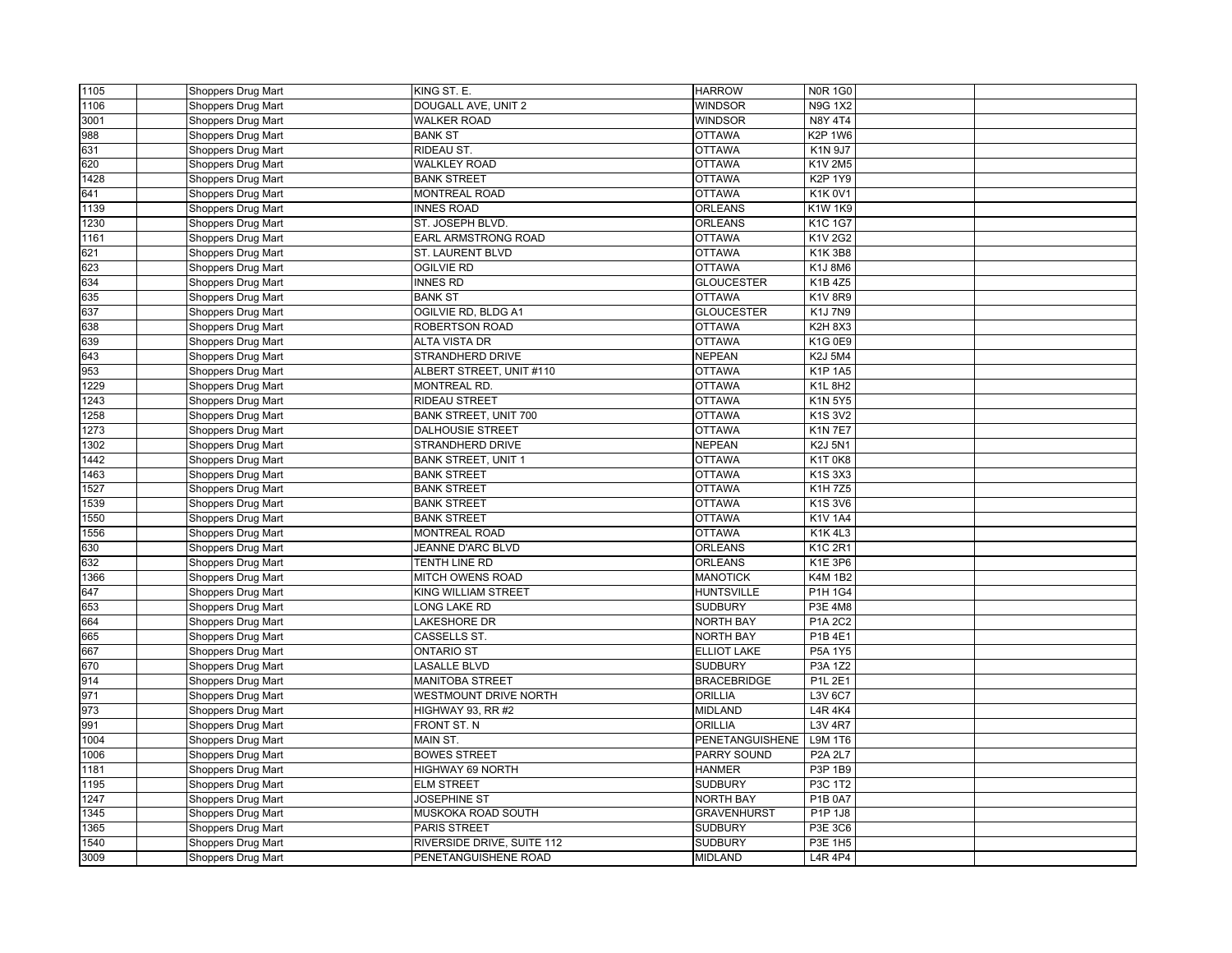| 3028 | Shoppers Drug Mart | <b>MEMORIAL AVENUE</b>              | <b>ORILLIA</b>        | L3V 5X1        |  |
|------|--------------------|-------------------------------------|-----------------------|----------------|--|
| 6025 | Shoppers Drug Mart | INDUSTRIAL STREET, UNIT B           | <b>EAST YORK</b>      | MG4 1Z2        |  |
| 735  | Shoppers Drug Mart | ELMCREEK ROAD, BUILDING E, UNIT 101 | <b>MISSISSAUGA</b>    | L5B 0L3        |  |
| 1272 | Shoppers Drug Mart | QUEEN ST S                          | MISSISSAUGA           | <b>L5M 1K8</b> |  |
| 976  | Shoppers Drug Mart | <b>BLOOR ST.</b>                    | MISSISSAUGA           | <b>L4Y 2N6</b> |  |
| 907  | Shoppers Drug Mart | <b>GLEN ERIN DR</b>                 | <b>MISSISSAUGA</b>    | <b>L5N 3M4</b> |  |
| 507  | Shoppers Drug Mart | NORTH SERVICE ROAD                  | MISSISSAUGA           | L4Y 1A6        |  |
| 774  | Shoppers Drug Mart | BURNHAMTHORPE RD. E.                | MISSISSAUGA           | L4Y 2X3        |  |
| 776  | Shoppers Drug Mart | <b>HURONTARIO STREET</b>            | MISSISSAUGA           | <b>L5B 0H2</b> |  |
| 777  | Shoppers Drug Mart | DIXIE RD, UNIT 22F                  | MISSISSAUGA           | <b>L4W 1V5</b> |  |
| 779  | Shoppers Drug Mart | MEADOWVALE TOWN C.C.                | MISSISSAUGA           | <b>L5N 2W7</b> |  |
| 791  | Shoppers Drug Mart | CREDITVIEW RD, UNIT 1               | MISSISSAUGA           | L5V 2P3        |  |
| 825  | Shoppers Drug Mart | THE EAST MALL, UNIT 1               | <b>ETOBICOKE</b>      | <b>M9B4S1</b>  |  |
| 861  | Shoppers Drug Mart | THE WEST MALL, UNIT # 1267          | <b>ETOBICOKE</b>      | <b>M9C 1B8</b> |  |
| 863  | Shoppers Drug Mart | DUNDAS ST. W.                       | <b>ETOBICOKE</b>      | <b>M9B 1A8</b> |  |
| 865  | Shoppers Drug Mart | THE QUEENSWAY                       | <b>ETOBICOKE</b>      | M8Y 1H6        |  |
| 893  | Shoppers Drug Mart | LLOYD MANOR RD                      | <b>ETOBICOKE</b>      | M9B 6H6        |  |
| 903  | Shoppers Drug Mart | LAKE SHORE BLVD WEST, UNIT 102      | <b>ETOBICOKE</b>      | <b>M8W 1N6</b> |  |
| 904  | Shoppers Drug Mart | <b>ERIN MILLS PKWY</b>              | MISSISSAUGA           | L5M 4Z5        |  |
| 905  | Shoppers Drug Mart | MISSISSAUGA VALLEY BLVD             | MISSISSAUGA           | L5A 3W9        |  |
| 906  | Shoppers Drug Mart | RATHBURN RD. E.                     | MISSISSAUGA           | L4W 3Z3        |  |
| 908  | Shoppers Drug Mart | <b>GRAND PARK DR</b>                | MISSISSAUGA           | L5B 4M6        |  |
| 959  | Shoppers Drug Mart | LAKE SHORE BLVD. WEST               | <b>ETOBICOKE</b>      | M8V 1J2        |  |
| 1057 | Shoppers Drug Mart | <b>GLEN ERIN DR</b>                 | MISSISSAUGA           | <b>L5L 3R4</b> |  |
| 1100 | Shoppers Drug Mart | <b>HURONTARIO ST</b>                | <b>MISSISSAUGA</b>    | L4Z 3X7        |  |
| 1147 | Shoppers Drug Mart | TENTH LINE W, UNIT 101              | MISSISSAUGA           | <b>L5M 5S5</b> |  |
| 1275 | Shoppers Drug Mart | LAKESHORE RD E                      | MISSISSAUGA           | L5G 1H9        |  |
| 1421 | Shoppers Drug Mart | LAKE SHORE BLVD WEST                | <b>TORONTO</b>        | <b>M8V 1A4</b> |  |
| 1483 | Shoppers Drug Mart | <b>BURNHAMTHORPE ROAD</b>           | <b>ETOBICOKE</b>      | M9C 2Z4        |  |
| 1499 | Shoppers Drug Mart | CITY CENTRE DRIVE, UNIT 1-745       | MISSISSAUGA           | L5B 2C9        |  |
| 1555 | Shoppers Drug Mart | CREDIT VALLEY ROAD                  | MISSISSAUGA           | <b>L5M 4N4</b> |  |
| 1111 |                    | TALBOT ST S                         | <b>ESSEX</b>          | <b>N8M 1A6</b> |  |
| 1117 | Shoppers Drug Mart | ERIE ST. S.                         | LEAMINGTON            | <b>N8H 3C4</b> |  |
|      | Shoppers Drug Mart |                                     |                       |                |  |
| 6032 | Shoppers Drug Mart | MAIN STREET E                       | <b>KINGSVILLE</b>     | N9Y 0C1        |  |
| 713  | Shoppers Drug Mart | ST. CLAIR ST.                       | CHATHAM               | <b>N7L 3K5</b> |  |
| 718  | Shoppers Drug Mart | NEW LAKESHORE RD., UNIT 10          | <b>BRIGHT'S GROVE</b> | <b>NON 1C0</b> |  |
| 1021 | Shoppers Drug Mart | <b>GRAND AVENUE WEST</b>            | CHATHAM               | <b>N7L 1C5</b> |  |
| 1030 | Shoppers Drug Mart | CHATHAM ST.NORTH                    | <b>BLENHEIM</b>       | <b>N0P 1A0</b> |  |
| 1031 | Shoppers Drug Mart | <b>MITTON ST S</b>                  | <b>SARNIA</b>         | <b>N7T 3C5</b> |  |
| 1032 | Shoppers Drug Mart | <b>EXMOUTH STREET</b>               | <b>SARNIA</b>         | <b>N7T 5P3</b> |  |
| 1033 | Shoppers Drug Mart | <b>INDIAN RD</b>                    | <b>SARNIA</b>         | <b>N7T 3W4</b> |  |
| 1034 | Shoppers Drug Mart | LYNDOCK ST.                         | <b>CORUNNA</b>        | <b>N0N 1G0</b> |  |
| 1036 | Shoppers Drug Mart | MCNAUGHTON AVE                      | WALLACEBURG           | <b>N8A 1R9</b> |  |
| 1037 | Shoppers Drug Mart | QUEEN ST                            | CHATHAM               | <b>N7M 2J2</b> |  |
| 1039 | Shoppers Drug Mart | <b>MAIN ST W</b>                    | <b>RIDGETOWN</b>      | <b>N0P 2C0</b> |  |
| 1115 | Shoppers Drug Mart | MILL STREET WEST                    | <b>TILBURY</b>        | <b>N0P 2L0</b> |  |
| 1123 | Shoppers Drug Mart | NOTRE DAME ST., PO BOX 418          | <b>BELLE RIVER</b>    | <b>NOR 1A0</b> |  |
| 1437 | Shoppers Drug Mart | MICHIGAN AVENUE                     | <b>SARNIA</b>         | <b>N7S 6M7</b> |  |
| 1391 | Shoppers Drug Mart | <b>FRONT ROAD</b>                   | LASALLE               | <b>N9J 2C1</b> |  |
| 500  | Shoppers Drug Mart | DANFORTH AVE                        | <b>TORONTO</b>        | M4C 1H6        |  |
| 506  | Shoppers Drug Mart | <b>EGLINTON AVE W</b>               | TORONTO               | <b>M5N 1B6</b> |  |
| 803  | Shoppers Drug Mart | <b>AVENUE RD</b>                    | <b>TORONTO</b>        | M5M 3X2        |  |
| 807  | Shoppers Drug Mart | <b>BLOOR ST E</b>                   | <b>TORONTO</b>        | M4W 3G7        |  |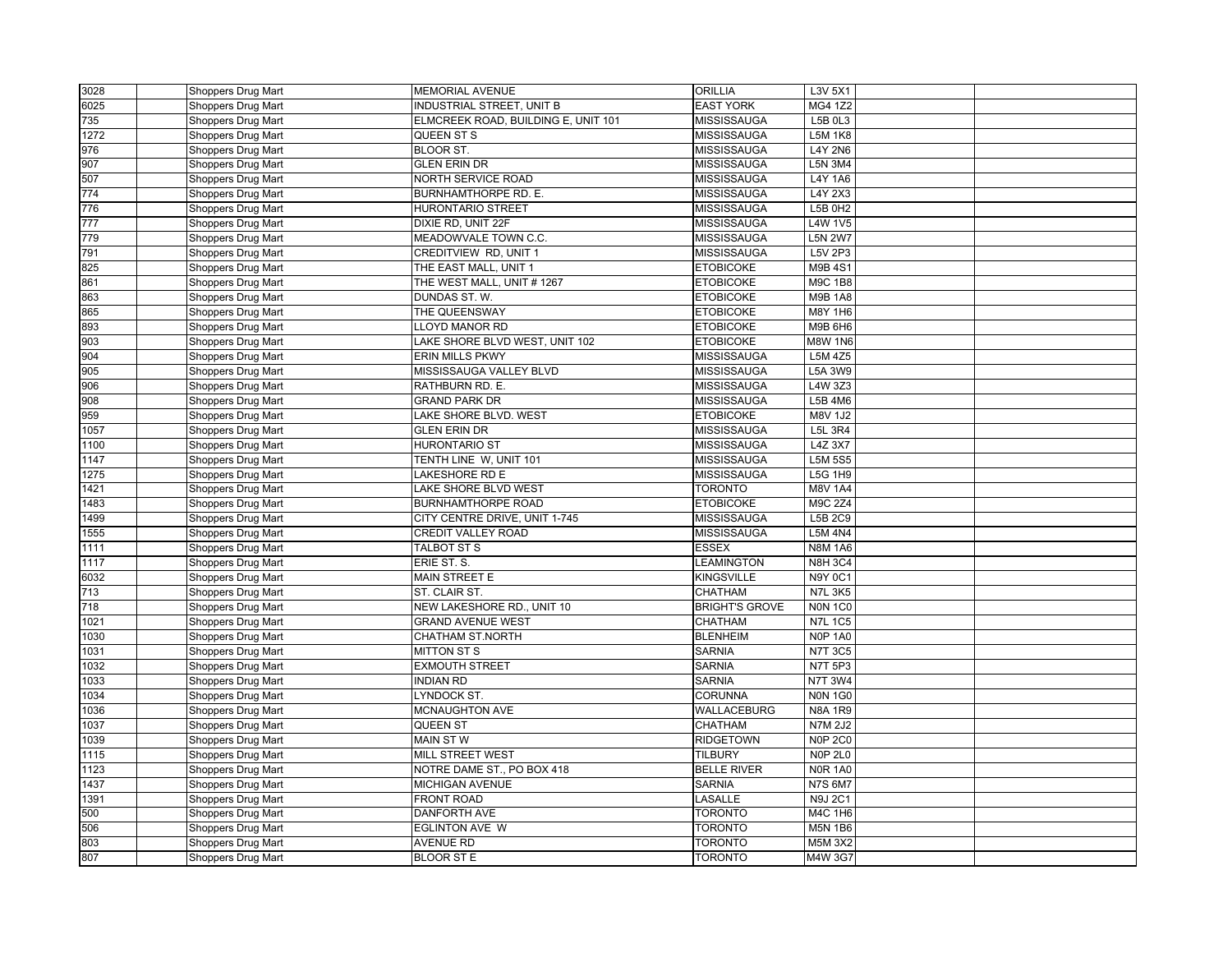| 814  | Shoppers Drug Mart       | <b>DANFORTH AVE</b>             | <b>TORONTO</b>       | M4C 1K9        |  |
|------|--------------------------|---------------------------------|----------------------|----------------|--|
| 818  | Shoppers Drug Mart       | MOUNT PLEASANT RD.              | <b>TORONTO</b>       | M4S 2N4        |  |
| 823  | Shoppers Drug Mart       | <b>QUEEN STREET EAST</b>        | <b>TORONTO</b>       | M4M 1J8        |  |
| 841  | Shoppers Drug Mart       | YONGE STREET                    | <b>TORONTO</b>       | M4P 1E4        |  |
| 853  | Shoppers Drug Mart       | PARLIAMENT ST.                  | <b>TORONTO</b>       | M5A 3A3        |  |
| 926  | Shoppers Drug Mart       | YONGE ST                        | TORONTO              | <b>M4W 2K9</b> |  |
| 936  | Shoppers Drug Mart       | PAPE AVE.                       | <b>TORONTO</b>       | M4K 3V9        |  |
| 939  | Shoppers Drug Mart       | YONGE ST.                       | <b>TORONTO</b>       | M4T 1Z2        |  |
| 982  | Shoppers Drug Mart       | <b>BAYVIEW AVE</b>              | <b>TORONTO</b>       | M4G 3B5        |  |
| 984  | Shoppers Drug Mart       | QUEEN ST. E.                    | <b>TORONTO</b>       | M4L 1J2        |  |
| 994  | Shoppers Drug Mart       | DANFORTH AVE                    | <b>TORONTO</b>       | M4J 1L2        |  |
| 1232 | Shoppers Drug Mart       | <b>DANFORTH AVE</b>             | <b>TORONTO</b>       | <b>M4K 1N1</b> |  |
| 1240 | Shoppers Drug Mart       | YONGE STREET                    | <b>TORONTO</b>       | <b>M4N 2M7</b> |  |
| 1255 | Shoppers Drug Mart       | LAKE SHORE BLVD EAST            | <b>TORONTO</b>       | M4M 1B4        |  |
| 1313 | Shoppers Drug Mart       | BAYVIEW AVENUE, UNIT 101        | <b>TORONTO</b>       | M4G 0C3        |  |
| 1322 | Shoppers Drug Mart       | SHERBOURNE STREET, UNIT 40      | <b>TORONTO</b>       | M4X 1W7        |  |
| 1333 | Shoppers Drug Mart       | QUEEN ST. E.                    | <b>TORONTO</b>       | <b>M5A 1T2</b> |  |
| 1489 | Shoppers Drug Mart       | DUNDAS STREET EAST, SOUTH TOWER | <b>TORONTO</b>       | M5A 3H6        |  |
| 3017 | Shoppers Drug Mart       | DANFORTH AVE, UNIT 101          | <b>TORONTO</b>       | <b>M4K 1N2</b> |  |
| 1241 | Shoppers Drug Mart       | HIGHWAY #2, BUILDING B          | <b>COURTICE</b>      | L1E 2R5        |  |
| 533  | Zehrs Markets            | 400 Conestoga Blvd.             | Cambridge            | <b>N1R7L7</b>  |  |
| 576  | <b>Zehrs Markets</b>     | 200 Franklin Blvd.              | Cambridge            | <b>N1R5S2</b>  |  |
| 1012 | Real Canadian Superstore | 30 Kingston Rd. W.              | Ajax                 | L1T 4K8        |  |
| 1043 | Real Canadian Superstore | 1385 Harmony Rd. N.             | Oshawa               | L1H 7K5        |  |
| 2842 | Real Canadian Superstore | 481 Gibb St.                    | Oshawa               | L1J 1Z4        |  |
| 1058 | Real Canadian Superstore | 200 Taunton Rd. W.              | Whitby               | L1R 3H8        |  |
| 5296 | Loblaw                   | 10909 Yonge St.                 | <b>Richmond Hill</b> | L4C 3E3        |  |
| 1028 | Loblaw                   | 301 High Tech Rd.               | <b>Richmond Hill</b> | L4B 4R2        |  |
| 1032 | Loblaw                   | 200 Bullock Dr.                 | Markham              | L3P 1W2        |  |
| 4039 | Fortinos                 | 8585 Hwy. #27                   | Woodbridge           | <b>L4L 1A7</b> |  |
| 4069 | Fortinos                 | 3940 Hwy. #7, RR #2             | Vaughan              | <b>L4L 1A6</b> |  |
| 4122 | Fortinos                 | 2911 Major Mackenzie Dr.        | Vaughan              | <b>L6A 3N9</b> |  |
| 1033 | Real Canadian Superstore | 51 Gerry Fitzgerald Dr.         | Toronto              | M3J 3N4        |  |
| 1080 | Real Canadian Superstore | 3050 Argentia Rd.               | Mississauga          | L5N 8E1        |  |
| 2801 | Real Canadian Superstore | 85 Steeles Ave. W.              | <b>Brampton</b>      | L6Y 0K3        |  |
| 1010 | Loblaw                   | 5095 Yonge St.                  | North York           | M2N 6Z4        |  |
| 1014 | Loblaw                   | 100 McArthur Ave.               | Vanier               | K1L 6P9        |  |
| 1035 | Loblaw                   | 3201 Greenbank Rd.              | Ottawa               | <b>K2J 4H9</b> |  |
| 1050 | Loblaw                   | 1980 Baseline Rd.               | Nepean               | K2C 0C6        |  |
| 1051 | Loblaw                   | 1980 Ogilvie Rd.                | Gloucester           | K1J 9L3        |  |
| 1066 | Loblaw                   | 380 The East Mall               | Etobicoke            | <b>M9B 6L5</b> |  |
| 1079 | Loblaw                   | 10 Lower Jarvis St.             | Toronto              | M5E 1Z2        |  |
| 1082 | Loblaw                   | 1460 Merivale Rd.               | Ottawa               | <b>K2E 5P2</b> |  |
| 1114 | Loblaw                   | 200 Earle Grey Dr.              | Kanata               | <b>K2T 1B6</b> |  |
| 1154 | Loblaw                   | 2280 Dundas St. W.              | Toronto              | <b>M6R 1X4</b> |  |
| 1170 | Loblaw                   | 375 Rideau St.                  | Ottawa               | K1N 5Y6        |  |
| 1188 | Loblaw                   | 2210C Bank St.                  | Ottawa               | K1V 1J5        |  |
| 1194 | Loblaw                   | 3501 Yonge St.                  | North York           | <b>M4N 2N5</b> |  |
| 1212 | Loblaw                   | 396 St. Clair Ave. W.           | Toronto              | M5P 3N3        |  |
| 566  | Real Canadian Superstore | 201 Talbot St. E.               | Leamington           | <b>N8H 3X5</b> |  |
| 567  | Real Canadian Superstore | 4371 Walker Rd.                 | Windsor              | <b>N8W 3T6</b> |  |
| 2827 | Real Canadian Superstore | 2430 Dougall Ave.               | Windsor              | <b>N8X 1T2</b> |  |
| 1077 | Real Canadian Superstore | 825 Don Mills Rd.               | Toronto              | M3C 1V4        |  |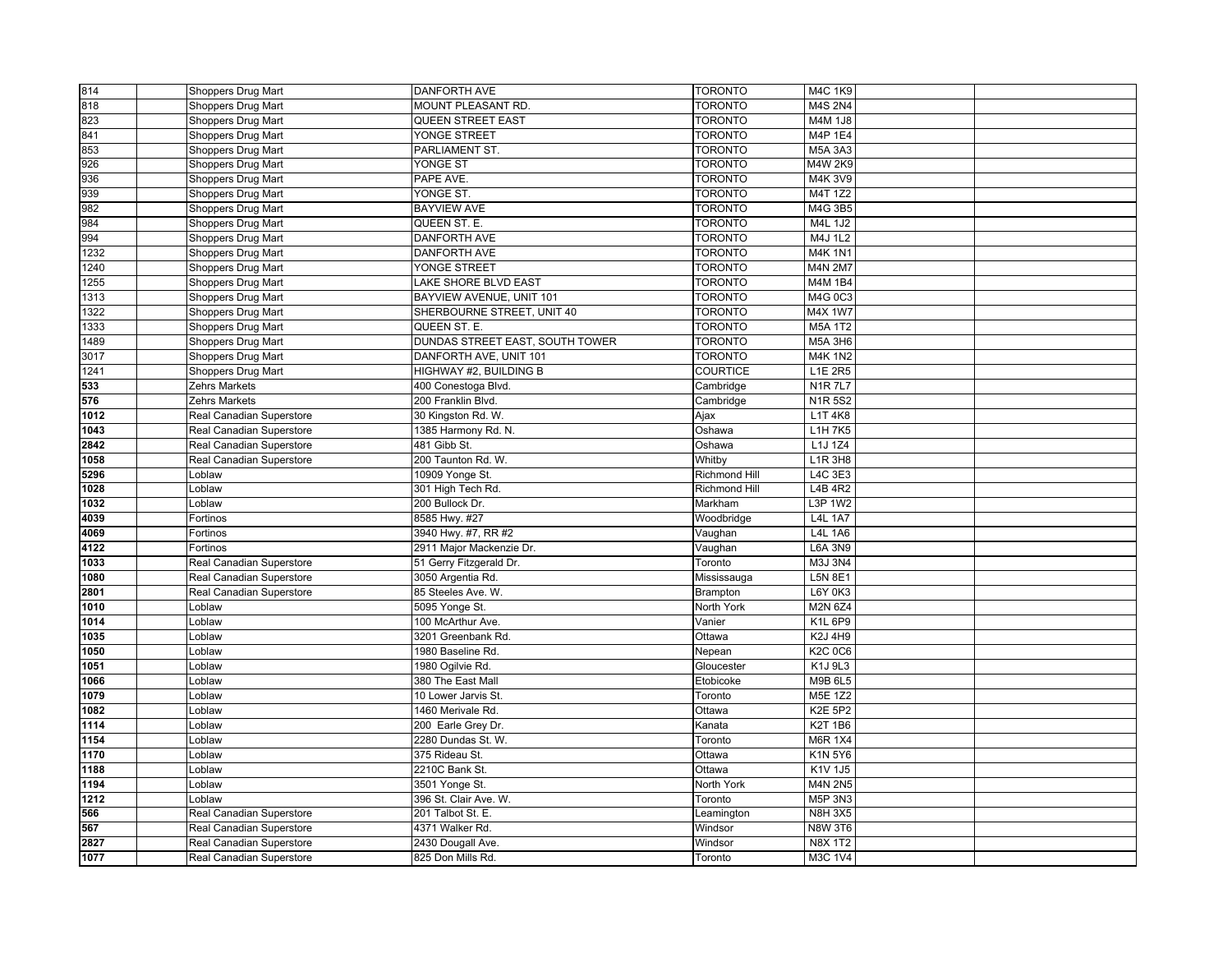| 2809 | Real Canadian Superstore | 1755 Brimley Rd.             | Scarborough     | M <sub>1</sub> P <sub>0A3</sub> |  |
|------|--------------------------|------------------------------|-----------------|---------------------------------|--|
| 1000 | Loblaw                   | 585 Queen St. West           | Toronto         | M5V 2B7                         |  |
| 1003 | Loblaw                   | 5970 McLaughlin Rd.          | Mississauga     | L5R 3X9                         |  |
| 1004 | Loblaw                   | 17 Leslie St.                | Toronto         | M4M 3H9                         |  |
| 1011 | Loblaw                   | 5010 Glen Erin Dr.           | Mississauga     | L5M 6J3                         |  |
| 1019 | Loblaw                   | 2877 Bayview Ave.            | Toronto         | <b>M2K 2S3</b>                  |  |
| 1029 | Loblaw                   | 650 Dupont St.               | Toronto         | <b>M6G 4B1</b>                  |  |
| 1092 | Loblaw                   | 11 Redway Rd.                | Toronto         | M4H 1P6                         |  |
| 1099 | Loblaw                   | 3671 Dundas St. W.           | Toronto         | <b>M6S 2T3</b>                  |  |
| 4066 | Fortinos                 | 55 Mountainash Rd            | Brampton        | L6R 1W4                         |  |
| 4165 | Fortinos                 | 330 Queens Plate Dr.         | Etobicoke       | <b>M9W 7J7</b>                  |  |
| 4068 | Fortinos                 | 60 Quarry Edge Dr.           | Brampton        | <b>L6V 4K2</b>                  |  |
| 4074 | Fortinos                 | 700 Lawrence Ave. W.         | North York      | <b>M6A 3B4</b>                  |  |
| 4143 | Fortinos                 | 35 Worthington Ave.          | Brampton        | <b>L7A 2Y7</b>                  |  |
| 2841 | Real Canadian Superstore | 3045 Mavis Rd.               | Mississauga     | <b>L5C 1T7</b>                  |  |
| 1009 | Real Canadian Superstore | 190 Richmond Rd.             | Ottawa          | K1Z 6W6                         |  |
| 1071 | Real Canadian Superstore | 4270 Innes Rd.               | Ottawa          | <b>K4A 5E6</b>                  |  |
| 2813 | Real Canadian Superstore | 760 Eagleson Rd.             | Kanata          | <b>K2M 0A7</b>                  |  |
| 521  | <b>Zehrs Markets</b>     | 5890 Malden Rd.              | Lasalle         | <b>N9H 1S4</b>                  |  |
| 529  | Zehrs Markets            | 7201 Tecumseh Rd. E.         | Windsor         | <b>N8T 3K4</b>                  |  |
| 572  | Zehrs Markets            | 300 Main St. E.              | Kingsville      | <b>N9Y 3S9</b>                  |  |
| 573  | <b>Zehrs Markets</b>     | 400 Manning Rd               | St. Clair Beach | <b>N8N 4Z4</b>                  |  |
| 1024 | Real Canadian Superstore | 201 Oak Walk Dr.             | Oakville        | L6H 6M3                         |  |
| 2810 | Real Canadian Superstore | 820 Main St. E.              | Milton          | L9T 0J4                         |  |
| 2811 | Real Canadian Superstore | 171 Guelph St.               | Georgetown      | <b>L7G 4A1</b>                  |  |
| 2803 | Real Canadian Superstore | 1485 LaSalle Blvd.           | Sudbury         | <b>P3A 5H7</b>                  |  |
| 1023 | Loblaw                   | 2065A Robertson Rd           | Nepean          | <b>K2H 5H9</b>                  |  |
| 1001 | Loblaw                   | 1792 Liverpool Rd.           | Pickering       | L1V 4G6                         |  |
| 1022 | Loblaw                   | 400 Kent St. W.              | Lindsay         | <b>K9V 6K2</b>                  |  |
| 1040 | Loblaw                   | 1100 Princess St.            | Kingston        | <b>K7L 5G8</b>                  |  |
| 1064 | Loblaw                   | 2375 Hwy. #2                 | Bowmanville     | L1C 5A3                         |  |
| 1083 | Loblaw                   | 1048 Midland Ave.            | Kingston        | <b>K7P 2X9</b>                  |  |
| 551  | Real Canadian Superstore | 1063 Talbot St., Unit 50     | St. Thomas      | <b>N5P 1G4</b>                  |  |
| 562  | Real Canadian Superstore | 791 St. Clair St.            | Chatham         | <b>N7L 0E9</b>                  |  |
| 1091 | Real Canadian Superstore | 825 Oxford St. E.            | London          | <b>N5Y 3J8</b>                  |  |
| 2812 | Real Canadian Superstore | 1205 Oxford St. W.           | London          | <b>N6H 1V9</b>                  |  |
| 2818 | Real Canadian Superstore | 125 Queensway East           | Simcoe          | N3Y 4M5                         |  |
| 2823 | Real Canadian Superstore | 626 Victoria St.             | Strathroy       | <b>N7G 3C1</b>                  |  |
| 2826 | Real Canadian Superstore | 600 Murphy Rd.               | Sarnia          | <b>N7S 5T7</b>                  |  |
| 577  | Real Canadian Superstore | Ridley Market, 411 Louth St. | St. Catharines  | <b>L2S 4A2</b>                  |  |
| 2806 | Real Canadian Superstore | 361 South Service Rd.        | Grimsby         | L3M 4E8                         |  |
| 2831 | Real Canadian Superstore | 769 Borden Ave.              | Peterborough    | K9J 0B6                         |  |
| 1005 | Loblaw                   | 472 Bayfield St.             | Barrie          | <b>L4M 5A2</b>                  |  |
| 1016 | Loblaw                   | 3040 Wonderland Rd. S.       | London          | <b>N6L 1A6</b>                  |  |
| 1027 | Loblaw                   | 1740 Richmond St. N.         | London          | <b>N5X 4E9</b>                  |  |
| 1127 | Loblaw                   | 12 Hurontario St.            | Collingwood     | L9Y 2L6                         |  |
| 505  | Zehrs Markets            | 500 Holland St W             | <b>Bradford</b> | L3Z 0A2                         |  |
| 507  | <b>Zehrs Markets</b>     | 11 Bryne Dr.                 | Barrie          | <b>L4N 8V8</b>                  |  |
| 509  | Zehrs Markets            | 30 King St. S.               | Alliston        | <b>L9R 1H6</b>                  |  |
| 514  | Zehrs Markets            | 607 Cundles Road E           | Barrie          | <b>L4M 0J7</b>                  |  |
| 520  | Zehrs Markets            | 24018 Woodbine Ave.          | Keswick         | L4P 3E9                         |  |
| 539  | <b>Zehrs Markets</b>     | 800 Tower St. S.             | Fergus          | <b>N1M2R3</b>                   |  |
| 552  | <b>Zehrs Markets</b>     | 323 Toronto St. S.           | Uxbridge        | <b>L9P 1N2</b>                  |  |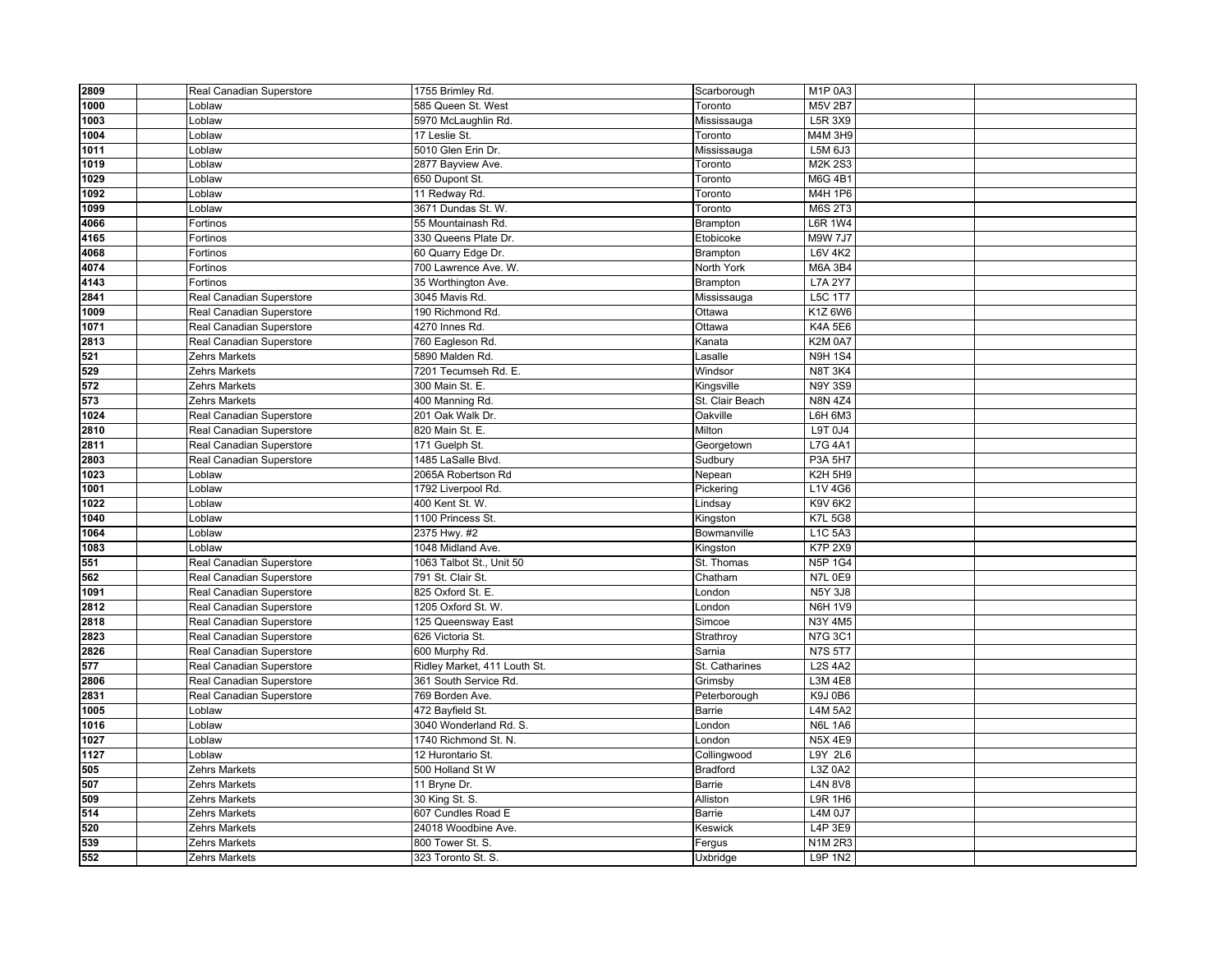| 554  | Zehrs Markets            | 50 Fourth Ave.                      | Orangeville         | <b>L9W 1L0</b> |  |
|------|--------------------------|-------------------------------------|---------------------|----------------|--|
| 558  | Zehrs Markets            | 487 Queen St. S.                    | Bolton              | L7E 2B4        |  |
| 563  | Zehrs Markets            | 1150 16th St. E.                    | Owen Sound          | N4K 1Z3        |  |
| 565  | Zehrs Markets            | 620 Yonge St.                       | Barrie              | <b>L4N 4E6</b> |  |
| 580  | Zehrs Markets            | 289 Coldwater Rd.                   | Orillia             | L3V 6J3        |  |
| 4925 | Fortinos                 | 493 Dundas St. W.                   | Oakville            | L6M 4M2        |  |
| 4075 | Fortinos                 | 115 Hamilton St. N.                 | Waterdown           | <b>LOR 2H6</b> |  |
| 4304 | Fortinos                 | 173 Lakeshore Rd. W.                | Oakville            | <b>L6K 1E7</b> |  |
| 4115 | Fortinos                 | 21 Upper Centennial Pkwy.           | <b>Stoney Creek</b> | <b>L8J 3W2</b> |  |
| 4065 | Fortinos                 | 65 Mall Rd.                         | Hamilton            | <b>L8V 5B8</b> |  |
| 4254 | Fortinos                 | 1579 Main St. W.                    | Hamilton            | <b>L8S 1E6</b> |  |
| 4067 | Fortinos                 | 1059 Plains Rd. E.                  | Burlington          | L7T 4K1        |  |
| 4072 | Fortinos                 | 54 Wilson St. W.                    | Ancaster            | <b>L9G1N2</b>  |  |
| 4912 | Fortinos                 | 102 Highway #8                      | <b>Stoney Creek</b> | L8G 4H3        |  |
| 4070 | Fortinos                 | 75 Centennial Pkwy. N.              | Hamilton            | <b>L8E 2P2</b> |  |
| 4071 | Fortinos                 | 2025 Guelph Line                    | Burlington          | <b>L7P 4M8</b> |  |
| 4632 | Fortinos                 | 2515 Appleby Line                   | Burlington          | L7L 0B6        |  |
| 4365 | Fortinos                 | 50 Dundurn St.                      | Hamilton            | L8P 4W3        |  |
| 4339 | Fortinos                 | 5111 New St.                        | Burlington          | <b>L7L 1V2</b> |  |
| 512  | Real Canadian Superstore | 25 - 45th St. S.                    | Wasaga Beach        | <b>L9Z 1A7</b> |  |
| 569  | Real Canadian Superstore | 9292 County Rd. #93                 | Midland             | <b>L4R 4K4</b> |  |
| 2822 | Real Canadian Superstore | 875 Highland Rd. W.                 | Kitchener           | <b>N2N 2Y2</b> |  |
| 1030 | Real Canadian Superstore | 15900 Bayview Ave.                  | Aurora              | <b>L4G 7Y3</b> |  |
| 9078 | Extra Foods              | 647 Government St., P.O. Box 878    | Dryden              | <b>P8N 2Z5</b> |  |
| 1504 | Real Canadian Superstore | 971 Carrick St.                     | Thunder Bay         | P7B 6L9        |  |
| 1017 | Real Canadian Superstore | 1972 Parkedale Ave.                 | <b>Brockville</b>   | <b>K6V 5T2</b> |  |
| 515  | Zehrs Markets            | 1375 Weber St. E.                   | Kitchener           | <b>N2A 2Y7</b> |  |
| 523  | Zehrs Markets            | 1005 Ottawa St.                     | Kitchener           | <b>N2A 1H1</b> |  |
| 524  | Zehrs Markets            | 450 Erb St. W.                      | Waterloo            | <b>N2T 1H4</b> |  |
| 525  | Zehrs Markets            | 315 Lincoln Rd.                     | Waterloo            | <b>N2J 4H7</b> |  |
| 528  | Zehrs Markets            | 555 Davenport Rd.                   | Waterloo            | <b>N2L 6L2</b> |  |
| 532  | Zehrs Markets            | 35400D Huron Road (Box 365 Hwy. #8) | Goderich            | <b>N7A4C6</b>  |  |
| 557  | Zehrs Markets            | 865 Ontario St.                     | Stratford           | <b>N5A 7Y2</b> |  |
| 560  | Zehrs Markets            | 750 Ottawa St. S.                   | Kitchener           | <b>N2E 1B6</b> |  |
| 579  | Zehrs Markets            | 969 Dundas St.                      | Woodstock           | <b>N4S 1H2</b> |  |
| 500  | Zehrs Markets            | 124 Clair Road East                 | Guelph              | <b>N1L0G6</b>  |  |
| 519  | Zehrs Markets            | 322 Argyle St. S.                   | Caledonia           | <b>N3W 1K8</b> |  |
| 522  | Zehrs Markets            | 221 Glendale Ave.                   | St. Catharines      | L2T 2K9        |  |
| 531  | Zehrs Markets            | 160 Kortright Rd.                   | Guelph              | N1G 4W2        |  |
| 536  | Zehrs Markets            | 285 Geneva St.                      | St. Catharines      | <b>L2N 2G1</b> |  |
| 538  | Zehrs Markets            | 297 Eramosa Road                    | Guelph              | <b>N1E 2M7</b> |  |
| 540  | Zehrs Markets            | 410 Fairview Dr.                    | <b>Brantford</b>    | <b>N3R 7N7</b> |  |
| 543  | Zehrs Markets            | 290 King George Rd. N.              | <b>Brantford</b>    | <b>N3R 5L8</b> |  |
| 550  | Zehrs Markets            | 821 Niagara St. N                   | Welland             | <b>L3C 1M4</b> |  |
| 559  | Zehrs Markets            | 1045 Paisley Rd.                    | Guelph              | <b>N1K1X6</b>  |  |
| 1007 | Loblaw                   | 60 Carlton Street                   | Toronto             | <b>M5B 1L1</b> |  |
| 1021 | Loblaw                   | 50 Musgrave St.                     | Toronto             | M4E 3W2        |  |
| 1090 | Loblaw                   | 250 Lakeshore Road West             | Mississauga         | L5H 1G3        |  |
| 2800 | Real Canadian Superstore | 2549 Weston Rd.                     | Toronto             | <b>M9N 2A7</b> |  |
| 1018 | Real Canadian Superstore | 18120 Yonge St.                     | Newmarket           | L3Y 4V8        |  |
| 537  | Zehrs Markets            | 6940 Morrison St.                   | Niagara Falls       | <b>L2E 7K5</b> |  |
| 4957 | No Frills                | 1226 Place D'Orléans Dr.            | Ottawa              | <b>K1C 1L2</b> |  |
| 4360 | No Frills                | 1162 Division St.                   | Kingston            | <b>K7K0C3</b>  |  |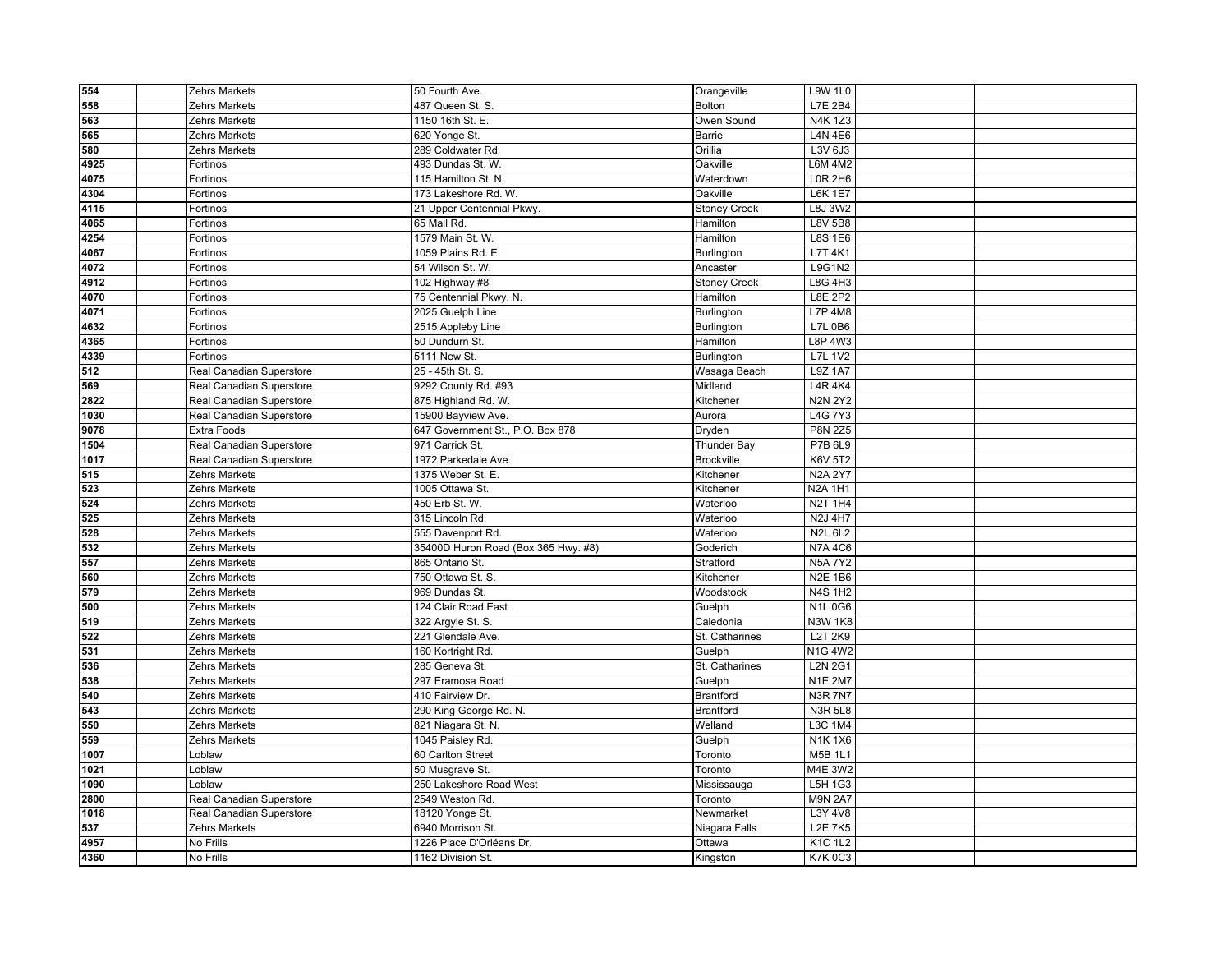| 4061 | No Frills               | 230 George St. North                | Peterborough          | K9J 3G8             |  |
|------|-------------------------|-------------------------------------|-----------------------|---------------------|--|
| 4080 | No Frills               | 13311 Loyalist Pkwy., City Rd. #33  | Picton                | <b>K0K 2T0</b>      |  |
| 4275 | No Frills               | 450 Centre St. N.                   | Napanee               | <b>K7R 1P8</b>      |  |
| 4231 | No Frills               | 1030 Coverdale Dr.                  | Kingston              | <b>K7M 8X7</b>      |  |
| 4287 | No Frills               | 155 Elizabeth St. RR # 3 PO Box 220 | Brighton              | KOK 1H <sub>0</sub> |  |
| 4257 | No Frills               | 680 O'Brien Rd.                     | Renfrew               | <b>K7V 3Z4</b>      |  |
| 4345 | No Frills               | 1020 Islington Ave.                 | Etobicoke             | M8Z 6A4             |  |
| 4225 | No Frills               | 1450 Lawrence Ave. E.               | North York            | M4A 2S8             |  |
| 4078 | No Frills               | 1880 Eglinton Ave. E.               | Scarborough           | M1L 2L1             |  |
| 4354 | No Frills               | 200 Front St. E                     | Toronto               | <b>M5A 4T9</b>      |  |
| 4285 | No Frills               | 25 Photography Dr.                  | Toronto               | <b>M6M 0A1</b>      |  |
| 4127 | No Frills               | 681 Silver Star Blvd.               | Scarborough           | M1V 5N1             |  |
| 4222 | No Frills               | 222 Lansdowne Ave.                  | Toronto               | <b>M6K 3C6</b>      |  |
| 4342 | No Frills               | 70 Island Rd.                       | Scarborough           | M1C 2P5             |  |
| 4388 | No Frills               | 6220 Yonge St.                      | North York            | M2M 3X4             |  |
| 4119 | No Frills               | 449 Carlaw Ave.                     | Toronto               | M4K 3H9             |  |
| 4244 | No Frills               | 7 Baseline Rd. E.                   | London                | <b>N6C 5Z8</b>      |  |
| 4162 | No Frills               | 1135 Thompson Rd.                   | Fort Erie             | L2A 6A8             |  |
| 4132 | No Frills               | 657 John St. N.                     | Aylmer                | <b>N5H 3J1</b>      |  |
| 4283 | No Frills               | 599 Fanshawe Park Rd. W.            | London                | <b>N6G 5B3</b>      |  |
| 4386 | No Frills               | 635 Southdale Rd. E.                | London                | <b>N6E 3W6</b>      |  |
| 4356 | No Frills               | 9325 Yonge St.                      | <b>Richmond Hill</b>  | <b>L4C 1V4</b>      |  |
| 4576 | No Frills               | 1530 Albion Rd.                     | Etobicoke             | <b>M9V 1B4</b>      |  |
| 4327 | No Frills               | 1591 Wilson Ave.                    | Toronto               | M3L 1A5             |  |
| 4120 | No Frills               | 1250 South Service Rd.              | Mississauga           | L5E 1V4             |  |
| 4077 | No Frills               | 620 Eglinton Ave. W.                | Mississauga           | L5R 3V2             |  |
| 4113 | No Frills               | 220 Royal York Rd.                  | Etobicoke             | <b>M8V 2V7</b>      |  |
| 4593 | No Frills               | 245 Dixon Rd                        | Etobicoke             | M9P 2M4             |  |
| 4393 | No Frills               | 2150 Burnhamthorpe Dr.              | Mississauga           | L5L 3A2             |  |
| 4334 | No Frills               | 1540 Haysville Rd.                  | New Hamburg           | <b>N3A 0A2</b>      |  |
| 4042 | No Frills               | 603 Colborne St.                    | <b>Brantford</b>      | <b>N3S7S8</b>       |  |
| 4344 | No Frills               | 191 Silvercreek Parkway N.          | Guelph                | <b>N1H3T2</b>       |  |
| 4329 | No Frills               | 70 Clemantine Dr.                   | Brampton              | L6Y 0L8             |  |
| 4079 | No Frills               | 295 Queen St. E.                    | Brampton              | L6W 3R1             |  |
| 4336 | No Frills               | 6085 Creditview Rd.                 | Mississauga           | <b>L5V 2A8</b>      |  |
| 4325 | No Frills               | 9305 Hwy. #48, R.R. #1              | Markham               | L6E 0E6             |  |
| 4256 | No Frills               | 8601 Warden Ave.                    | Markham               | L3R 0B5             |  |
| 4276 | No Frills               | 7075 Markham Rd.                    | Markham               | L3S 3J9             |  |
| 4932 | No Frills               | 3401 Lawrence Ave. E.               | Scarborough           | M1H 1B2             |  |
| 4230 | No Frills               | 12035 Hwy. #17                      | <b>Sturgeon Falls</b> | P2B 2S6             |  |
| 4277 | No Frills               | 1020 10th St. W.                    | Owen Sound            | <b>N4K5S1</b>       |  |
| 4323 | No Frills               | 177 Hwy. #108 N                     | <b>Elliot Lake</b>    | P5A 2S9             |  |
| 4167 | No Frills               | 101 Second Line                     | Shelburne             | L9V 3J4             |  |
| 4198 | No Frills               | 504 Main St. N.                     | <b>Mount Forest</b>   | <b>N0G 2L2</b>      |  |
| 4063 | No Frills               | 538 Park St.                        | Kenora                | <b>P9N 1A1</b>      |  |
| 4114 | valu-mart               | 985 Woodbine Ave.                   | Toronto               | M4C 4B8             |  |
| 4104 | Your Independent Grocer | 2681 Alta Vista Dr.                 | Ottawa                | K1V 7T5             |  |
| 4088 | Your Independent Grocer | 1619 Orleans Blvd.                  | Gloucester            | <b>K1C7E2</b>       |  |
| 4253 | Your Independent Grocer | 671 River Rd.                       | Gloucester            | K1V 2G2             |  |
| 4109 | Your Independent Grocer | 200 Grant Carman Dr.                | Nepean                | <b>K2E 7Z8</b>      |  |
| 4274 | Your Independent Grocer | 296 Bank St.                        | Ottawa                | <b>K2P 1X8</b>      |  |
| 4284 | Your Independent Grocer | 3777 Strandherd Dr.                 | Nepean                | <b>K2J 4B1</b>      |  |
| 4121 | Your Independent Grocer | 2600 Hwy. #43 W., Unit #1           | Kemptville            | <b>K0G 1J0</b>      |  |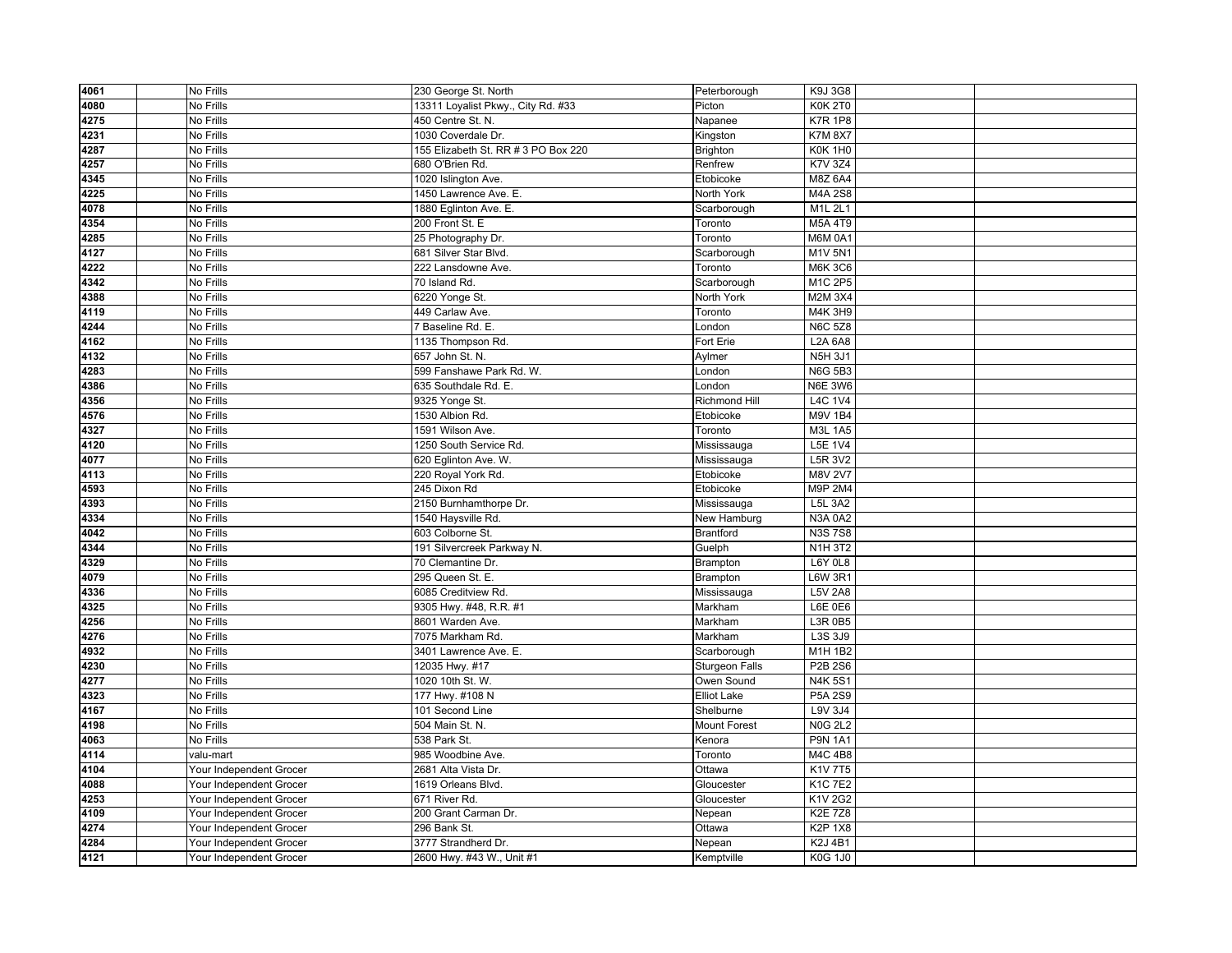| 4223 | Your Independent Grocer               | 1560 Cameron St.               | Hawkesbury           | <b>K6A 3S5</b> |  |
|------|---------------------------------------|--------------------------------|----------------------|----------------|--|
| 4117 | Your Independent Grocer               | 2737 Laurier St.               | Rockland             | <b>K4K1A3</b>  |  |
| 4123 | Your Independent Grocer               | 62 Thames Rd. E.               | Exeter               | <b>N0M 1S3</b> |  |
| 4309 | Your Independent Grocer               | 780 Queen St. E., P.O. Box 220 | St. Marys            | <b>N4X 1B1</b> |  |
| 4203 | Your Independent Grocer               | 1251 Main St.                  | Stittsville          | <b>K2S 2E5</b> |  |
| 4195 | Your Independent Grocer               | 31 Ninth St. E.                | Cornwall             | K6H6R3         |  |
| 4097 | Your Independent Grocer               | 400 Dundas St. E.              | <b>Belleville</b>    | <b>K8N 1E8</b> |  |
| 4265 | Your Independent Grocer               | 20 Jocelyn St.                 | Port Hope            | L1A 3V5        |  |
| 4092 | Your Independent Grocer               | 25 Ferrara Dr.                 | <b>Smiths Falls</b>  | <b>K7A 5K6</b> |  |
| 4108 | Your Independent Grocer               | 400 Lansdowne St. E.           | Peterborough         | <b>K9L 0B2</b> |  |
| 4106 | Your Independent Grocer               | 293 Dundas St. E.              | Trenton              | <b>K8V 1M1</b> |  |
| 4247 | Your Independent Grocer               | 455 McNeely Ave.               | Carleton Place       | <b>K7C 4S6</b> |  |
| 4090 | Your Independent Grocer               | 65 Regional Rd. #24            | Lively               | P3Y 1C3        |  |
| 4093 | Your Independent Grocer               | 15 McChesney Ave.              | <b>Kirkland Lake</b> | <b>P2N 3R9</b> |  |
| 4107 | Your Independent Grocer               | 55 Brunetville Rd.             | Kapuskasing          | <b>P5N 2E8</b> |  |
| 4091 | Your Independent Grocer               | 745 Centre St.                 | Espanola             | <b>P5E 1S8</b> |  |
| 4100 | Your Independent Grocer               | 4764-17 Regional Rd. #15       | Chelmsford           | <b>P0M 1L0</b> |  |
| 4087 | Your Independent Grocer               | 654 Algonquin Blvd. E.         | Timmins              | <b>P4N 8R4</b> |  |
| 4124 | Your Independent Grocer               | 82 Lorne St.                   | Sudbury              | <b>P3C 4N8</b> |  |
| 4101 | Your Independent Grocer               | 44-50 Great Northern Rd.       | Sault Ste. Marie     | P6B 4Y5        |  |
| 4102 | Your Independent Grocer               | 55 Scott St., P.O. Box 1330    | <b>New Liskeard</b>  | <b>P0J 1P0</b> |  |
| 4086 | Your Independent Grocer               | 5200 Hwy. #69 N.               | Hanmer               | P3P 1Z3        |  |
| 4098 | Your Independent Grocer               | 832 Tenth St.                  | Hanover              | <b>N4N 1S3</b> |  |
| 4264 | Your Independent Grocer               | 5121 County Rd. #21            | Haliburton           | <b>K0M1S0</b>  |  |
| 4125 | Your Independent Grocer               | 270 Wellington St.             | Bracebridge          | P1L 1B9        |  |
| 4307 | Your Independent Grocer               | <b>B30 Beaver Avenue</b>       | Beaverton            | <b>LOK 1A0</b> |  |
| 4130 | Your Independent Grocer               | 290 First St. N.               | Gravenhurst          | P1P 1H3        |  |
| 4226 | Your Independent Grocer               | 1244 Hwy. #21                  | Port Elgin           | <b>N0H 2C0</b> |  |
| 4096 | Your Independent Grocer               | 1 Laurentian Ave.              | North Bay            | P1B 9T2        |  |
| 4229 | Your Independent Grocer               | 131 Howland Dr.                | Huntsville           | P1H 2P7        |  |
|      | IDA Wellington Square DrugMart        | 625 Trunk Road                 | Sault Ste. Marie     | P6A 3T1        |  |
|      | Apple-Hills Medical Pharmacy          | 1221 Bloor St E                | Mississauga          | <b>L4Y 2N8</b> |  |
|      | Viva Health Pharmacy                  | 6-9580 Yonge St.               | <b>Richmond Hill</b> | L4C1V6         |  |
|      | <b>Health Corner Pharmacy</b>         | 2167 Victoria Park Avenue      | Scarborough          | M1R 1V5        |  |
|      | NorthPark Pharmacy                    | 99 Northfield Dr E             | Waterloo             | <b>N2K 3P9</b> |  |
|      | belgage pharmacy                      | 211-525 belmont ave w          | Kitchener            | <b>N2M 5E2</b> |  |
|      | <b>World Pharmacy</b>                 | #128 7163 yonge st             | Thornhill            | I3t0c6         |  |
|      | bramptoncompounding pharmacy          | 9985 McVean Drive              | Brampton             | $L6P$ 4K8      |  |
|      | <b>Bloor St Pharmacy</b>              | 849 Bloor St W                 | Toronto              | M6G 1M3        |  |
|      | <b>Glenn Huron Pharmacy</b>           | 1 Glenn Hawthorne blyd         | Mississauga          | <b>L5R0C2</b>  |  |
|      | Oak Lake Pharmacy                     | 146 Lakeshore are W            | Oakville             | L6J4C5         |  |
|      | Wincare Drug Mart                     | 353 St. Paul Avenue            | <b>Brantford</b>     | <b>N3R 4N3</b> |  |
|      | Maple health pharmacy                 | 1051 Markham road              | Scarborough          | M1h2y5         |  |
|      | <b>Trafalgar Pharmacy</b>             | 2200 Trafalgar Rosd            | Oskville             | L6H7H2         |  |
|      | Shepherd Drug Mart                    | 5A-1474 Pickwick Drive         | Mississauga          | L5V2G2         |  |
|      | Woodlawn Pharmacy                     | 472 Woodlawn road E            | Guelph               | N1e1b9         |  |
|      | <b>Willow Pharmacy</b>                | 47 Willow Road                 | Guelph               | N1h1w2         |  |
|      | Pharmacare Drug Mart                  | 891 Broadview Ave              | Toronto              | M4K2P9         |  |
|      | Ultima pharmacy (2537628 ontario Inc) | 311 sheyAve East               | Toronto              | M2N3B3         |  |
|      | <b>Click Pharmacy</b>                 | 442 Hazeldean Rd               | Ottawa               | <b>K2L1V2</b>  |  |
|      | Markham Corners Pharmacy              | 7-5113 Sheppard Ave E          | Scarborough          | M1S4N8         |  |
|      | Cloud Pharmacy                        | 55 Dundas Street East          | Toronto              | M5B1C6         |  |
|      | Agape Pharmacy                        | 10 Mallard Rd Unit #C107       | North York           | <b>M3B 0A7</b> |  |
|      |                                       |                                |                      |                |  |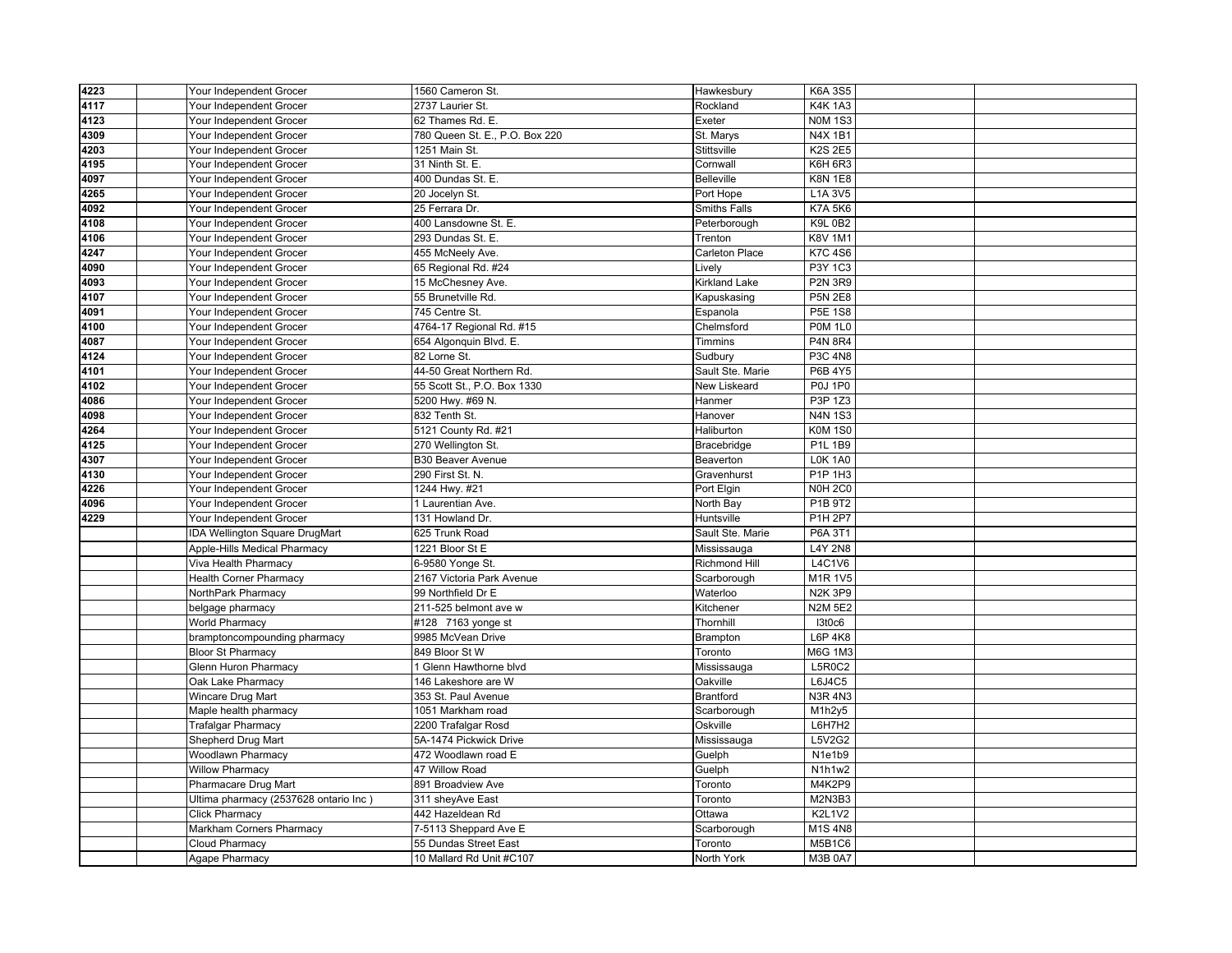|        | friendly care west king pharmacy                                         | 2077 weston rd                                   | toronto         | m9n1x7                  |  |
|--------|--------------------------------------------------------------------------|--------------------------------------------------|-----------------|-------------------------|--|
|        | Victoria Commons Pharmacy                                                | 6-2555 victoria park ave                         | scarborough     | m1t1a3                  |  |
|        | PENDALE PHARMACY                                                         | 831 BOVAIRD DR WEST                              | <b>BRAMPTON</b> | L6X 0T9                 |  |
|        | <b>Total Health Pharmacy</b>                                             | 1131 Nottinghill Gate                            | Oakville        | <b>L6M 1K5</b>          |  |
|        | Fairview medical pharmacy                                                | 3355 Hurontario street                           | Mississauga     | L5a4e7                  |  |
|        | <b>Wellness Clinical Pharmacy</b>                                        | Unit 2-3 15450 Yonge St                          | Aurora          | L4G0K1                  |  |
|        | St. Mary Pharmacy                                                        | C2-95 Times Avenue                               | Thornhill       | L3T 0A2                 |  |
|        | APPLEWOOD MEDICAL PHARMACY                                               | 8A-966 DUNDAS ST EAST                            | MISSISSAUGA     | L4Y4H5                  |  |
|        | LiveWell pharmacy                                                        | 3531 portage rd                                  | Niagara Falls   | L2J 2K5                 |  |
|        | <b>MEDPLUS PHARMACY</b>                                                  | 111 SIMCOE ST NORTH                              | <b>OSHAWA</b>   | <b>L1G4S</b>            |  |
|        | <b>APOLLON PHARMACY</b>                                                  | 698 DANFORTH AVENUE                              | <b>TORONTO</b>  | M4J 1L1                 |  |
|        | <b>Extra Mile Pharmacy</b>                                               | 6-2980 Crosscurrent Drive                        | Mississauga     | <b>L5N7C7</b>           |  |
|        | Ultima Pharmacy (2537628 On, INC)                                        | 311 Sheppard Ave East                            | toronto         | m2n3b3                  |  |
|        | Lawrence Victoria Park Pharmacy                                          | 1723 Lawrence Ave E                              | Scarborough     | M1R2X7                  |  |
|        | Vanrose medical centre and pharmacy                                      | 5 Yorkland Blvd                                  | Brampton        | L6P4B4                  |  |
|        | metropolitan pharmacy                                                    | 4 g spadina avenue                               | <b>TORONTO</b>  | M5V 3Z9                 |  |
|        | <b>Chancellors Way Pharmacy</b>                                          | 105-175 Chancellors Way                          | Guelph          | <b>N1G 0E9</b>          |  |
|        | RAZI Pharmacy                                                            | 212 Eglinton Avenue East                         | Toronto         | M4P 0A3                 |  |
|        | <b>LSV Pharmacy</b>                                                      | 4057 new street                                  | Burlington      | <b>L7L1S8</b>           |  |
|        | woods drugstore                                                          | 130 kington Rd.,                                 | Toronto         | m4l1s7                  |  |
|        | <b>Auremeds Compounding Pharmacy</b>                                     | Unit 105, 215 Sanders Street,                    | Kemptville      | <b>K0G 1J0</b>          |  |
|        | <b>IMPROVEDCARE PHARMACY</b>                                             | 1700 king road unit #12                          | king city       | <b>L7B0N1</b>           |  |
|        | Mortar + Pestle Pharmacy                                                 | 1997 Bloor Street West                           | Toronto         | M6S1M4                  |  |
|        | V.Care Pharmacy                                                          | E2, 11005 Yonge st                               | Richmond Hill   | L4C0K7                  |  |
|        | <b>Agnes Medical Pharmacy</b>                                            | 3-25 Agnes St                                    | Mississauga     | L5B 3X7                 |  |
|        | Sina pharmacy inc                                                        | 37 The Links Rd                                  | North York      | M2P1T7                  |  |
|        | Sina pharmacy No.2                                                       | 222 Finch av w unit 107                          | North york      | <b>M2R 1M6</b>          |  |
|        | County Drugstore Picton                                                  | 219 Main Street                                  | Picton          | K0K2T0                  |  |
|        | Specialty Rx - South Etobicoke                                           | 817 Brown's Line                                 | Etobicoke       | M8E3V7                  |  |
|        | Specialty Rx - Downtown Toronto                                          | 34 Wellesley Street East                         | Toronto         | M4Y1G7                  |  |
|        | Specialty Rx - Midtown                                                   | 801 Eglinton Ave W                               | Toronto         | <b>M5N1E1</b>           |  |
|        | Specialty Rx - Kingston                                                  | 119 Barrack Street                               | Kingston        | <b>K7K1G2</b>           |  |
|        | Specialty Rx - London                                                    | Unit D - 590 Oxford Street East                  | London          | <b>N5Y3J1</b>           |  |
|        | Specialty Rx - Mississauga                                               | 103-2300 Eglinton Ave W                          |                 | L5M2V8                  |  |
|        |                                                                          |                                                  | Mississauga     | K3G6E2                  |  |
|        | Specialty Rx - Nepean                                                    | 1 Centrepointe Drive                             | Nepean          |                         |  |
|        | Specialty Rx - Ottawa                                                    | 102-1919 Riverside Dr                            | Ottawa          | <b>K1H1A2</b>           |  |
|        | Specialty Rx - Oakville                                                  | 100-2201 Bristol Circle<br>1-4-2060 Ellesmere Rd | Oakville        | L6H0J8<br>M1H2V6        |  |
|        | Specialty Rx - Scarbrough                                                |                                                  | Scarborough     |                         |  |
|        | Specialty Rx - Etobicoke (Near Pearson Airport) 9-25 Woodbine Downs Blvd |                                                  | Etobicoke       | M9W6N5<br><b>N9A6C3</b> |  |
|        | Specialty Health Clinic - Windsor                                        | 511 Erie St. E                                   | Windsor         |                         |  |
| PC5021 | <b>KRISTEN'S PHARMACY</b>                                                | 197 Albert Street                                | Southampton     | <b>NOH 2L0</b>          |  |
| PC5022 | BARRHAVEN MEDICAL PHARMACY                                               | 2900 Woodroffe Avenue Unit 10                    | Nepean          | K2J 4G3                 |  |
| PC5026 | <b>HEALTH TREASURE PHARMACY</b>                                          | 10 Green Street Suite 104                        | Ottawa          | K2J 3Z6                 |  |
| PC5046 | PLEASANT PARK PHARMACY                                                   | 1024 Pleasant Park Road                          | Ottawa          | K1G 2A1                 |  |
| PC5055 | MISSISSAUGA CURE PHARMACY                                                | 4557 Hurontario Street, Unit 8                   | Mississauga     | L4Z 3M2                 |  |
| PC5060 | <b>BRITLIN PHARMACY</b>                                                  | 5985 Rodeo Dr Unit 5                             | Mississauga     | L5R 3X8                 |  |
| PC5512 | CENTREPOINTE DRUGS                                                       | 117 Centrepoint Road                             | Nepean          | K2G 5X3                 |  |
| PC5556 | FINDLAYS DRUG STORE                                                      | 247 Whitewood Ave                                | New Liskeard    | <b>P0J 1P0</b>          |  |
| PC5595 | <b>HILLS PHARMACY</b>                                                    | 35 Talbot St East                                | Aylmer          | <b>N5H 1H3</b>          |  |
| PC5611 | WHITE CROSS DISPENSARY                                                   | 264 Elgin St                                     | Ottawa          | <b>K2P 1M2</b>          |  |
| PC5704 | <b>FANDOR PHARMACY</b>                                                   | 15 Fandor Way Unit 1A-2A                         | Brampton        | <b>L7A 2G9</b>          |  |
| PC5747 | DELAWARE PHARMACHOICE                                                    | 11569 Longwoods Road                             | Delaware        | <b>NOL 1E0</b>          |  |
| PC5748 | JOCKVALE PHARMACY                                                        | 2201 Jockvale Road Unit A1                       | Nepean          | K2J 4J9                 |  |